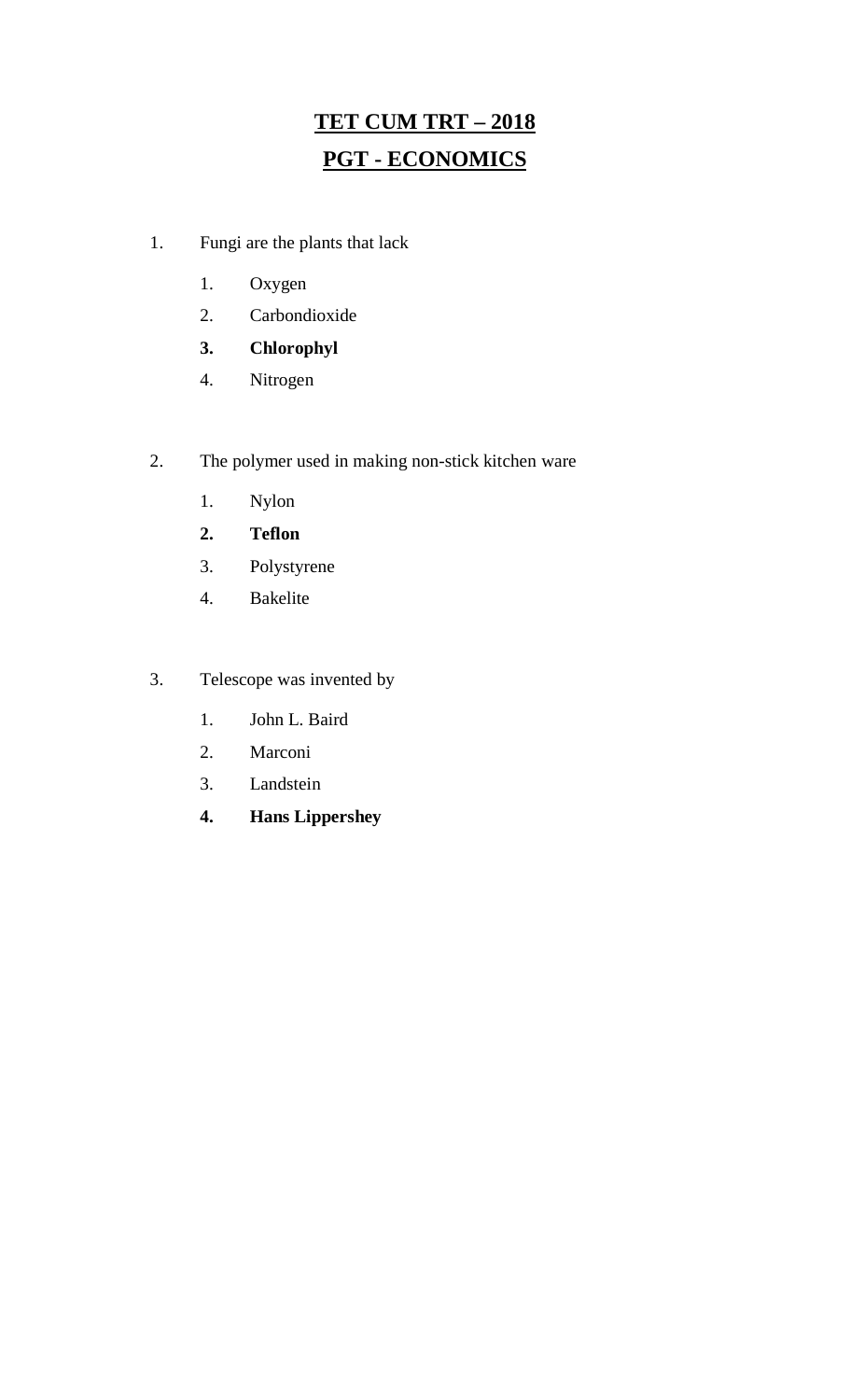- 4. Providing Urban Amenities in Rural Areas (PURA) was the brain child of
	- 1. C. Rangarajan
	- **2. A.P.J. Abdul Kalam**
	- 3. Kasthuri Rangan
	- 4. Siva Rama Krishnan
- 5. Chief Justice of India at present is
	- 1. Justice Dipak Mishra
	- 2. Justice Patanjali Sastry
	- **3. Justice Ranjan Gogoi**
	- 4. Justice Jagadish Singh Kekhar
- 6. What does Rector scale measure
	- 1. Humidity
	- 2. Cyclones
	- **3. Earthquakes**
	- 4. Tides
- 7. BCG vaccination is injected to get immunity from
	- **1. Tuberculosis**
	- 2. Polio
	- 3. Smallpox
	- 4. Cholera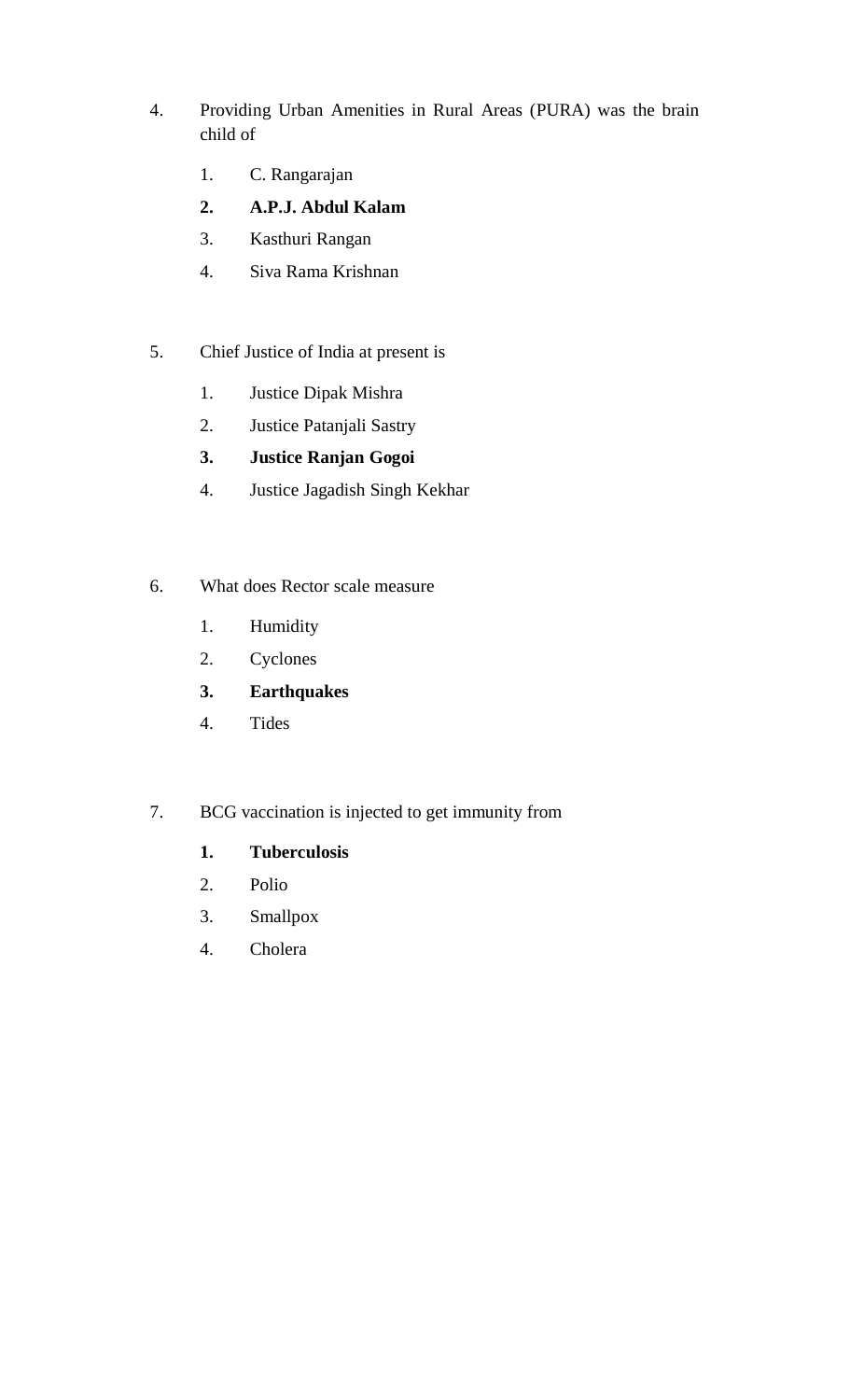- 8. The expanded form of NIOS is
	- 1. National Institute of Organic Saplings
	- **2. National Institute of Open Schooling**
	- 3. National Institute of Organized Sectors
	- 4. National Institute of Organized Service
- 9. National Cadet Corps has completed \_\_\_\_\_ years of its existence
	- **1. 70**
	- 2. 69
	- 3. 77
	- 4. 60
- 10. One day Pelican Festival was held on February  $4<sup>th</sup>$  2018 in

#### **1. Atapaka Bird Sanctuary at Kolleru**

- 2. Nelapattu Bird Sanctuary at Nellore
- 3. Rangannathittu Bird Sanctuary in Karnataka
- 4. Vedanthangal Bird Sanctuary in Tamil Nadu
- 11. Who was the first man to set foot on the moon

#### **1. Neil Armstrong**

- 2. Yuri Gagarin
- 3. Valentina Tereshkova
- 4. Sunita Williams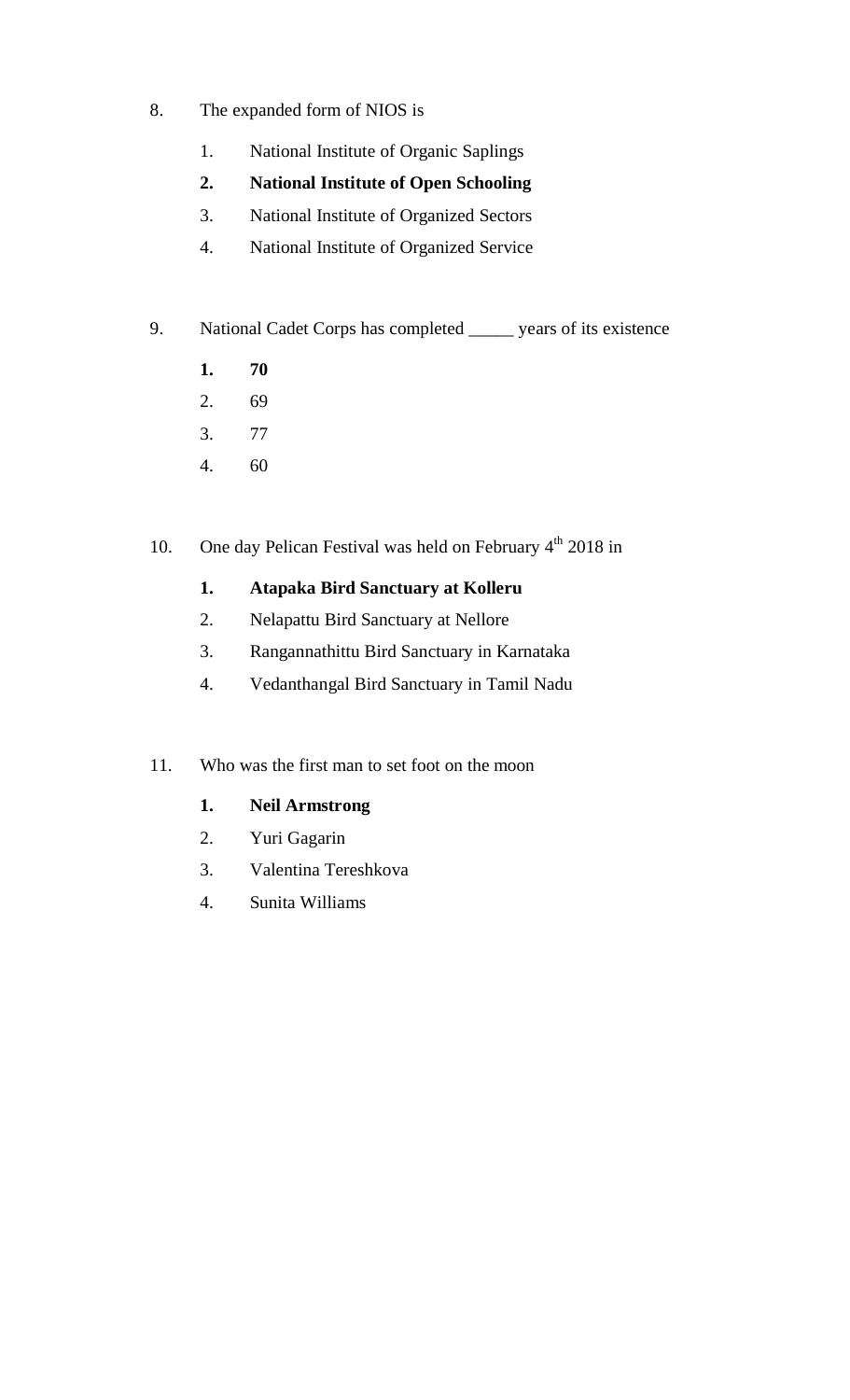- 12. The number of red balls in snooker
	- 1. 13
	- **2. 15**
	- 3. 17
	- 4. 20

#### 13. The present Cabinet Minister for Minority affairs is

- 1. Piyush Goyal
- **2. Muktar Abbas Naqvi**
- 3. Dharmendra Pradhan
- 4. Prakash Javadekar
- 14. Present Chief Election Commissioner in India is
	- **1. Sunil Arora**
	- 2. K.K. Venugopal
	- 3. Mangoo Singh
	- 4. Om Prakash Rawat
- 15. Mahavira was born at
	- 1. Kapilavastu
	- 2. Pataliputra
	- **3. Kundalgram**
	- 4. Peshawar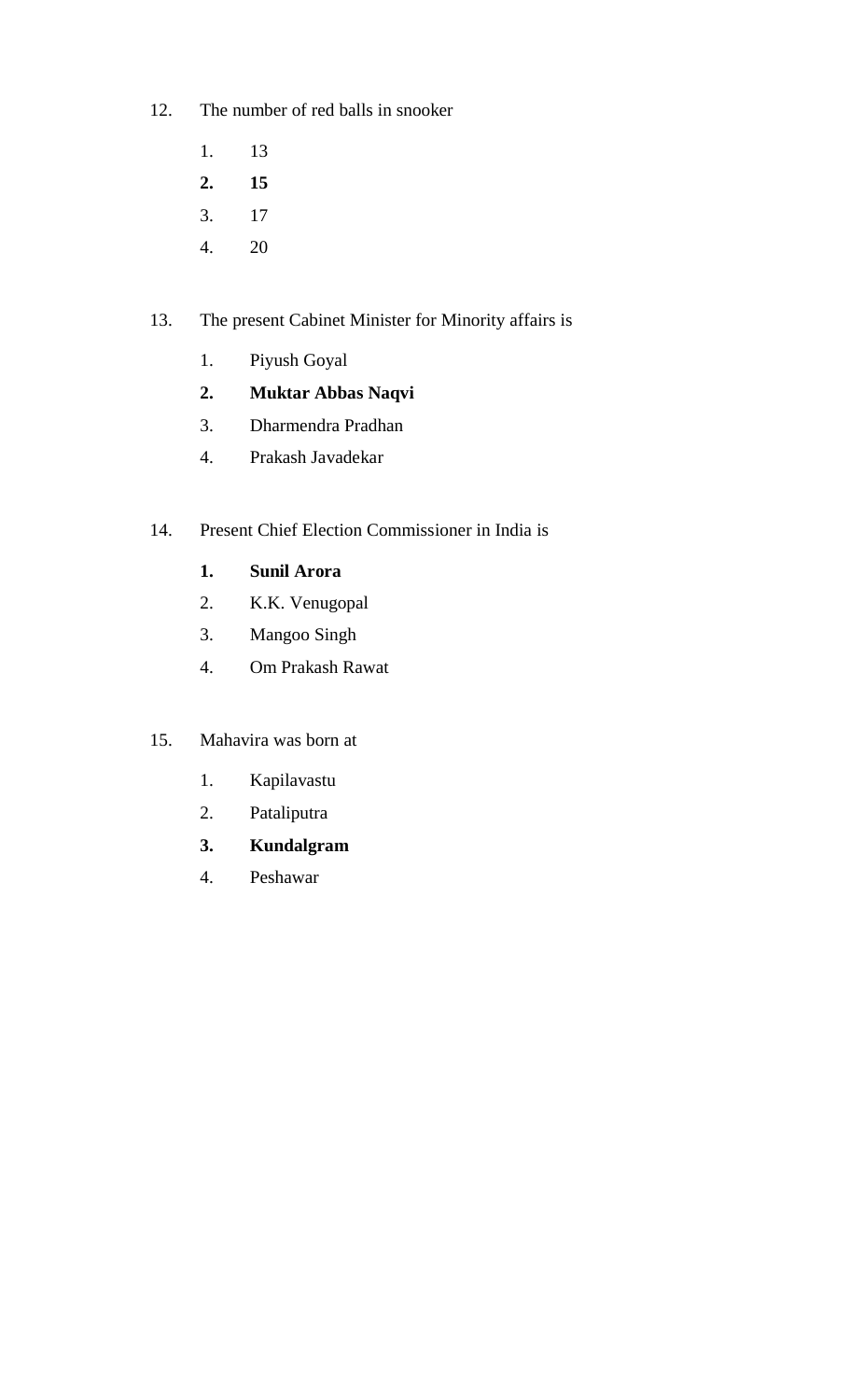- 16. Megasthanese visited the court of
	- 1. Ajatasatru
	- **2. Chandragupta Maurya**
	- 3. Bimbisara
	- 4. Bindusara

#### 17. Most spoken language in the World

- 1. English
- **2. Chinese**
- 3. Latin
- 4. Grease

#### 18. The deepest point in the Pacific Ocean is called

#### **1. Mariana Trench**

- 2. Burmudas Trench
- 3. Sunda Trench
- 4. Java Trench
- 19. Right to property was removed from fundamental rights through this amendment in the constitution
	- 1. 42
	- 2. 356
	- **3. 44**
	- 4. 360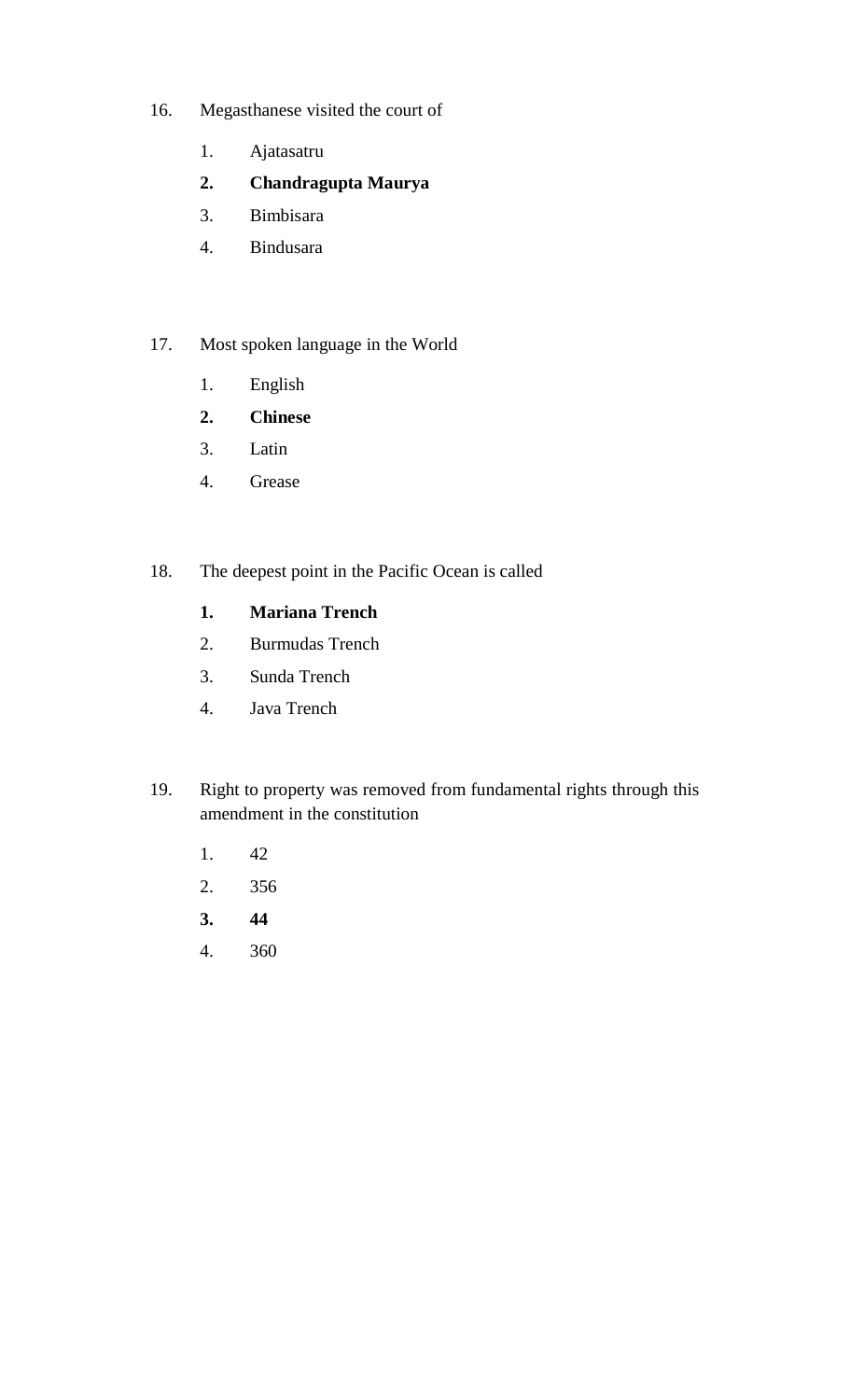- 20. The founder of Arya Samaj
	- 1. Swami Vivekananda
	- **2. Swami Dayananda Saraswathi**
	- 3. Swami Virajananda Saraswathi
	- 4. Swami Swarupananda Saraswathi
- 21. 'European learning would enable Indians to recognise the advantages that flow from the expansion of trade and commerce, and make them see the importance of developing the resources of the country.' Which one of these emphasized on the above 'Education for Commerce'?
	- 1. Ishwar Bhai Patel Committee 1977

#### **2. Woods Despatch 1854**

- 3. Hartog Committee-1929
- 4. Hunter Commission-1882-83
- 22. Pabajja, the initiation of preliminary ordination for a child of 8 years willing to join the process of education is a ceremony under

#### **1. Buddhist Period**

- 2. Jain Period
- 3. Ancient Vedic Period
- 4. Post- Vedic Period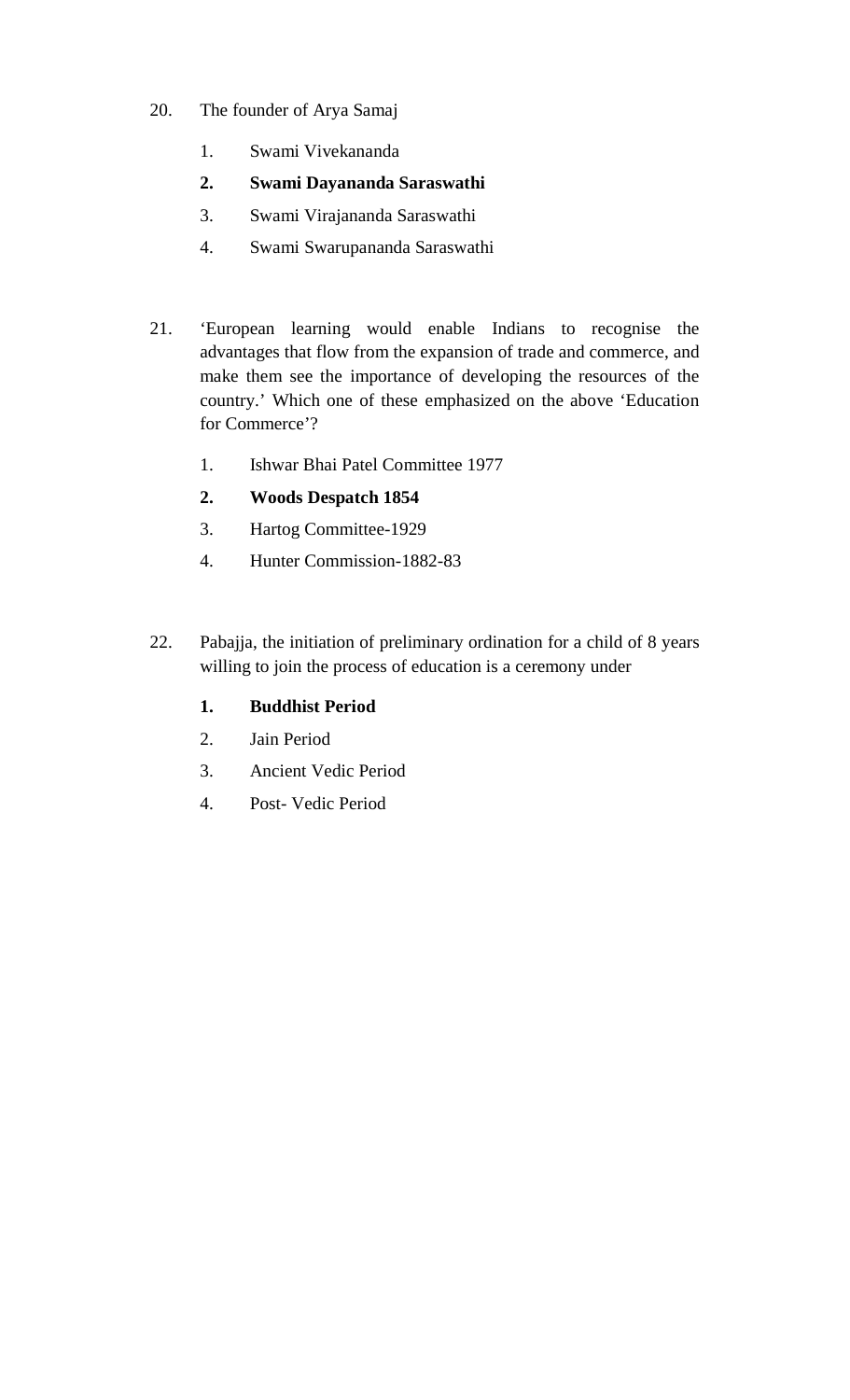- 23. Which of these is among the subjects taught in Madrasa during Medieval Period?
	- 1. Sociology, Tafsir, Hadis
	- **2. Tafsir, Hadis, Fiqh**
	- 3. Urdu, Persian, Tafsir
	- 4. Hadis, Fiqh, Sociology
- 24. What was the name given to the teacher in Post Vedic Period?
	- 1. Guru
	- 2. Deva
	- 3. Chari
	- **4. Acharya**
- 25. Which is a defect of the teacher's professional organizations in India?
	- 1. Lack of infrastructural facilities in teacher's professional organizations
	- 2. Availability of long range academic programmes
	- **3. Lack of unity among different organizations**
	- 4. Regular organization of programmes for the improvement of professional competence of teachers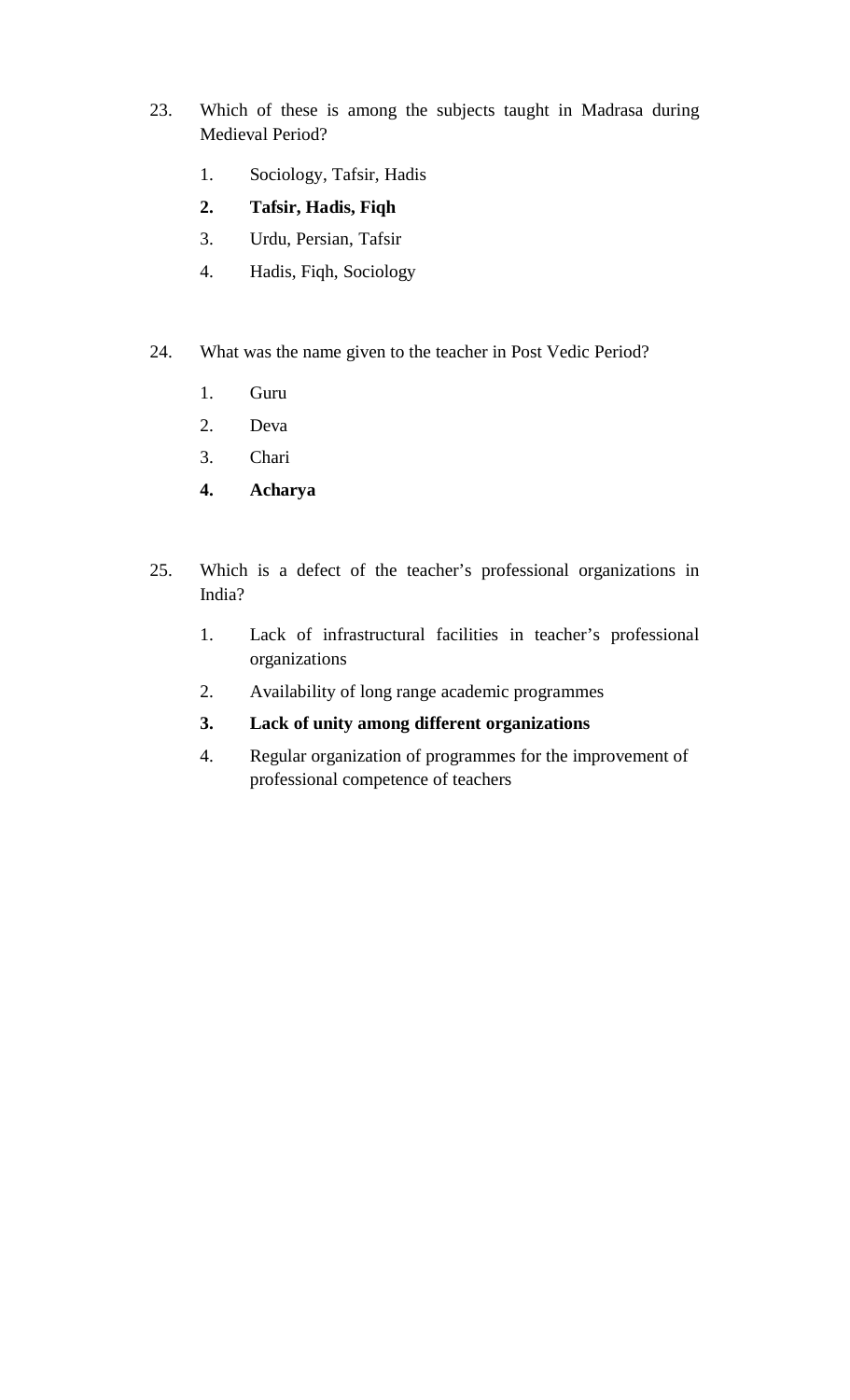- 26. If the student teacher is admitted into a teacher education institution as fresher from colleges without having any training earlier, it is called as
	- 1. Extension teacher education
	- 2. In- service teacher education
	- 3. Collegiate teacher education
	- **4. Pre- service teacher education**
- 27. Which of these involve in affiliating institutions conducting examinations at the Secondary and senior levels and developing and updating curriculum and textual materials?
	- **1. CBSE**
	- 2. NCERT
	- 3. UGC
	- 4. DIET
- 28. Which is a function of University Departments of Teacher Education?
	- **1. Developing the Post- Graduate studies and research work**
	- 2. Determining the standard of teacher education institutions
	- 3. Developing a guideline for general teacher education program
	- 4. Organizing extension programmes with collaboration of NCERT, NCTE, UGC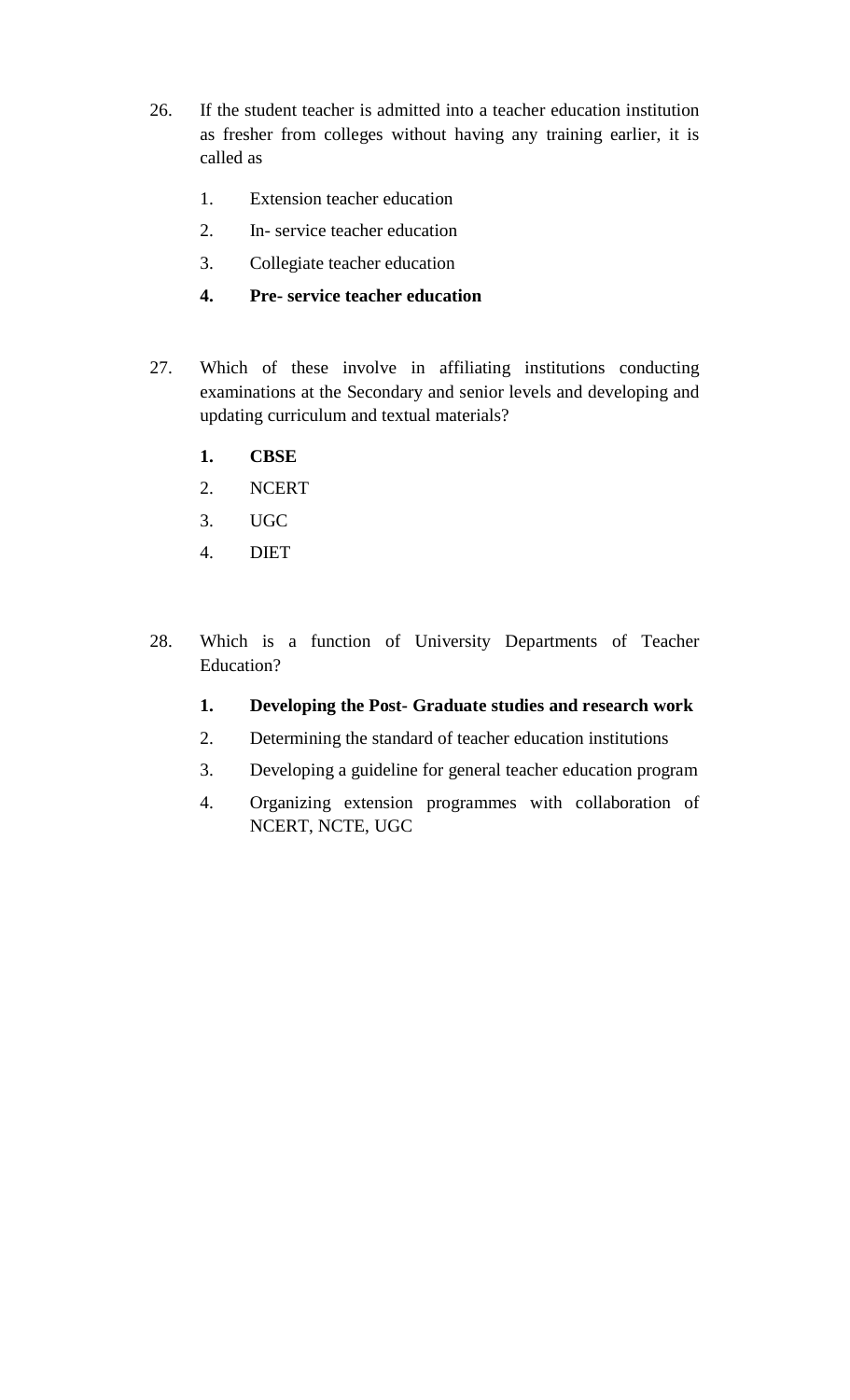- 29. 'Population growth in cities under percentages', 'family members versus consumption of consumable articles under direct and indirect proportion' shows correlation between Mathematics and \_\_\_\_
	- 1. Health Education
	- **2. Population education**
	- 3. Urban development
	- 4. Depletion of resources
- 30. Which of these investments has the longest gestation periods?
	- 1. Shares
	- 2. Investments in Small scale business
	- 3. Real estate investments
	- **4. Educational Investments**
- 31. 'Diversity among children is to be viewed as a gift, not a problem for teachers'. This statement where inclusion is given due value was given by

### **1. The 46th Session of UNESCO's International Conference in Education, Geneva, 2001**

- 2. UNICEF, 2000
- 3. Persons with Disability Act,1995
- 4. Dakar Framework for Action, 2000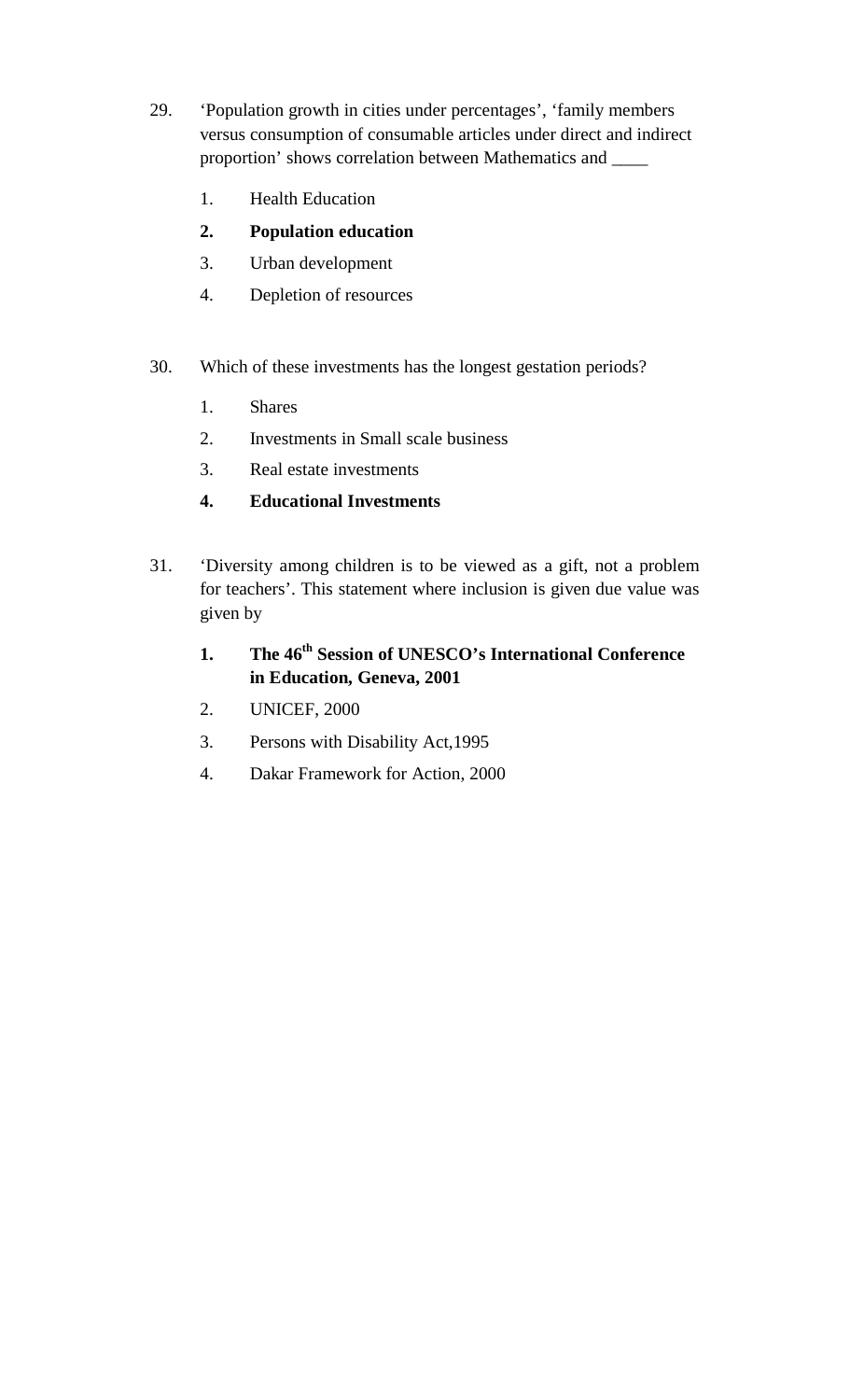- 32. Andhra Pradesh Government initiated Mid-day meal programme for Junior Colleges in August 2018. What is the objective behind this scheme?
	- 1. To maintain regularity and punctuality in colleges
	- **2. To reduce the drop-out rate in Junior Colleges**
	- 3. To make teachers follow strict schedule
	- 4. To motivate more girls to join Govt. Junior colleges and not private colleges
- 33. As per RTE Act 2009, every child completing his elementary education shall be
	- 1. Awarded with cash prize
	- **2. Awarded with a certificate**
	- 3. Awarded with a memento
	- 4. Awarded with School kit for next course
- 34. According to the National Commission for Protection of Child Rights (NCPCR), the Child is defined as
	- 1. a person in the 0 to 8 years age group.
	- 2. a person in the 3 to 8 years age group.
	- 3. a person in the 6 to 14 years age group.
	- **4. a person in the 0 to 18 years age group.**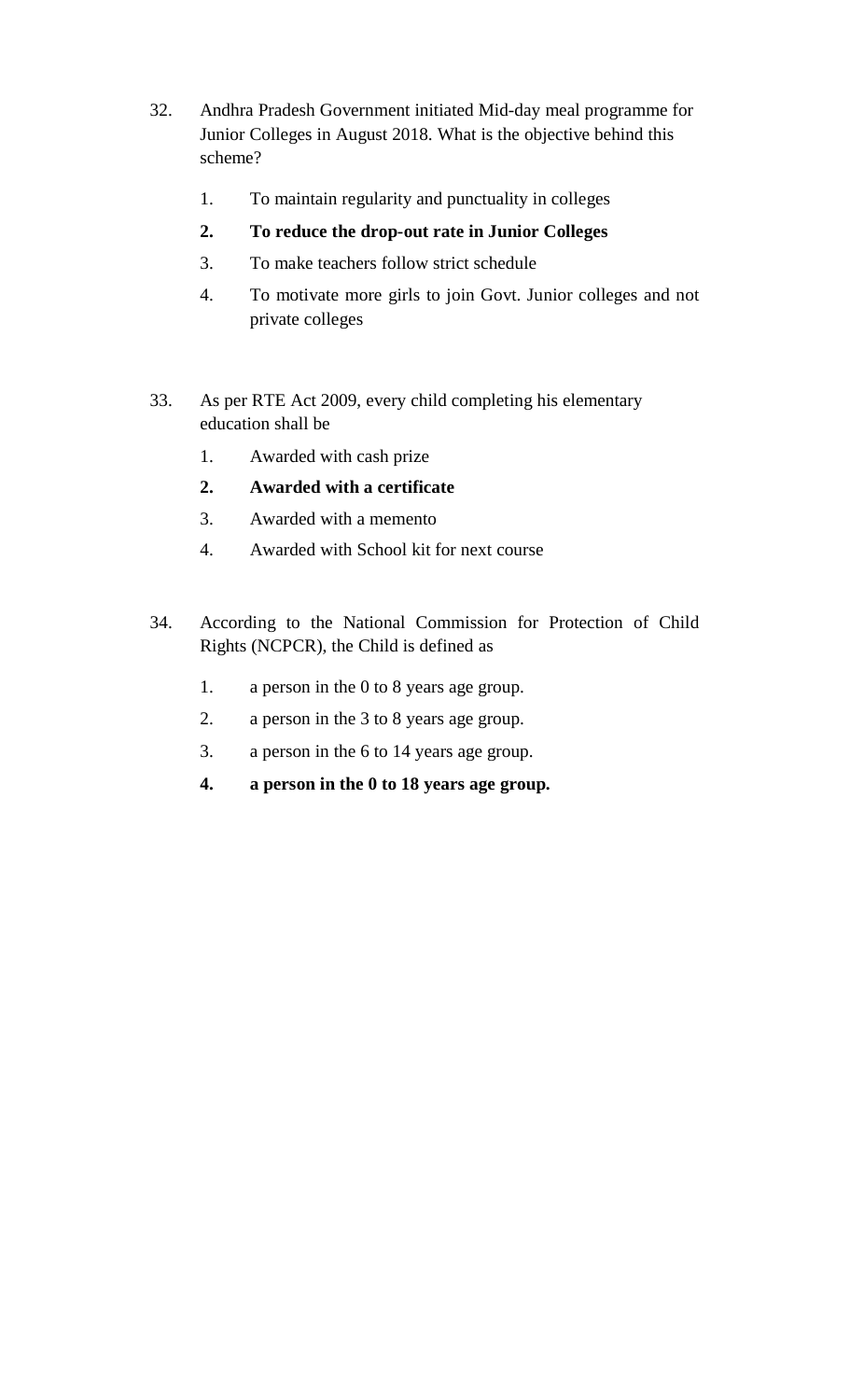- 35. If any applicant mutilates or destroys a record during inspection of records then,
	- 1. PIO will ignore the issue
	- **2. PIO will lodge a criminal complaint immediately**
	- 3. PIO will ask penalty on the spot from the person
	- 4. PO will make a copy of the same and let the matter go off
- 36. Salary of a Chief Information Commissioner is same as
	- 1. The President
	- 2. The Prime Minister
	- 3. The Chief Justice of India
	- **4. The Chief Election Commissioner**
- 37. As per NCF 2005, which is an intellectual space for teachers, learners and members of the community to deepen their knowledge and connect with the wider world?
	- 1. School brochure
	- 2. Community theatre
	- 3. Science Laboratory
	- **4. School library**
- 38. As per NCF 2005, to widen teachers' choices and provide for the diversity in children's needs and interests, there is a need for
	- 1. Availability of multiple examination pattern
	- 2. Availability of online resources
	- **3. Availability of multiple textbooks**
	- 4. Availability of play materials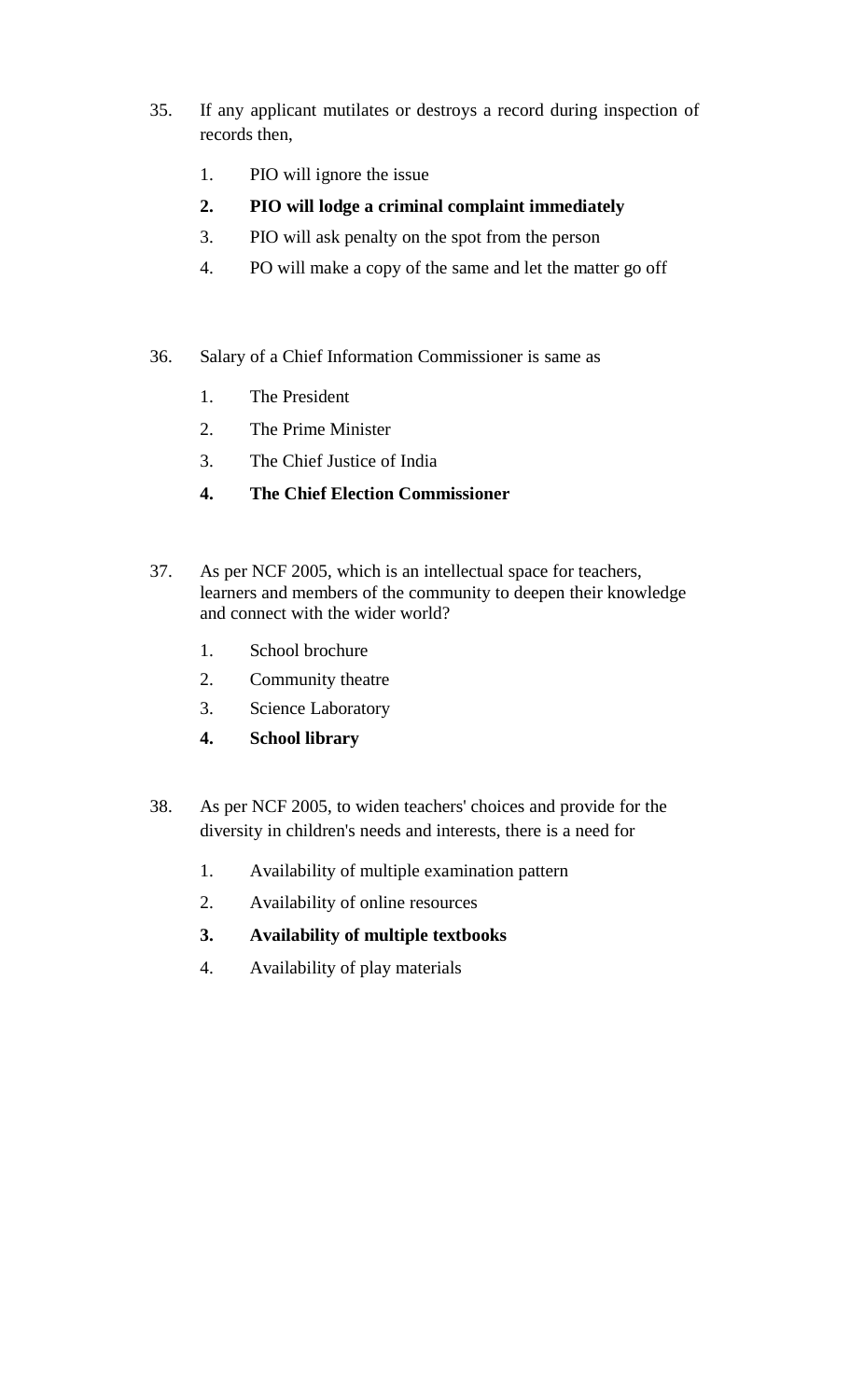39. As per NCF 2005, reducing stress and enhancing success in examinations necessitate:

#### **1. a shift towards shorter examinations**

- 2. a shift towards content-based testing to problem solving skills and understanding
- 3. a shift towards oral form of examination
- 4. a shift towards no examination system
- 40. According to NCF 2005, which is the key feature of systemic reform which implies the system's capacity to reform itself by enhancing its ability to remedy its own weaknesses and to develop new capabilities?
	- 1. Quantitative development
	- 2. Teaching competency
	- **3. Quality concern**
	- 4. Organizational development
- 41. Child gains control over its head first then arms and legs last. This is called as
	- 1. Proximodistal Direction
	- **2. Cephalo-Caudal Direction**
	- 3. Continuous Development
	- 4. Specific Development
- 42. Which is the stage of moral development in social system morality
	- 1. Stage 3
	- 2. Stage 2
	- **3. Stage 4**
	- 4. Stage 5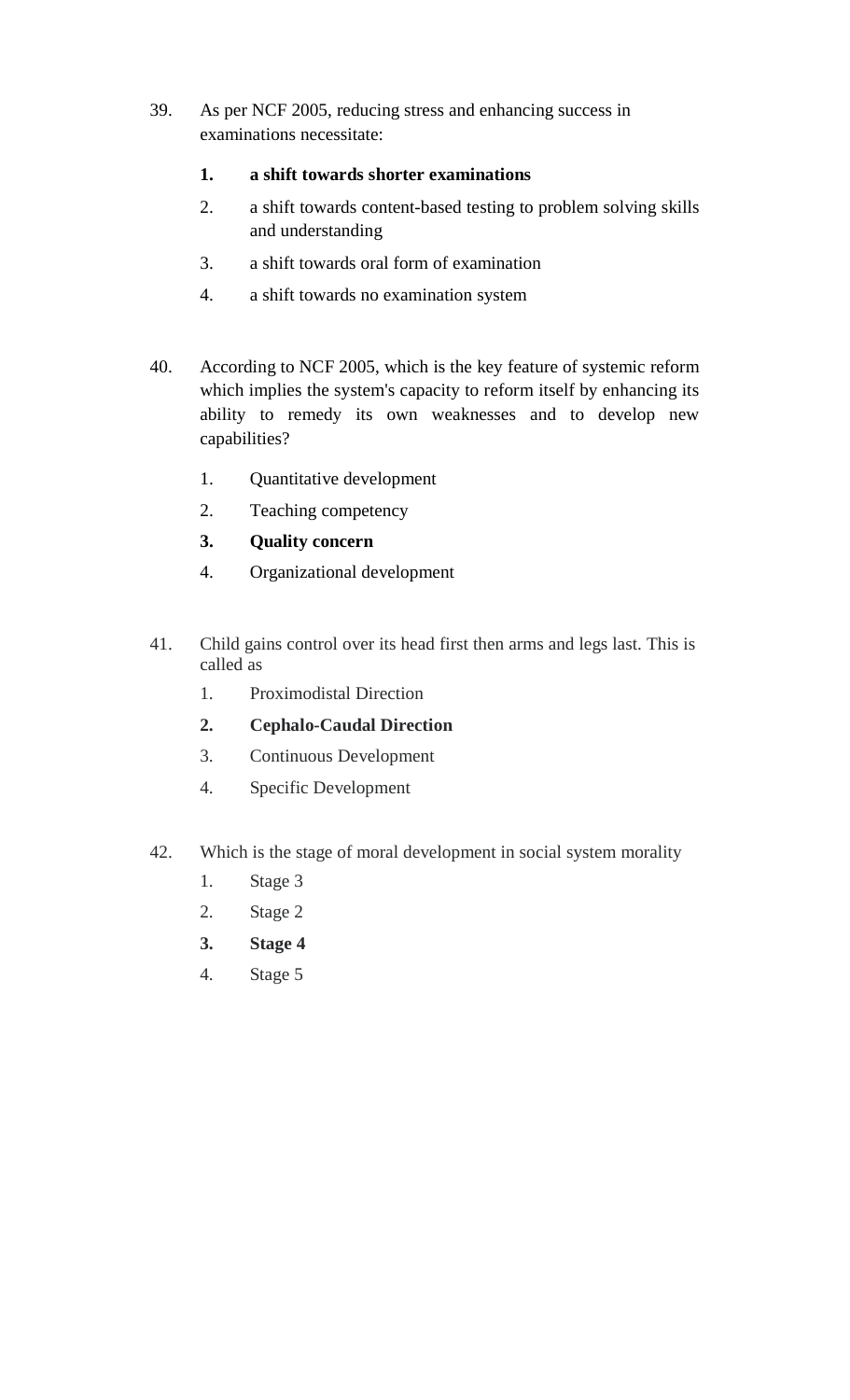- 43. A newly born child responds on reflexive level sucking and crying with gross bodily activity performed in
	- **1. 0 to 1 month**
	- 2.  $1$  to 4 months
	- 3. 4 to 8 months
	- 4. 8 to 12 months
- 44. The identity status in which individuals are in the midst of exploring alternatives but have not yet made a commitment
	- 1. Identify Diffusion
	- 2. Identify Foreclosure
	- **3. Identify moratorium**
	- 4. Identify Achievement
- 45. Appropriate use of language in different controls is
	- 1. Phonology
	- 2. Syntax
	- 3. Semantics
	- **4. Pragmatics**
- 46. A relatively permanent influence on behavior, knowledge and thinking skills which comes out through experiences
	- **1. Learning**
	- 2. Thinking
	- 3. Problem Solving
	- 4. Creativity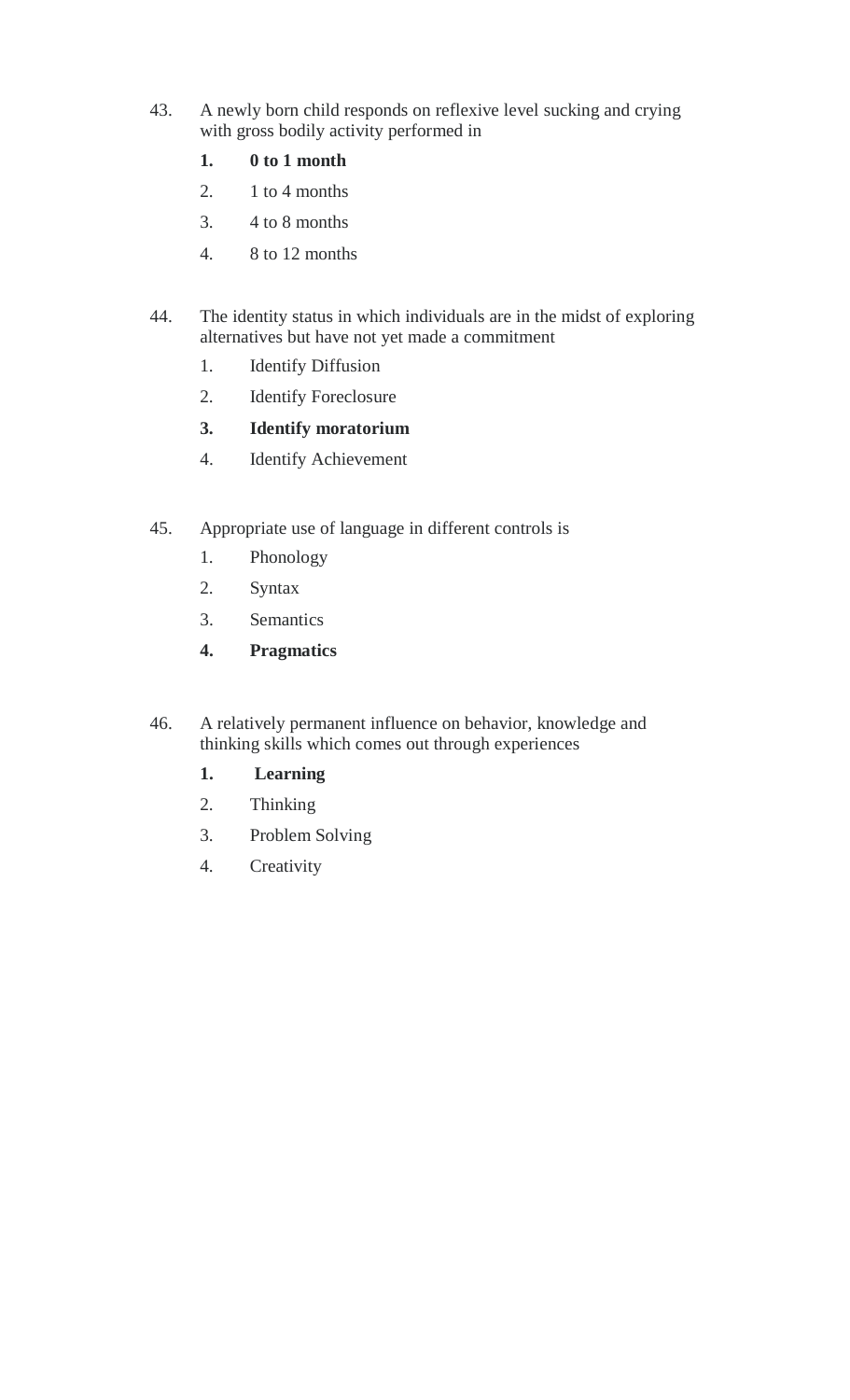47. A child who is good at utilizing rhyme, rhythm, music, visual impression, colour and pictures, looks for analogies and patterns is said to be the function of

#### **1. Right Brain**

- 2. Left Brain
- 3. Integrated Mode
- 4. Learning

#### 48. Children learn to walk, sit, run, climb, pick up objects. This is by

#### **1. Trial and Error Learning**

- 2. Classical Conditioning
- 3. Observational Learning
- 4. Social Learning
- 49. Taking a positive reinforcer away from an individual
	- 1. Time Out
	- **2. Response Cost**
	- 3. Punishment
	- 4. Extinction
- 50 . The belief that one can master a situation and produce positive outcome is
	- 1. Self-Concept
	- 2. Self-Esteem
	- **3. Self-Efficacy**
	- 4. Self-Regulation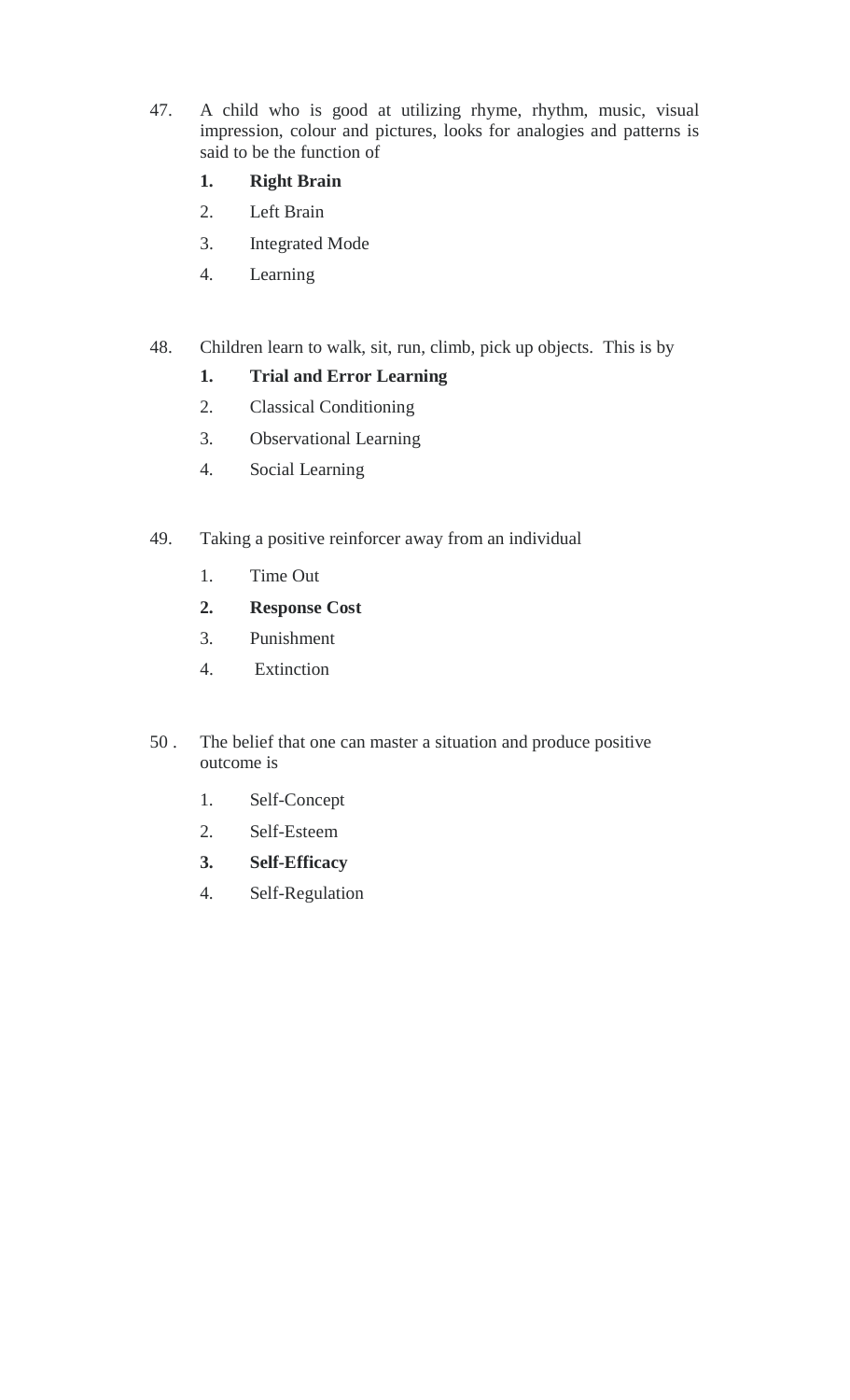- 51. A student deficient in physical activities may show good result in academic field
	- 1. Identification
	- **2. Compensation**
	- 3. Regression
	- 4. Project
- 52. Ability to understand and effectively interact with others
	- 1. Naturalist Skills
	- 2. Verbal Skills
	- **3. Interpersonal Skills**
	- 4. Intrapersonal Skills
- 53. A test that is used to predict a students ability to learn a skill or accomplish something with further education and training
	- **1. Aptitude Test**
	- 2. Achievement Test
	- 3. Ability Test
	- 4. Attitude Test
- 54. Learning that occurs when students work in small group to help each other learn
	- **1. Cooperative Learning**
	- 2. Collaborative Learning
	- 3. Group Learning
	- 4. Transfer of Learning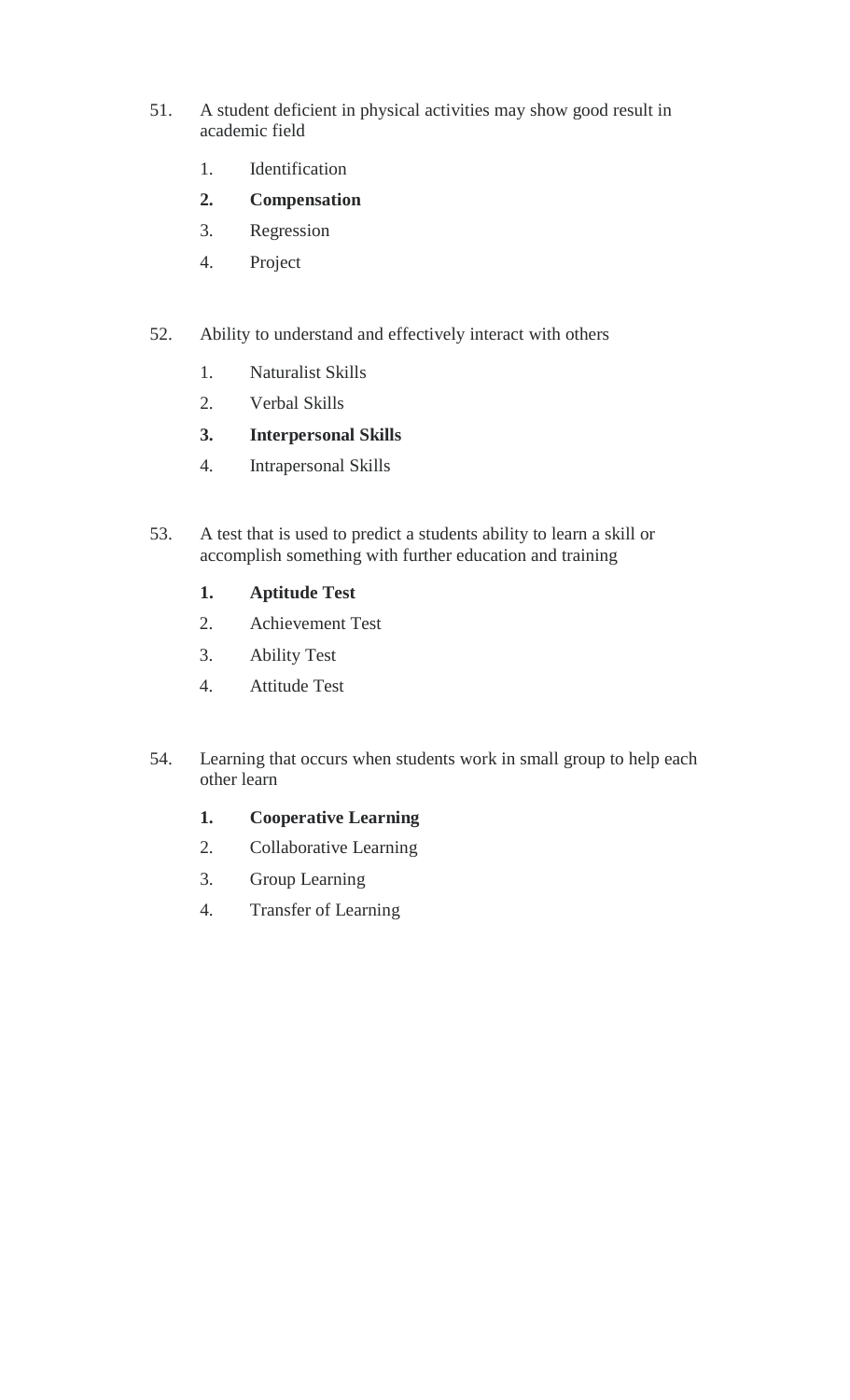- 55. Assessment during the course of instruction rather than after it is completed
	- 1. Summative Assessment
	- 2. Continuous and Comprehensive Assessment
	- 3. Pre Instructional Assessment
	- **4. Formative Assessment**
- 56. A style that allows students considerable autonomy but provides them with little support for developing skills
	- 1. Authoritative Classroom Management Style
	- 2. Authoritarian Classroom Management Style
	- **3. Permissive Classroom Management Style**
	- 4. Withitness
- 57. Reasoning from the general to the specific is
	- 1. Inductive Reasoning
	- **2. Deductive Reasoning**
	- 3. Transductive Reasoning
	- 4. Critical Thinking
- 58. A students general knowledge about the world is
	- 1. Episodic Memory
	- 2. Short Term Memory
	- **3. Semantic Memory**
	- 4. Implicit Memory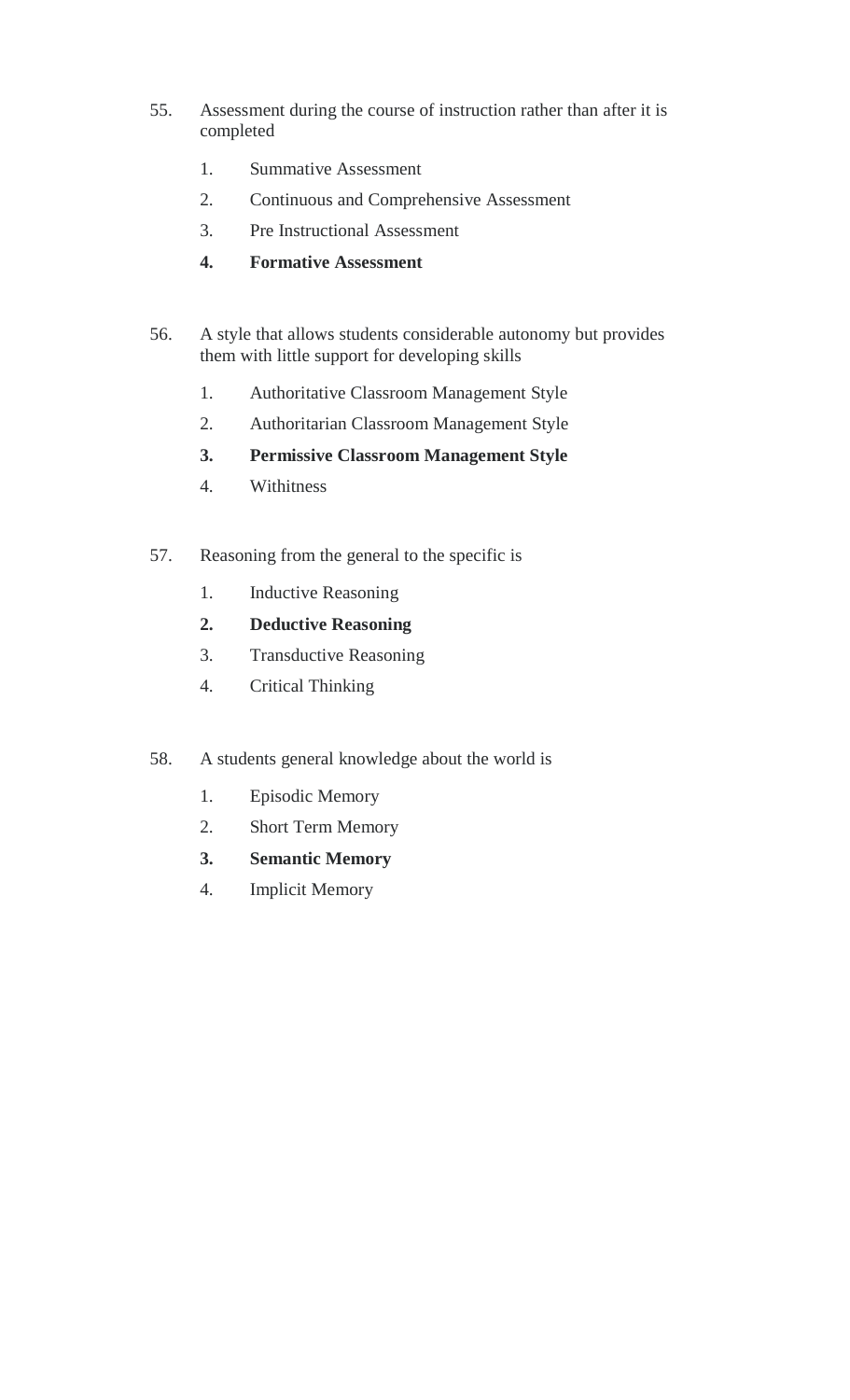59. Students attributing their failure to the stiff question paper is using defense mechanism of

#### **1. Rationalization**

- 2. Compensation
- 3. Projection
- 4. Denial

#### 60. "Ink-blot test" is used to measure

- 1. Achievement
- **2. Personality**
- 3. Attitude
- 4. Creativity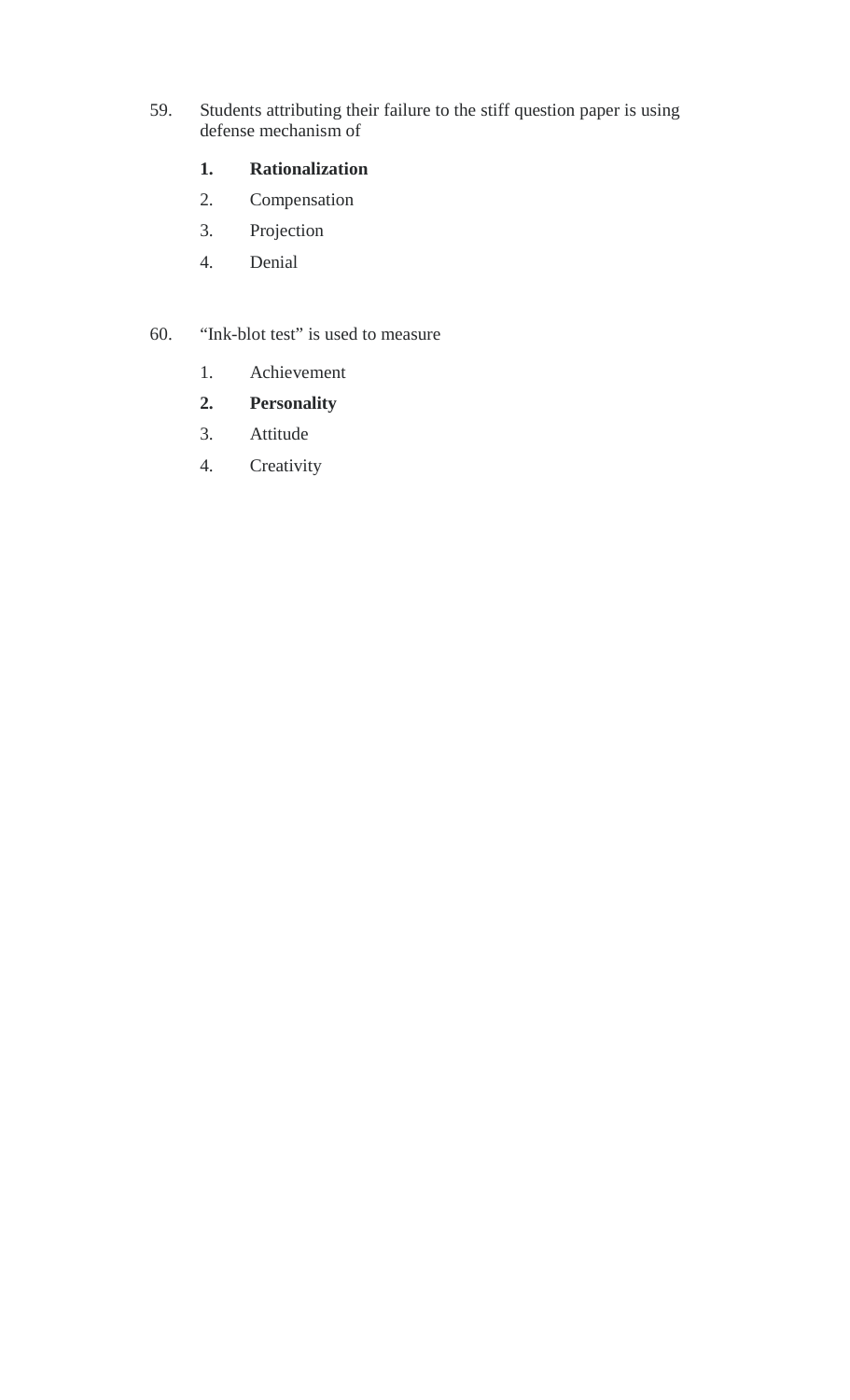### **CONTENT**

61. The demand curve takes positive slope in case of

### **1. Giffen Goods**

- 2. Complementary Goods
- 3. Inferior Goods
- 4. Durable Goods
- 62. The marginal utility becomes zero, when the total utility is
	- 1. Minimum
	- **2. Maximum**
	- 3. Positive
	- 4. Negative
- 63. When the proportionate / percentage change in quantity supplied of a good is more than the proportionate/percentage change in the price, it is called as
	- 1. Perfect elasticity of supply
	- 2. Perfect inelasticity of supply
	- **3. Relative price elasticity of supply**
	- 4. Relative price inelasticity of supply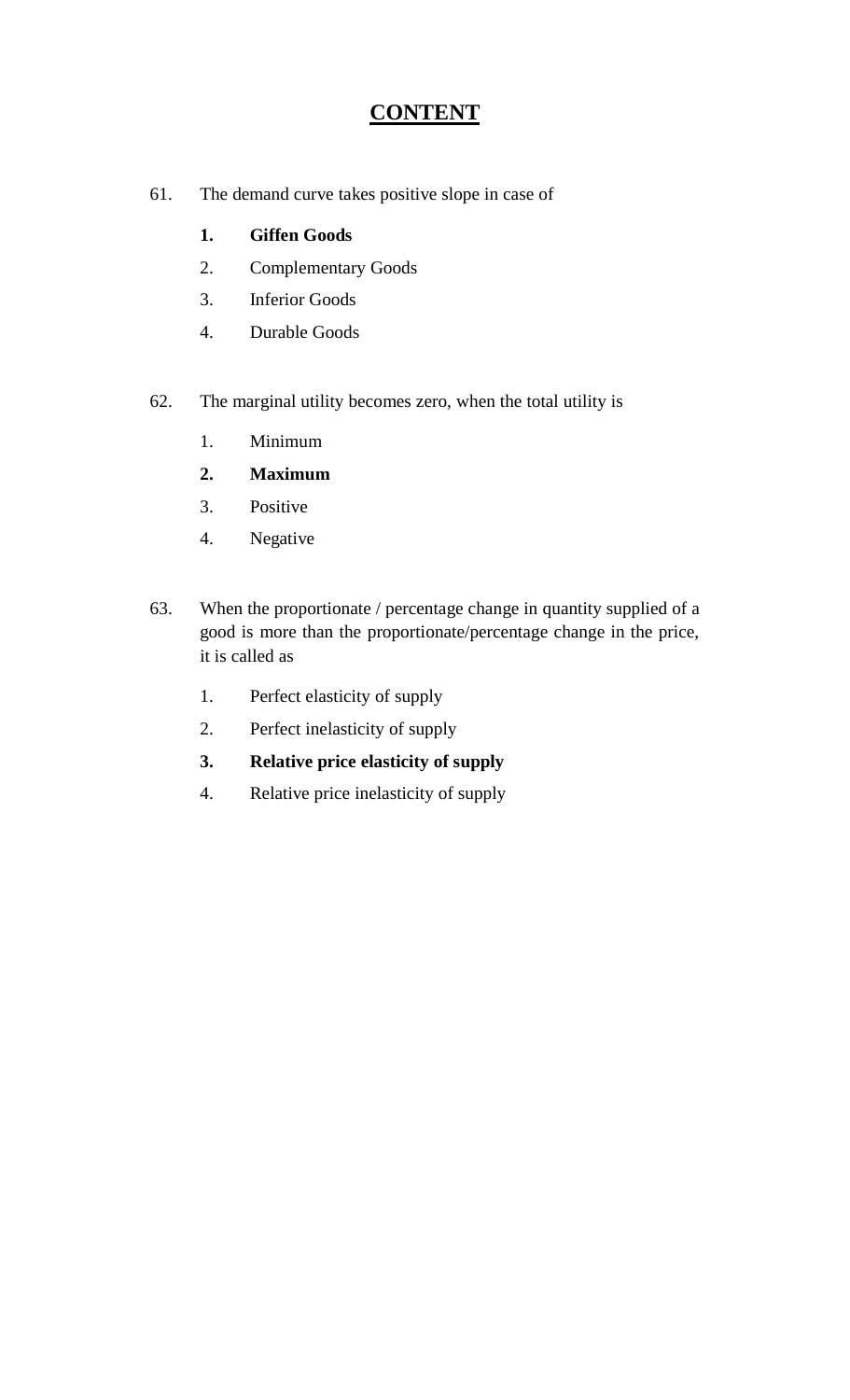- 64. The coefficient of cross elasticity of demand for complementaries is
	- 1. Positive
	- 2. Low
	- 3. Zero
	- **4. Negative**
- 65. A situation where the proportionate change in the quantity demanded is greater than the proportionate change in the price is known as
	- **1. Relatively elastic demand**
	- 2. Relatively inelastic demand
	- 3. Unitary elastic demand
	- 4. Perfectly elastic demand
- 66. The Income Consumption Curve slopes upwards when the goods X and Y are
	- **1. Normal goods**
	- 2. Abnormal goods
	- 3. Inferior goods
	- 4. Perishable goods
- 67. When the coefficient of elasticity of demand is zero, it is known as
	- 1. Perfectly elastic demand
	- **2. Perfectly inelastic demand**
	- 3. Relatively elastic demand
	- 4. Relatively inelastic demand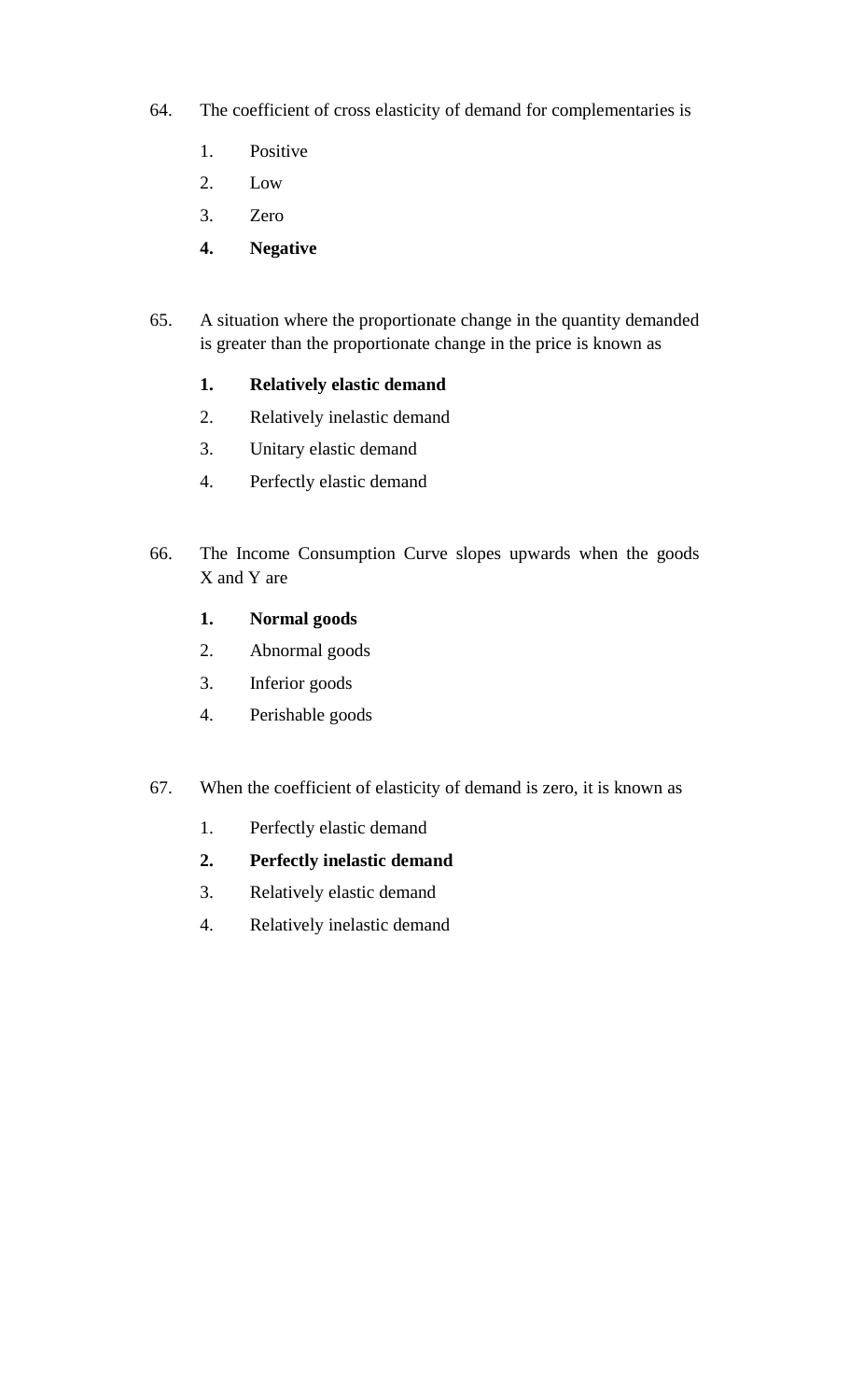- 68. The consumer attains equilibrium at a point where the marginal rate of substitution of mangoes for apples is equal to their
	- 1. Cost ratio
	- 2. Product ratio
	- **3. Price ratio**
	- 4. Utility ratio
- 69. The maximum quantity of output that can be produced from any chosen quantities of various inputs is denoted by
	- **1. Production function**
	- 2. Demand function
	- 3. Supply function
	- 4. Cost function
- 70. The amount of factor, *y*, which has to be foregone to increase factor, *x*, by one unit is called
	- 1. Marginal rate of product substitution
	- 2. Marginal rate of substitution
	- **3. Marginal rate of technical substitution**
	- 4. Marginal rate of total substitution
- 71. The concept of 'Elasticity of Substitution' was propounded by
	- 1. J.S. Mill
	- 2. J.B. Say
	- **3. J.R. Hicks**
	- 4. J.M. Keynes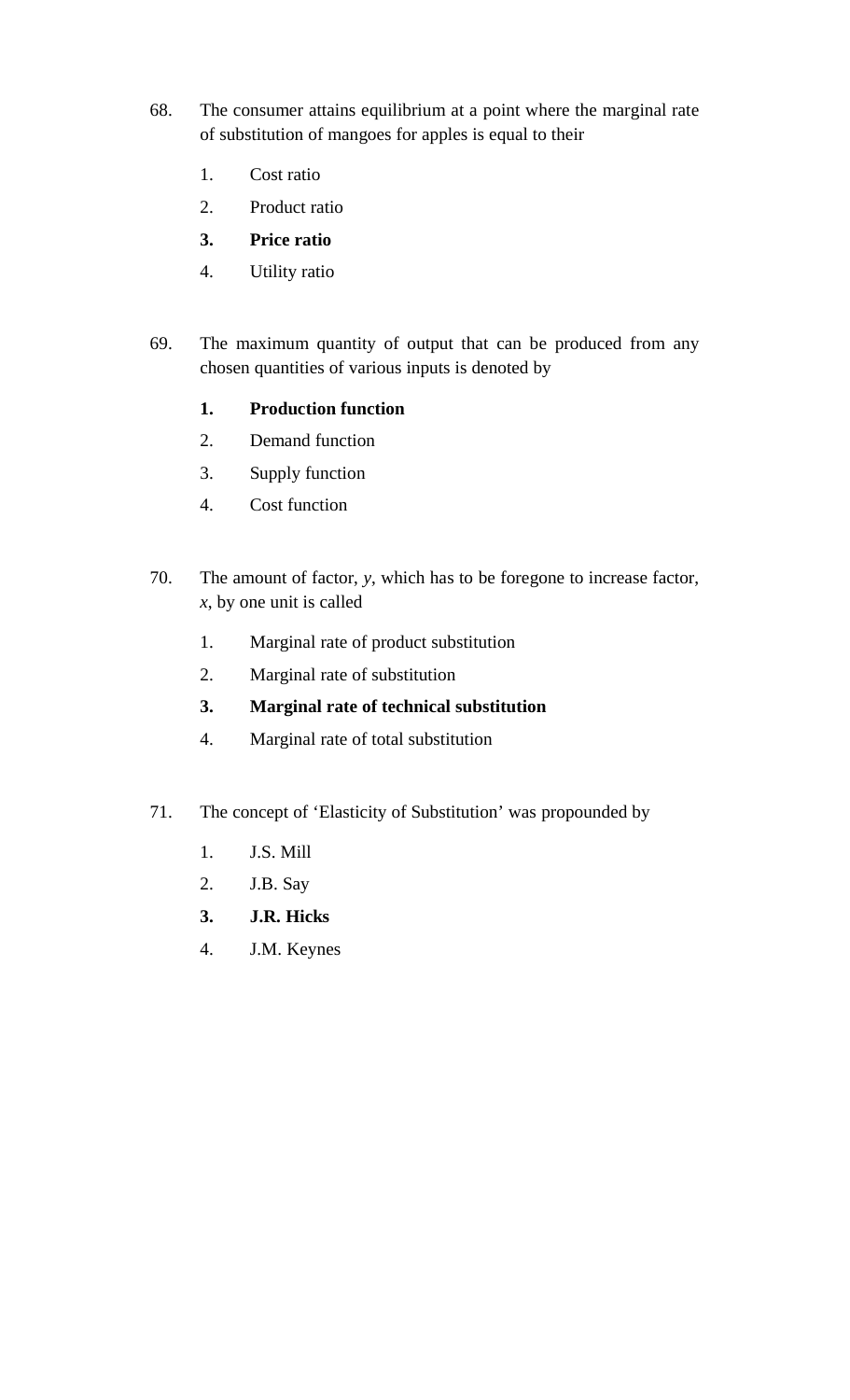- 72. Revenue added to total revenue by the sale of an additional unit of a good is called
	- 1. Average revenue
	- **2. Marginal revenue**
	- 3. Total revenue
	- 4. Public revenue
- 73. The excess of total revenue earned in the short run over and above the variable costs is known as
	- 1. Transfer earnings rent
	- 2. Scarcity rent
	- 3. Contract rent
	- **4. Quasi rent**
- 74. When the demand for a good is perfectly elastic, consumer surplus becomes
	- **1. Zero**
	- 2. More
	- 3. Less
	- 4. Infinite
- 75. Non-excludable and non-rivalrous goods are called
	- 1. Private goods
	- **2. Public goods**
	- 3. External goods
	- 4. Internal goods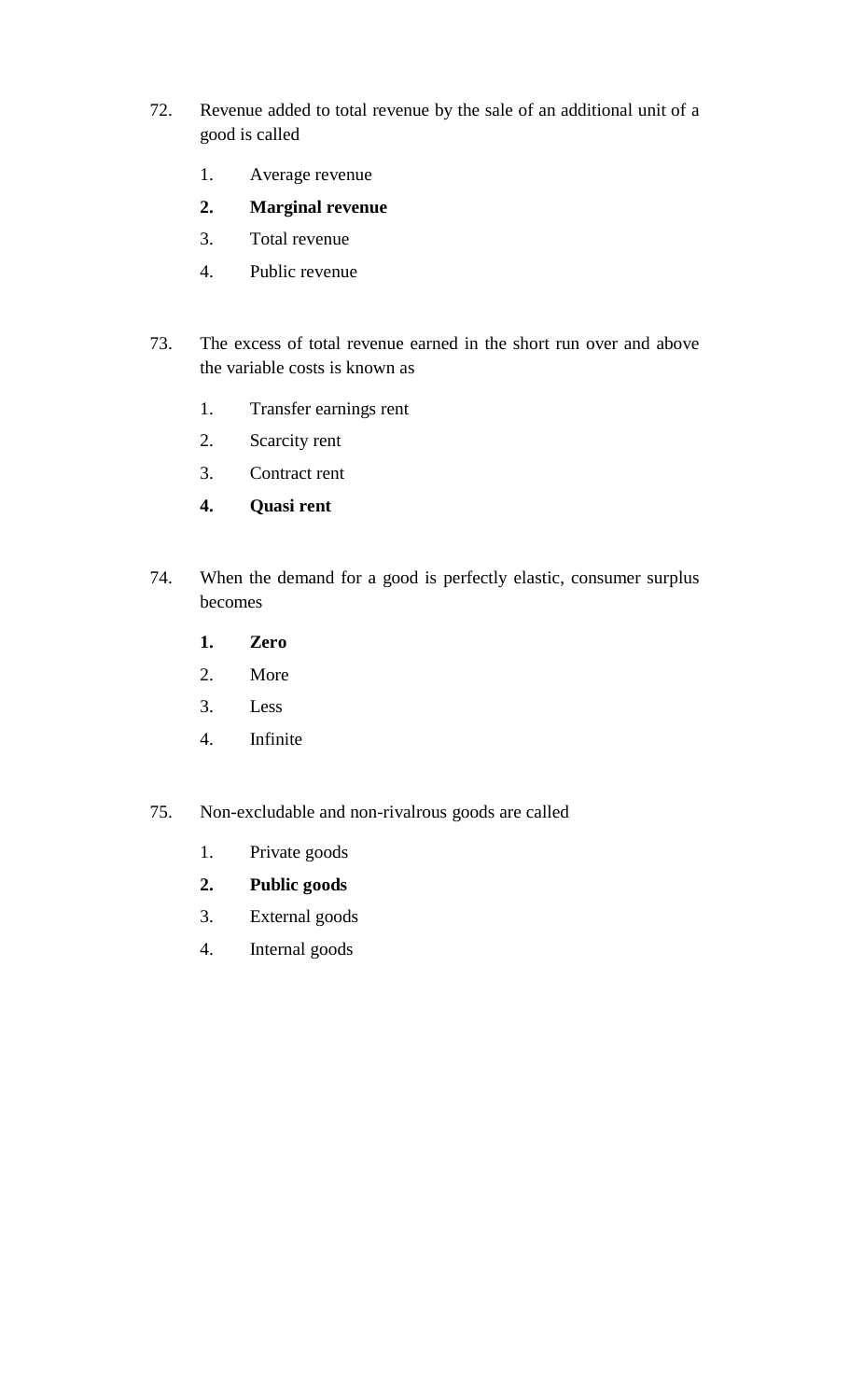- 76. According to this criterion welfare is said to increase if at least one person is made better off with no change in the positions of others
	- 1. Scitovy Ky Doubler criterion
	- 2. Kaldor-Hicks criterion
	- **3. Paretian criterion**
	- 4. Bergson criterion
- 77. NNP for the current year  $\times$  base year index (=100) / current year index is equal to
	- **1. Real NNP**
	- 2. Real GNP
	- 3. GNP
	- 4. Real GDP
- 78.  $Y = (W + R + 1 + N) + (X M) + (R P)$ , where 'N' represents
	- 1. Payments to other countries
	- **2. Profits**
	- 3. Receipts from other countries
	- 4. Imports
- 79. National income at market prices indirect taxes + subsidies is equal to
	- 1. G.N.P. at Market Prices
	- 2. G.N.P. at Factor Cost
	- 3. National Income at Market Price
	- **4. Net National Product at Factor Cost**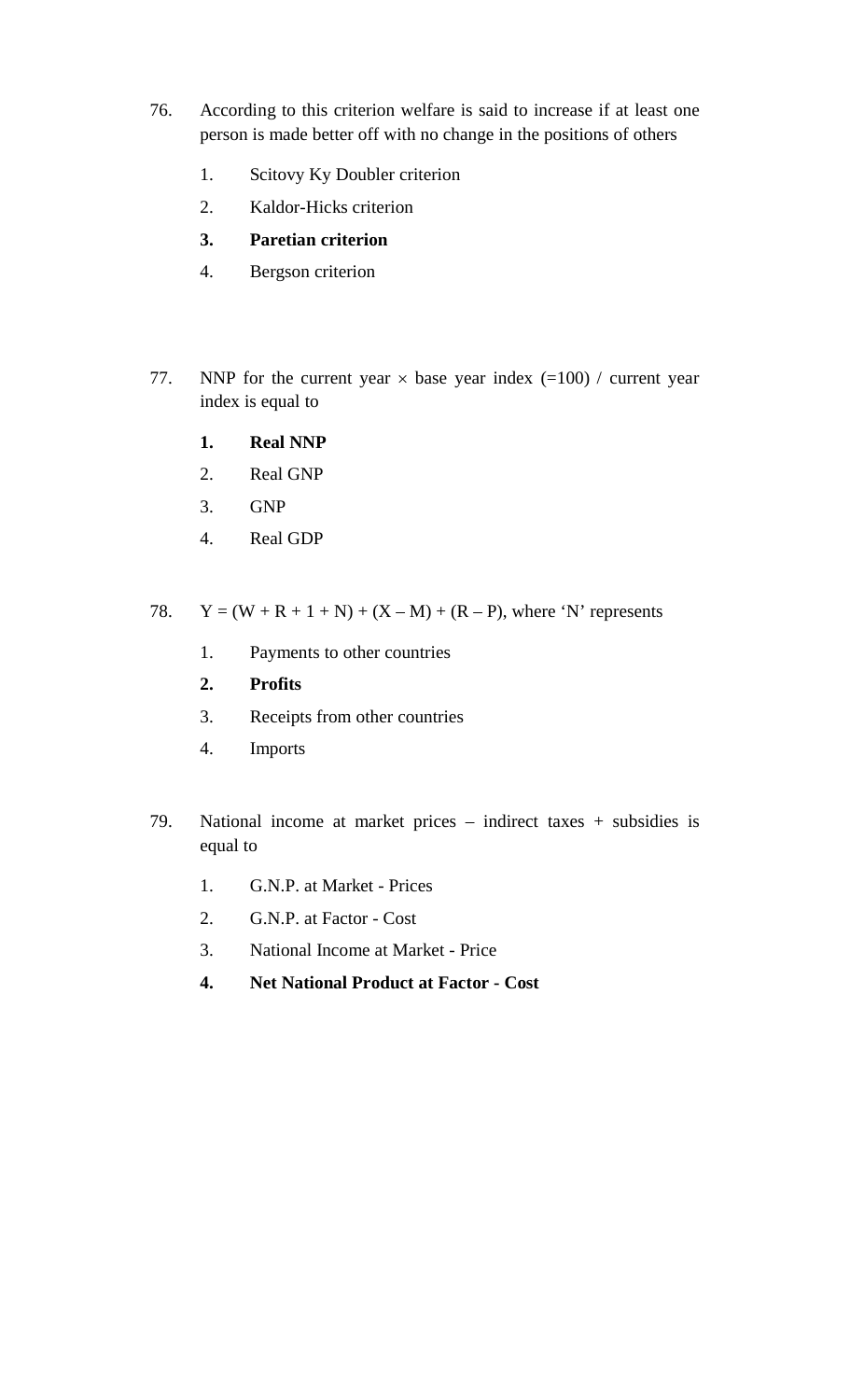- 80. Real National Income divided by country's population is equal to
	- 1. Gross income
	- **2. Real output per capita**
	- 3. Real external income
	- 4. Real domestic output
- 81. The expenditure incurred by private enterprise on new investment and replacement of old capital refers to
	- **1. Gross Private Domestic Investment**
	- 2. Gross Public Domestic Investment
	- 3. Gross Private External Investment
	- 4. Gross State Capital Expenditure
- 82. The four sector model relates to an open economy with
	- 1. Free trade
	- 2. Domestic trade
	- **3. Foreign trade**
	- 4. Internal trade
- 83. The aggregate expenditure approach through equation  $(A - A_1) + (G^1 - B^1 - G) = Y$  was explained by
	- 1. J.R. Hicks
	- 2. A. Marshall
	- **3. J.M. Keynes**
	- 4. A.C. Pigou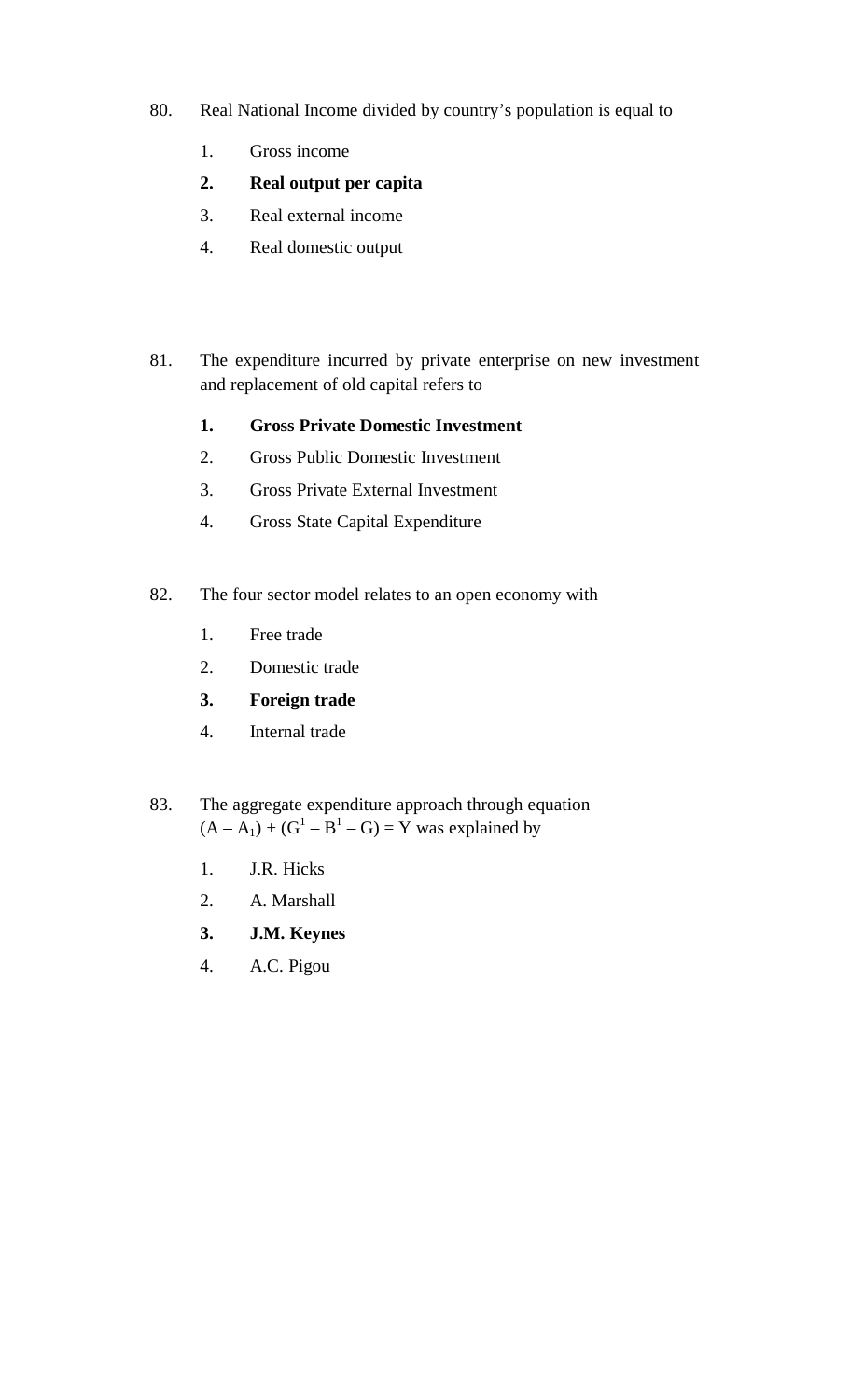- 84. The total production of goods and services for current consumption and for adding to the stock of producer's goods is measured by
	- 1. Gross Domestic Product
	- **2. Net Domestic Product**
	- 3. Gross National Product
	- 4. Disposable Income
- 85. Equilibrium between the aggregate demand and aggregate supply before the full employment level denotes
	- **1. Under employment equilibrium**
	- 2. Static equilibrium
	- 3. Dynamic equilibrium
	- 4. Macro equilibrium
- 86. As long as the marginal propensity to consume remains the same, the value of multiplier will remain
	- 1. Change
	- 2. Increasing
	- **3. Same**
	- 4. Decreasing
- 87. The reciprocal of one minus marginal propensity to consume is
	- 1. Consumer
	- 2. Demonstrator
	- 3. Accelerator
	- **4. Multiplier**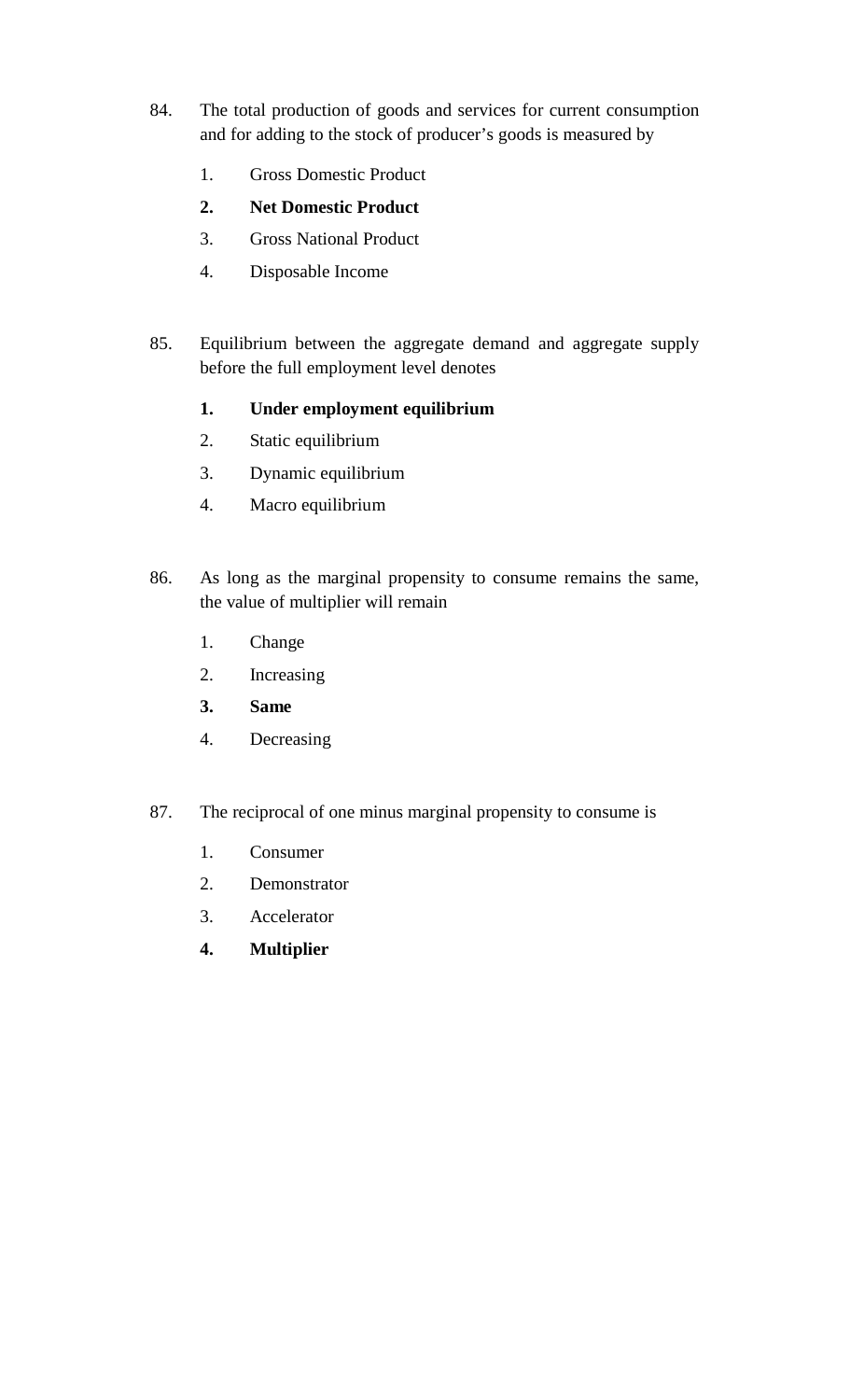88. Investment which does not depend upon changes in the income level is

#### **1. Autonomous investment**

- 2. Real investment
- 3. Induced investment
- 4. Net investment
- 89. The proceeds necessary from the sale of output at a particular level of employment refers to
	- **1. Aggregate Supply Price**
	- 2. Aggregate Investment Price
	- 3. Aggregate Demand Price
	- 4. Aggregate Savings Price
- 90. The amount by which the actual aggregate demand exceeds aggregate supply at the level of full employment denotes
	- 1. Liquidity trap
	- **2. Inflationary gap**
	- 3. Poverty gap
	- 4. Deflationary gap
- 91. The relationship between the rate of inflation and the unemployment rate is revealed by

#### **1. Phillip's curve**

- 2. Demand curve
- 3. Aggregate demand curve
- 4. Lorenz curve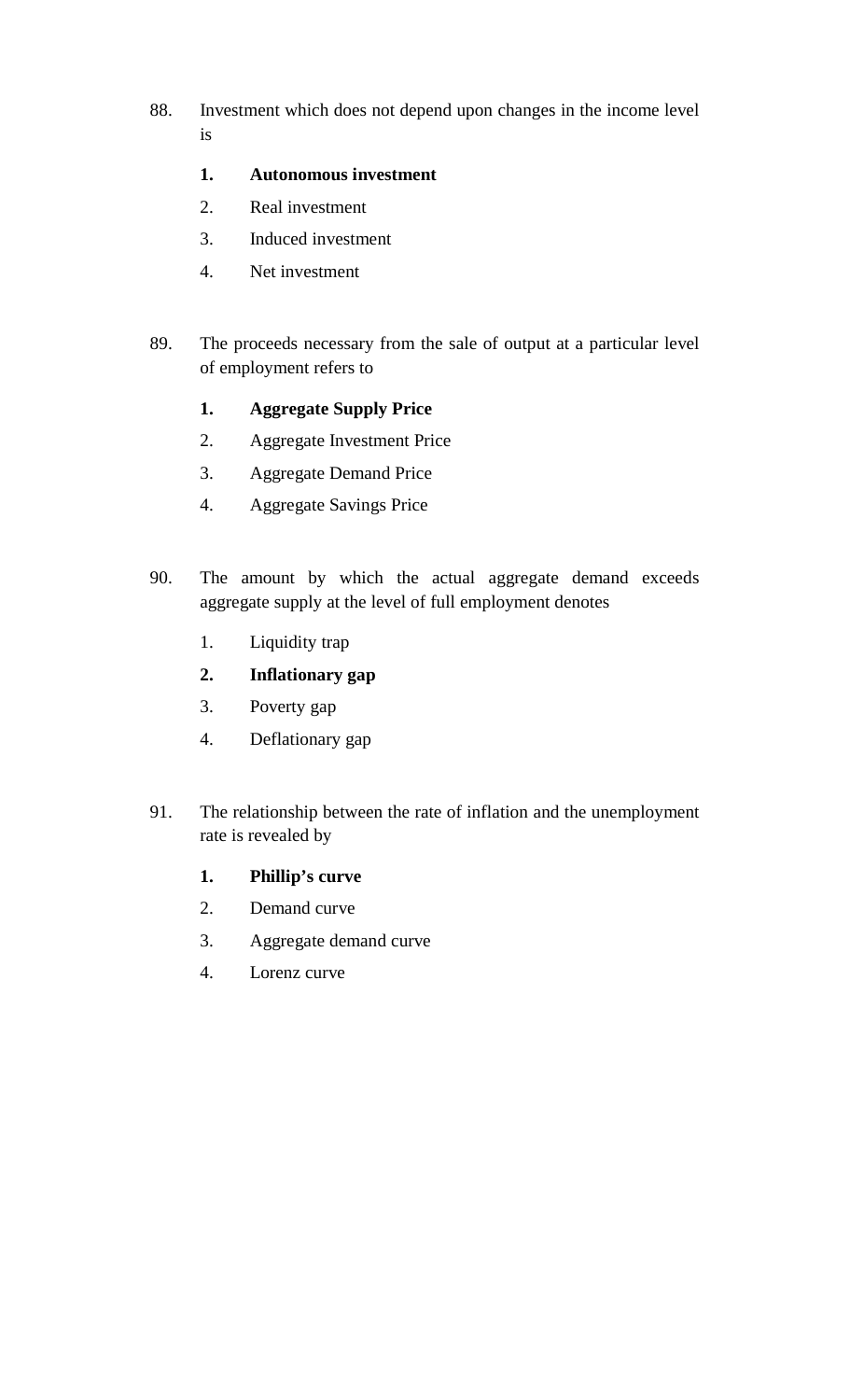- 92. Assets such as bills of exchange, debentures, bonds, savings certificates, equity shares etc., are examples for
	- 1. Bond money
	- 2. Inconvertible money
	- 3. Paper money
	- **4. Near money**
- 93. M3 plus total post office deposits, comprising time deposits and demand deposits consists of
	- 1.  $M_1$
	- 2. M<sub>2</sub>
	- **3. M<sup>4</sup>**
	- 4. M<sup>3</sup>
- 94. The ratio of change in money supply to change in high powered money denotes

#### **1. Money multiplier**

- 2. Money accelerator
- 3. Money regulator
- 4. Money of accounts
- 95. The magnitude of deposit multiplier depends on the
	- **1. CRR**
	- 2. SLR
	- 3. PLR
	- 4. CDR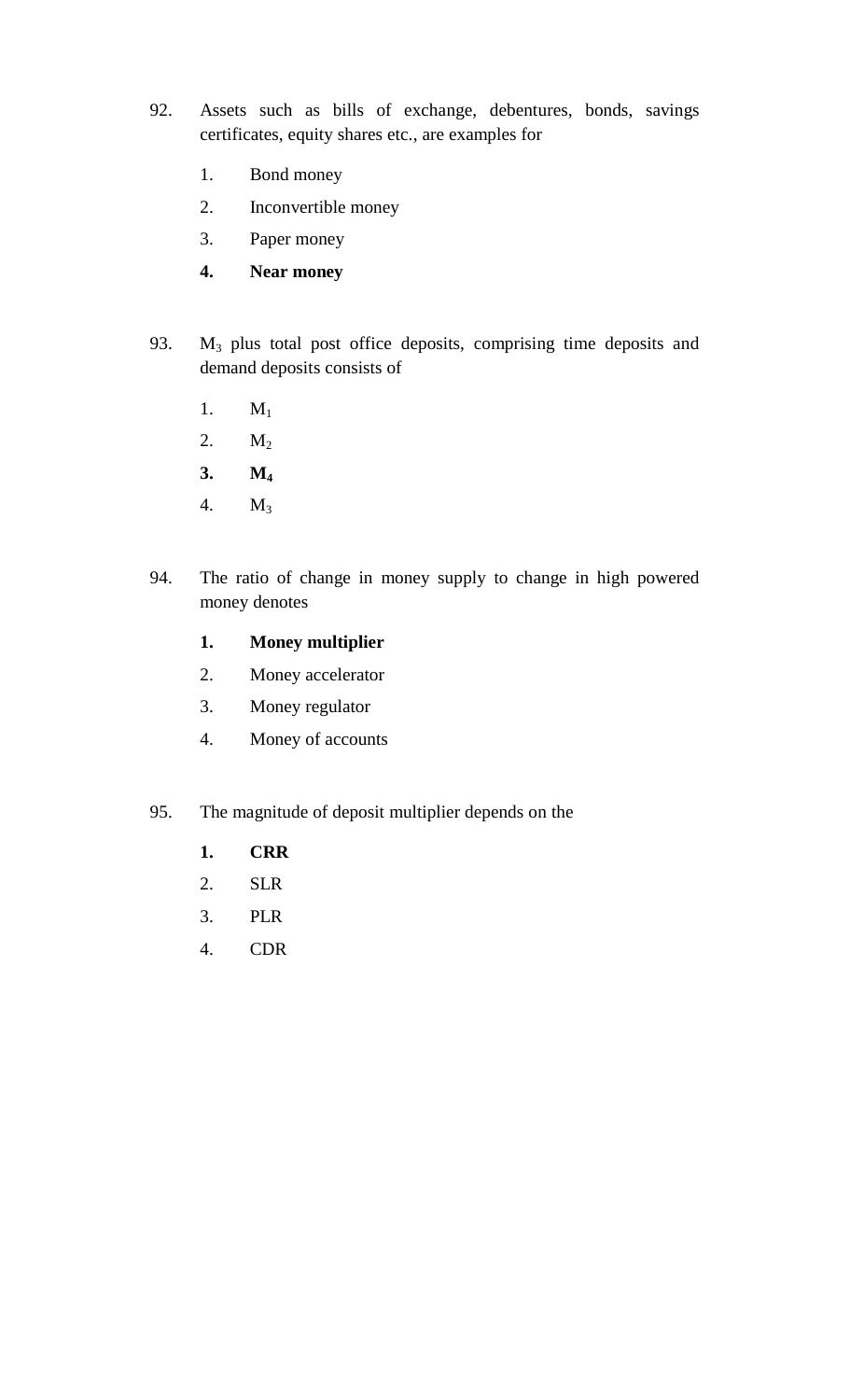- 96. Insurance companies, brokerage firms and companies offering micro loans are examples of
	- 1. National Financial Institutions
	- 2. Macro Financial Institutions
	- **3. Non-Banking Financial Institutions**
	- 4. National Banking Institutions
- 97. The nationalized banks in India advance loans to priority sectors under
	- **1. Differential Interest Scheme**
	- 2. Direct Interest Scheme
	- 3. Direct Investment Scheme
	- 4. Direct Benefit Scheme
- 98. This Bank provides the ways and means of advances (repayable within 90 days) to state governments
	- 1. ICICI
	- **2. RBI**
	- 3. SBI
	- 4. IDBI
- 99. The mutual funds, insurance policies and bank deposits are the examples of
	- 1. Basic securities
	- 2. Primary securities
	- **3. Secondary securities**
	- 4. Direct securities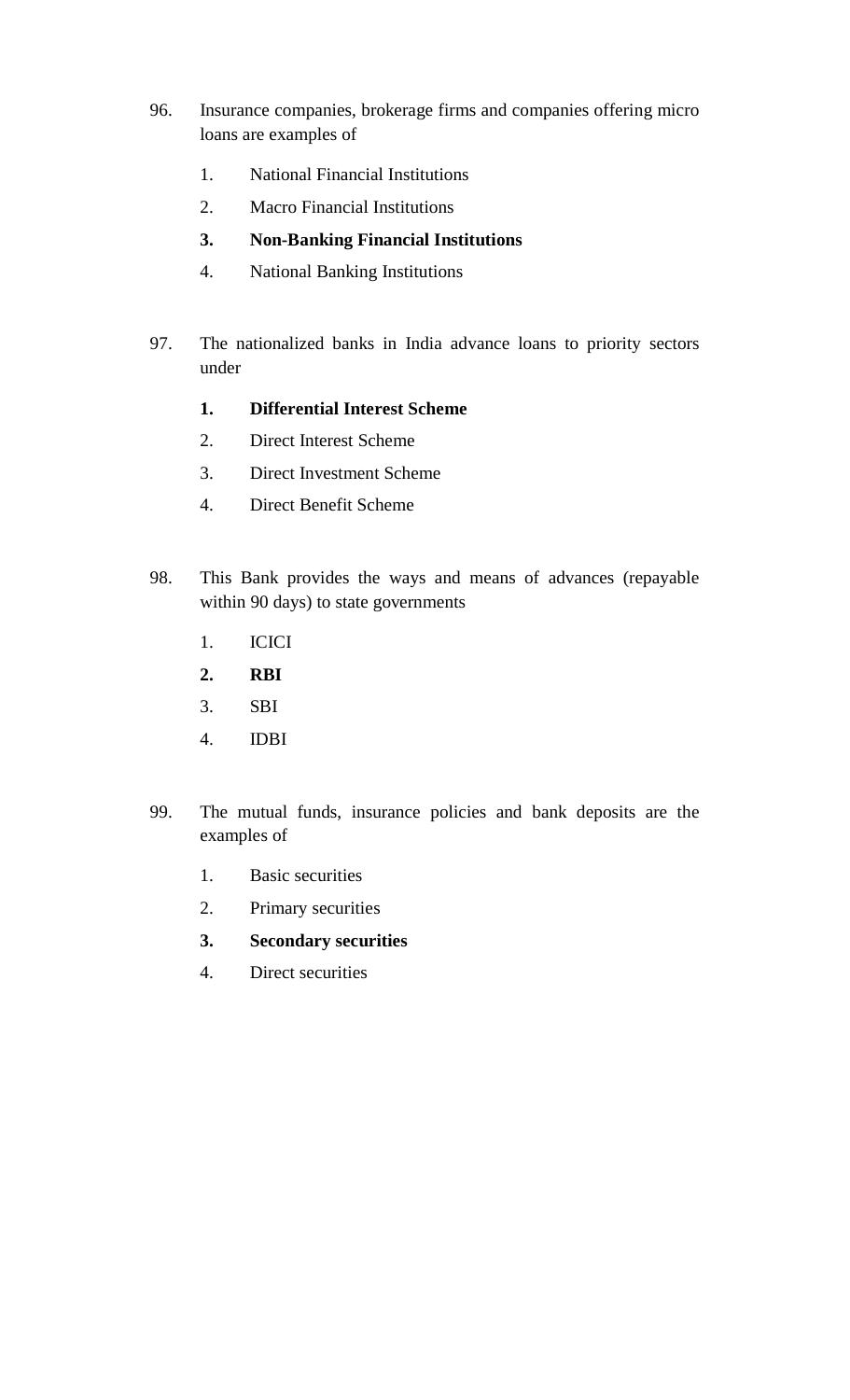100. Securities issued for sale for the first time by an unlisted company denote

#### **1. Initial Public offering**

- 2. Follow-on Public offering
- 3. Bought out deals
- 4. Stock market deals
- 101. The securities of Government are traded in the stock market as a separate component is called the

#### **1. Gilt edged market**

- 2. Gold edged market
- 3. Platinum edged market
- 4. Silver edged market
- 102. The SEBI has been made operational and effective from
	- 1. 1988
	- 2. 1991
	- **3. 1992**
	- 4. 1993
- 103. The Narasimhan committee (1991) on Public sector weak banks advocated the concept of
	- **1. Narrow banking**
	- 2. Broad banking
	- 3. Inclusive banking
	- 4. Growth banking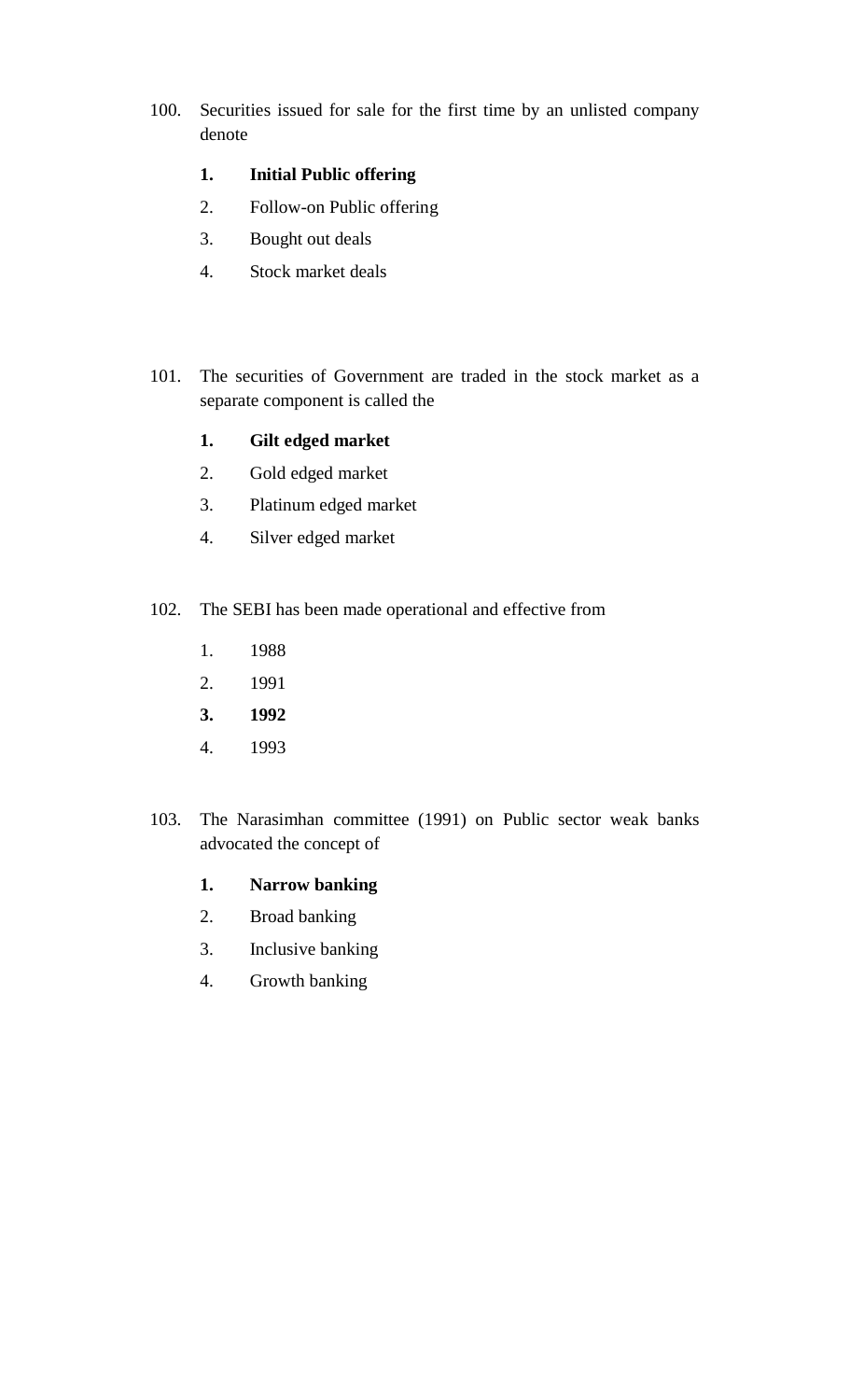- 104. These banks under-write new issues, under take syndication of credit as well as advising on how to raise funds for corporate and other clients
	- 1. Industrial banks
	- **2. Merchant banks**
	- 3. Foreign banks
	- 4. Agricultural banks
- 105. This is a long term measure and is governed by the long term monetary policies of the RBI
	- 1. C.R.R
	- **2. Bank Rate**
	- 3. Reverse Repo Rate
	- 4. Repo Rate
- 106. This was introduced to manage the risk through hedging, speculation and arbitrage
	- **1. Derivative trading**
	- 2. Screen based trading
	- 3. Contract trading
	- 4. Short term trading
- 107. This is responsible for conduct of large scale sample surveys in diverse fields on all India basis
	- 1. Central Statistical Organisation
	- **2. National Sample Survey Organisation**
	- 3. National Statistical Survey Organisation
	- 4. National Planning and Survey Organisation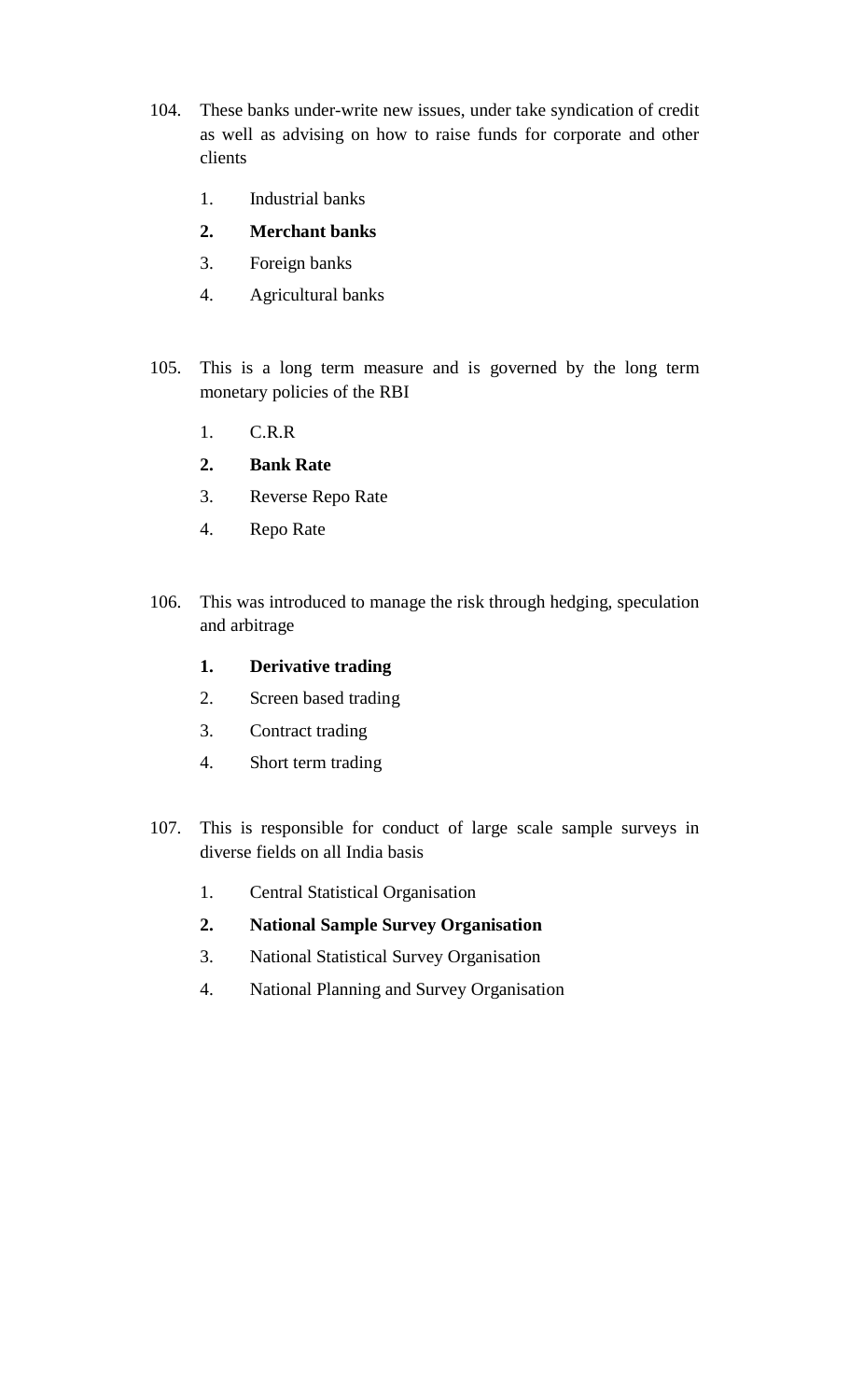- 108. The proposal to introduce a national level Goods and Services Tax was first mooted in
	- 1. 2005-06
	- **2. 2006-07**
	- 3. 2007-08
	- 4. 2008-09
- 109. These goods are exempted from the levy of Goods and Services Tax
	- 1. Diamonds and Jewellery
	- 2. Pharmaceuticals

#### **3. Alcoholic drinks**

- 4. Telecom instruments
- 110. The first export processing zone was set up in India at
	- 1. Bombay
	- 2. Madras
	- 3. Visakhapatnam
	- **4. Kandla**
- 111. Import under EPCG is subject to export obligation equivalent to
	- 1. four times of duty saved in four years
	- 2. five times of duty saved in five years
	- **3. six times of duty saved in six years**
	- 4. seven times of duty saved in seven years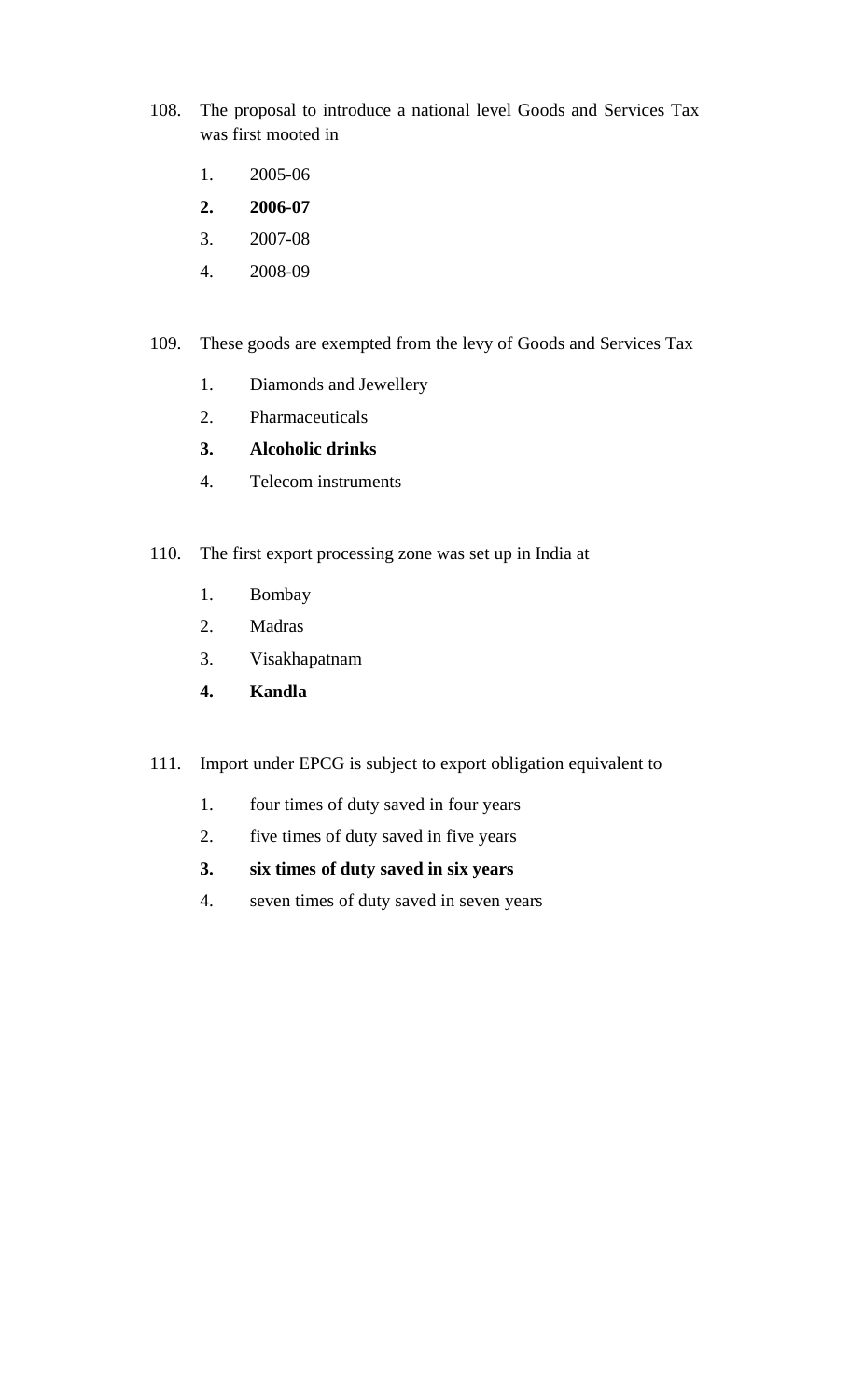- 112. The annual average exchange rate of Rupee for 2016-17 was
	- **1. Rs. 67.07 per US dollar**
	- 2. Rs. 77.07 per US dollar
	- 3. Rs. 88.07 per US dollar
	- 4. Rs. 57.07 per US dollar
- 113. During 1992-2010, India's average investment in infrastructure was
	- 1. 2.7% of GDP
	- 2. 3.7% of GDP
	- **3. 4.7% of GDP**
	- 4. 5.7% of GDP
- 114. All Rs. 500 and Rs. 1000 bank notes of the Mahatma Gandhi series ceased to be legal tenders in India from
	- 1. November 8, 2016
	- **2. November 9, 2016**
	- 3. November 7, 2016
	- 4. November 10, 2016
- 115. Trade Infrastructure for Export Sector Scheme was launched in
	- 1. 2014
	- 2. 2015
	- 3. 2016
	- **4. 2017**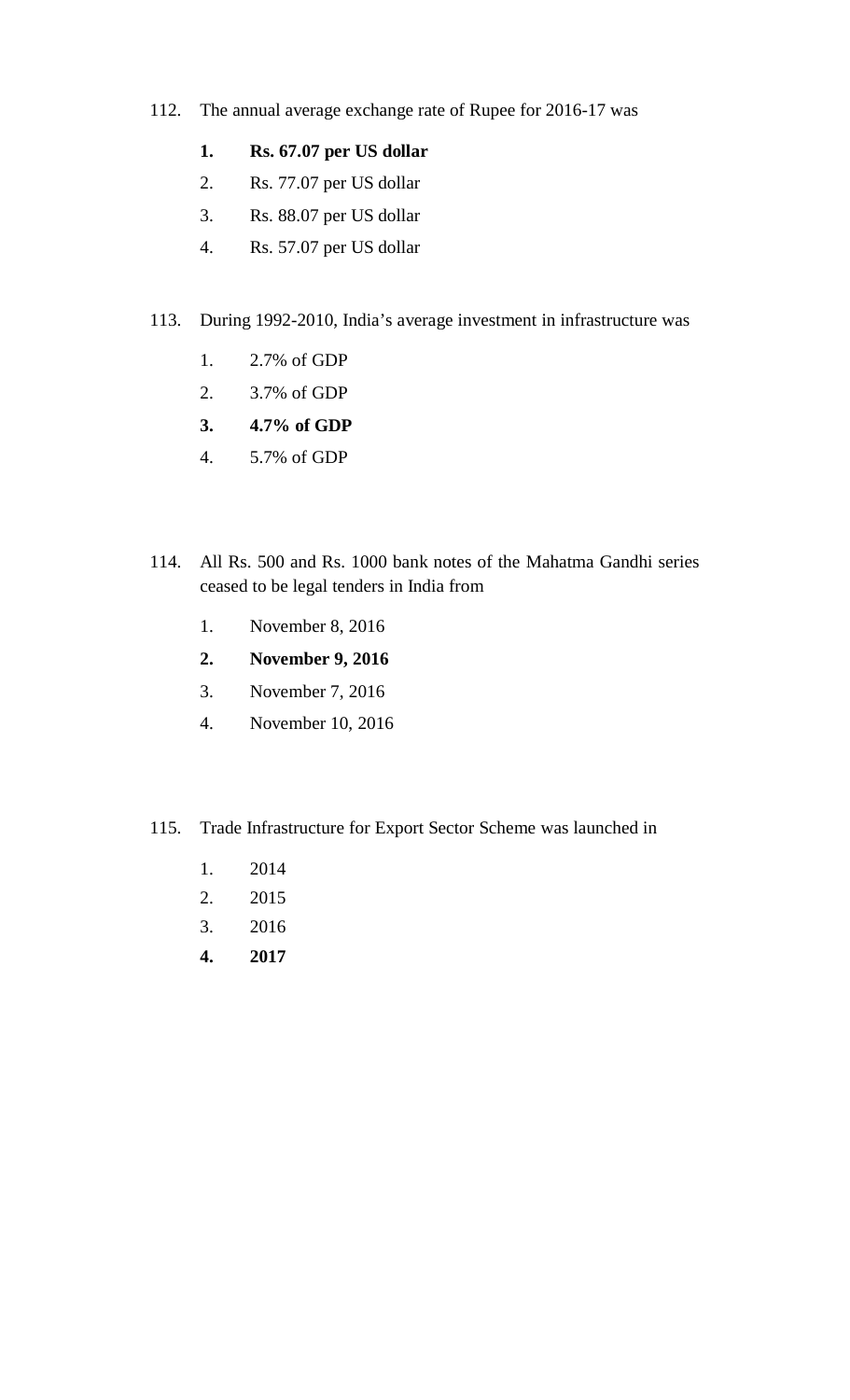- 116. The Rajiv Gandhi National Institute of Intellectual Property Management was set up in
	- 1. 2011
	- **2. 2012**
	- 3. 2013
	- 4. 2014
- 117. The fund created by the government for the purpose of repaying Public debt is
	- **1. Sinking Fund**
	- 2. Consolidated Fund
	- 3. Debt Fund
	- 4. Capital Fund
- 118. The expenditure incurred on maintainance of law and order, defence, tax collections, payments of old age pensions etc is
	- 1. Planned expenditure
	- 2. Development expenditure
	- **3. Non-development expenditure**
	- 4. Social-expenditure
- 119. Budgetary deficit plus market borrowing and other liabilities of the government denotes
	- 1. Primary deficit
	- 2. Revenue deficit
	- 3. Monetized deficit
	- **4. Fiscal deficit**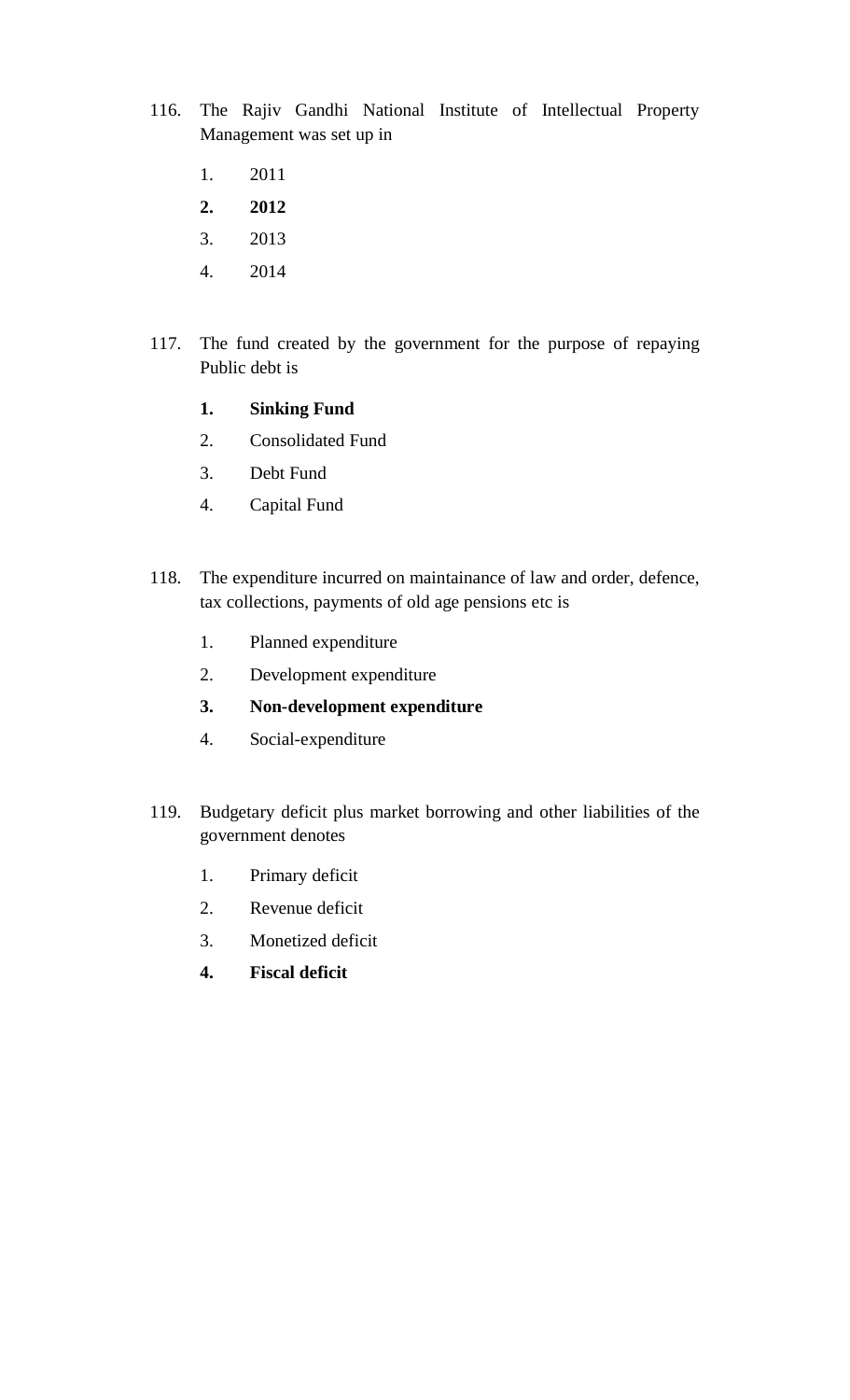#### 120. Expand F.R.B.M. Act

- **1. Fiscal Responsibility and Budget Management Act**
- 2. Financial Responsibility and Budget Management Act
- 3. Financial Risk and Bargaining Management Act
- 4. Fiscal Risk and Bargaining Management Act
- 121. Firms in developed countries selling their products at a very low price in other countries with a motive to capture the market is known as
	- **1. Dumping**
	- 2. Foreign investment
	- 3. Demonstration effect
	- 4. International trade
- 122. According to this theory, differences in factor endowments determine trade
	- 1. Theory of comparative advantage
	- **2. Heckscher Ohlin Theory of Trade**
	- 3. Autarky
	- 4. Absolute advantage theory
- 123. According to this paradox, a capital rich country exports labour intensive goods and imports capital intensive goods.
	- 1. Autarky
	- 2. Giffen's Paradox
	- **3. Leontief Paradox**
	- 4. Water diamond Paradox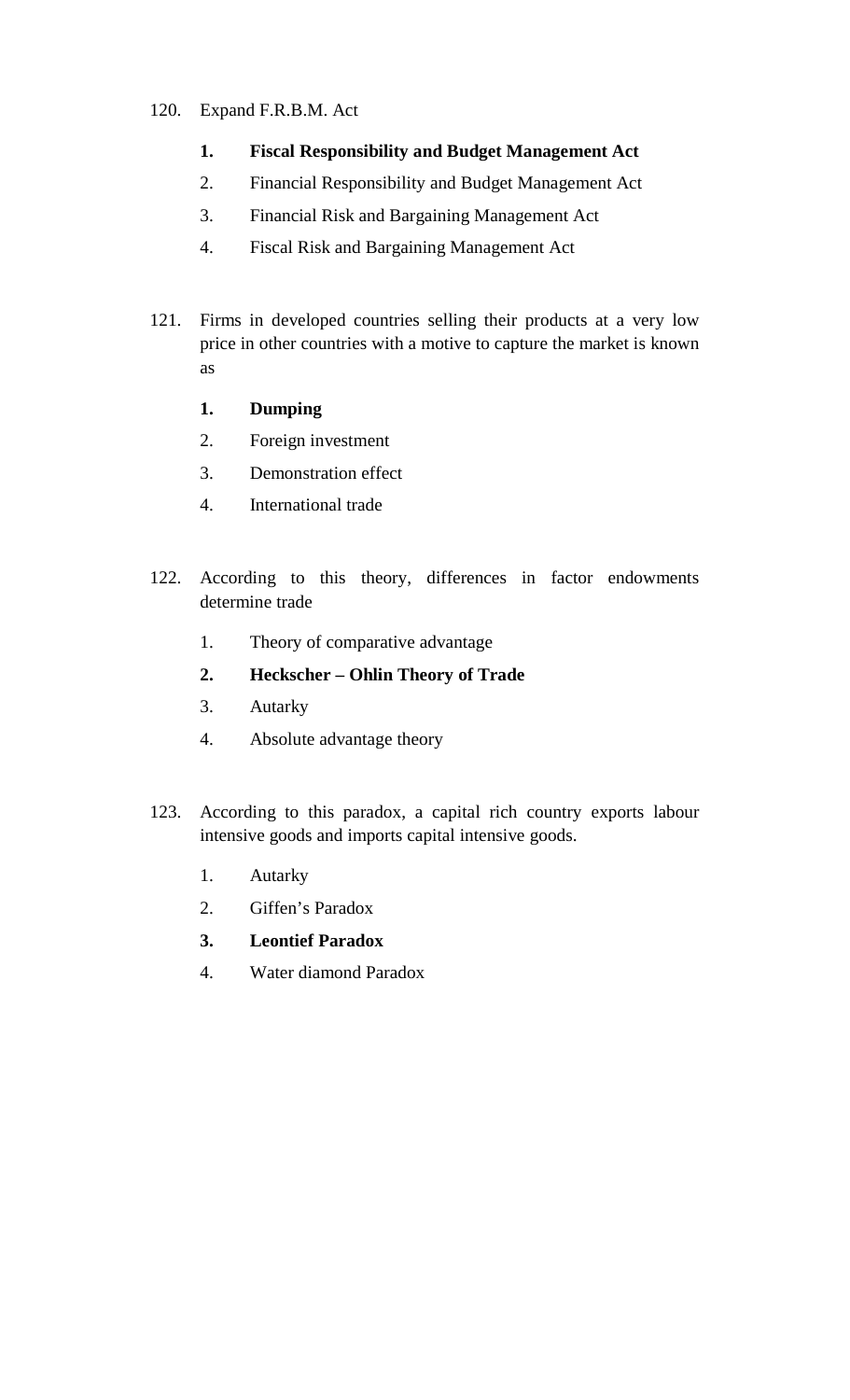- 124. A deliberate reduction in the external value of a country's domestic currency is called
	- 1. Structural change
	- 2. Appreciation
	- 3. Revaluation
	- **4. Devaluation**
- 125. The scheme of 100 percent Export Oriented Units was started in
	- **1. December 1980**
	- 2. December 1981
	- 3. December 1982
	- 4. December 1983
- 126. The Exim Policy 2000-01 removed quantitative restrictions on
	- 1. 614 items
	- **2. 714 items**
	- 3. 814 items
	- 4. 914 items
- 127. Agriculture Export Zones were introduced in
	- **1. Exim Policy 2001**
	- 2. Exim Policy 2005
	- 3. Exim Policy 2009
	- 4. Exim Policy 2010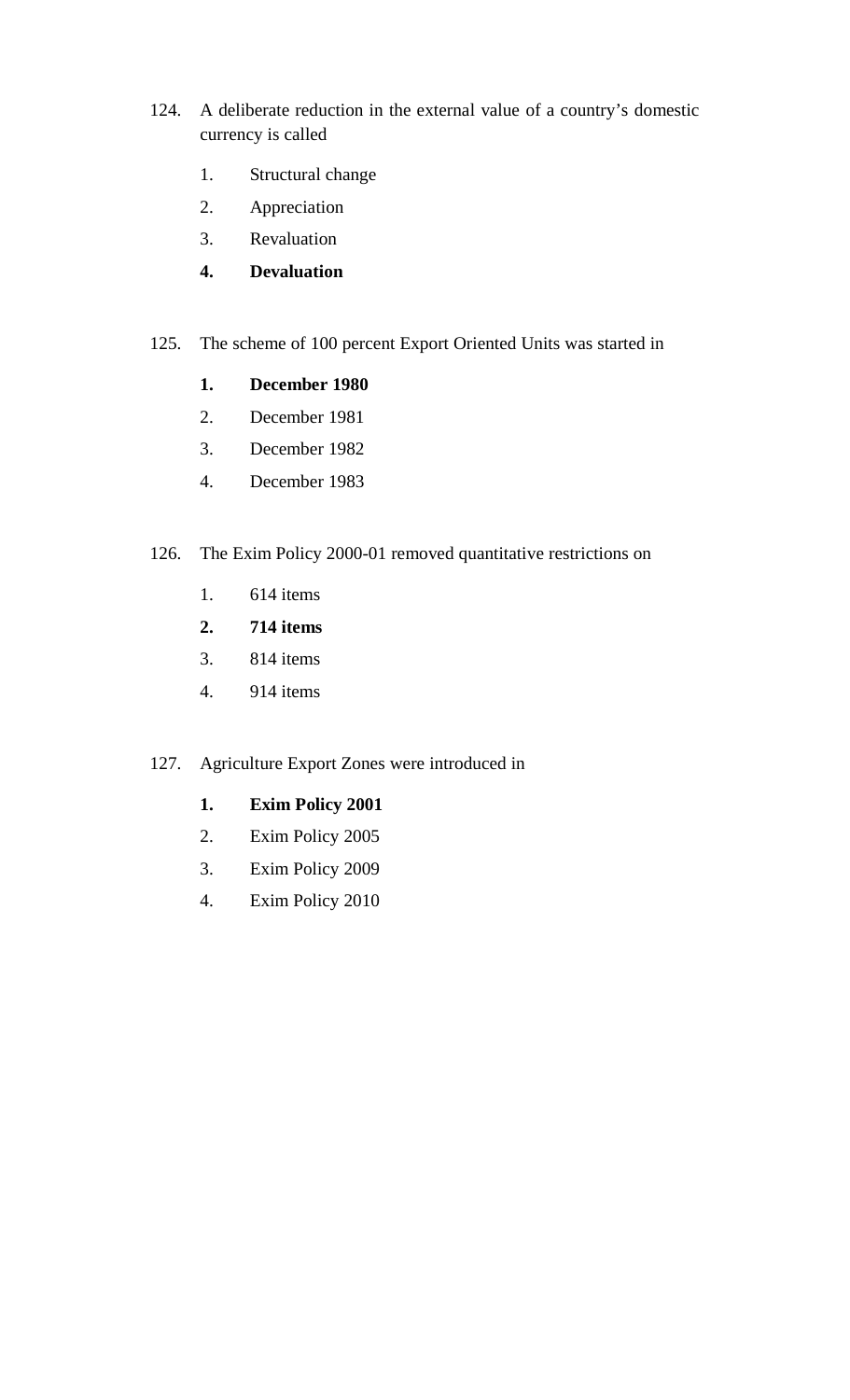- 128. Foreign Trade Policy 2015-20 extends the benefits of the MEIS and SEIS to
	- 1. Agricultural Export Zones
	- 2. Metals Export Zones
	- **3. Special Economic Zones**
	- 4. Horticultural Export zones
- 129. These are used as a means of payment by IMF members to meet balance of payment deficits
	- 1. GDRs
	- **2. SDRs**
	- 3. CDRs
	- 4. BDRs
- 130. The IBRD has introduced SAF facility since
	- 1. 1984
	- **2. 1985**
	- 3. 1986
	- 4. 1987
- 131. Most important mica bearing pegmatites occur in

#### **1. Andhra Pradesh**

- 2. Madhya Pradesh
- 3. Arunachal Pradesh
- 4. Jammu & Kashmir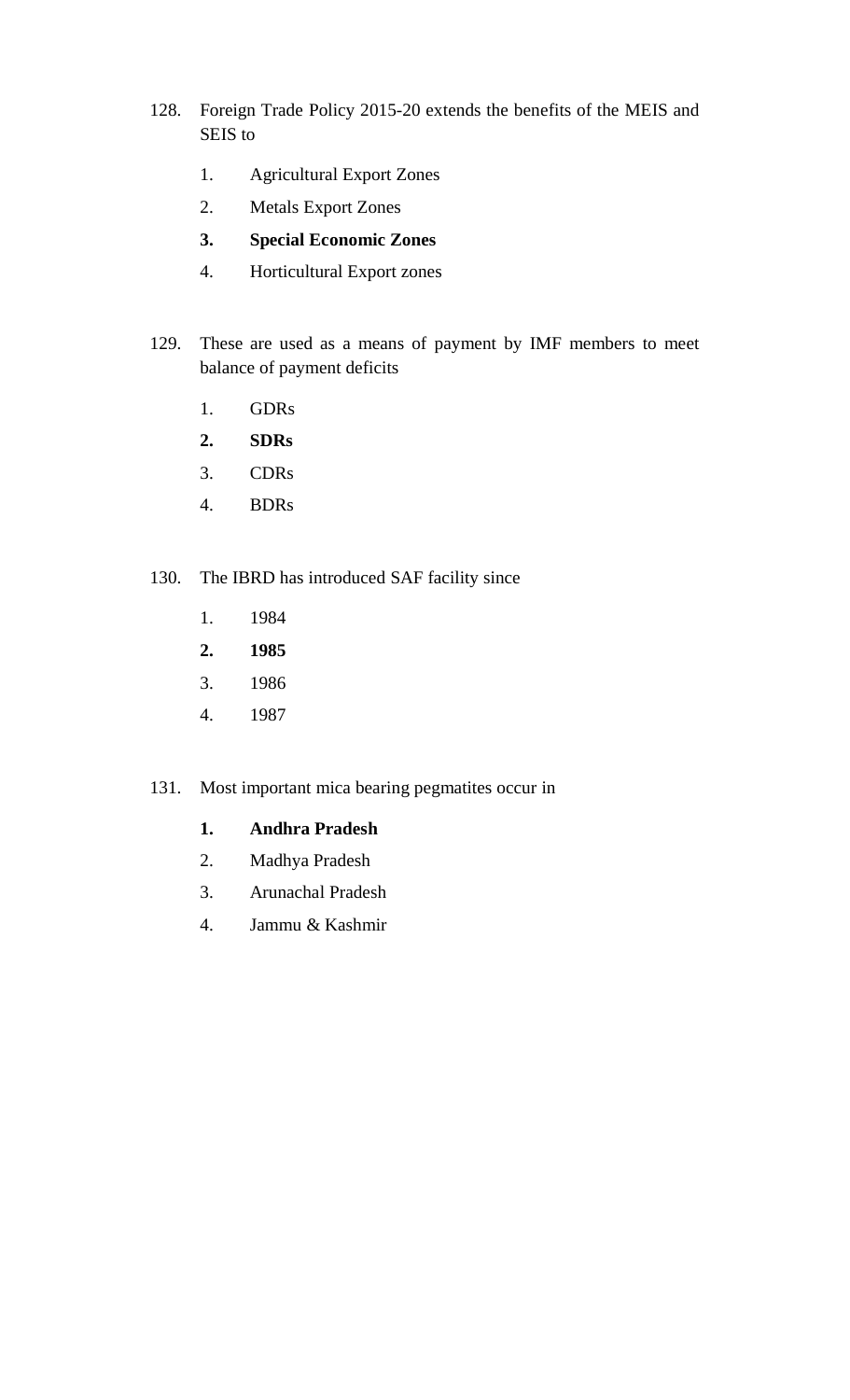- 132. The density of population is Krishna district according to A.P. statistical abstract 2011-12 is
	- 1. 429
	- 2. 477
	- **3. 519**
	- 4. 384
- 133. The sex ratio in Vijayanagaram according to A.P. statistical abstract 2011-12 is
	- 1. 1003
	- 2. 1014
	- 3. 1005
	- **4. 1016**
- 134. The yield per hectare (in Kgs) in the case of rice in coastal Andhra as per statistical abstract of A.P. 2011-12 is
	- **1. 2865**
	- 2. 3865
	- 3. 4865
	- 4. 1865
- 135. "Economic development is a process whereby an economy's real national income increases over a long period of time" – this is stated by
	- 1. Ragnar Nurkse
	- **2. Meier and Baldwin**
	- 3. C.P. Kindle berger
	- 4. W.Richardson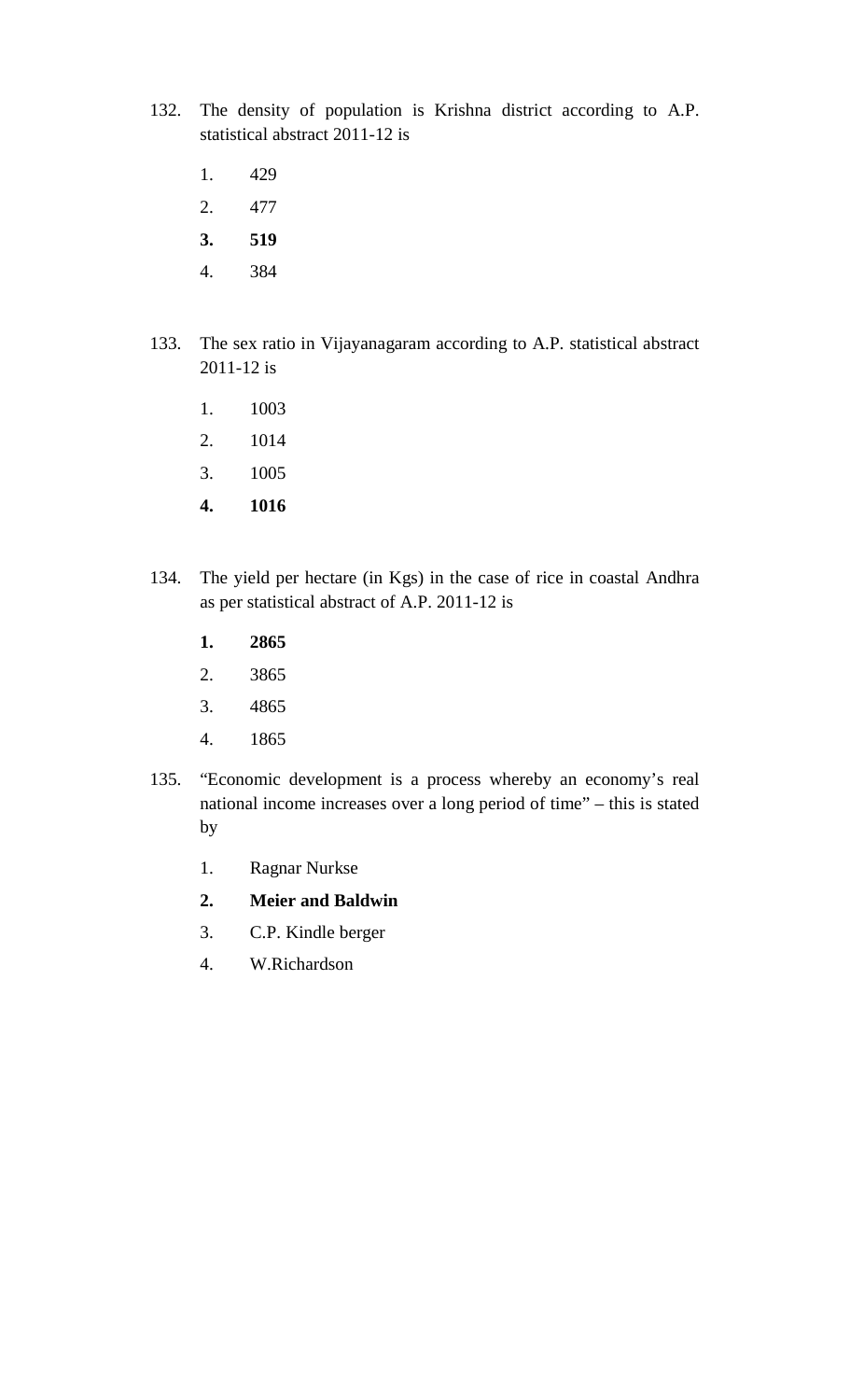- 136. This is an example for a non-economic factor that determines economic development
	- 1. Natural resources
	- 2. Population
	- 3. Capital accumulation
	- **4. Administrative efficiency**
- 137. Meeting the needs of the present generation without compromising with the needs of future generations denote
	- 1. Economic Development
	- 2. Economic Growth
	- 3. Economic Welfare
	- **4. Sustainable Development**
- 138. The development of abilities and skills of people of an under developed economy is known as
	- **1. Human Capital Formation**
	- 2. Physical Capital Formation
	- 3. National Capital Formation
	- 4. Domestic Capital Formation
- 139. 'Faster sustainable and more inclusive growth' is the objective of
	- 1. Ninth Plan
	- 2. Tenth Plan
	- 3. Eleventh Plan
	- **4. Twelfth Plan**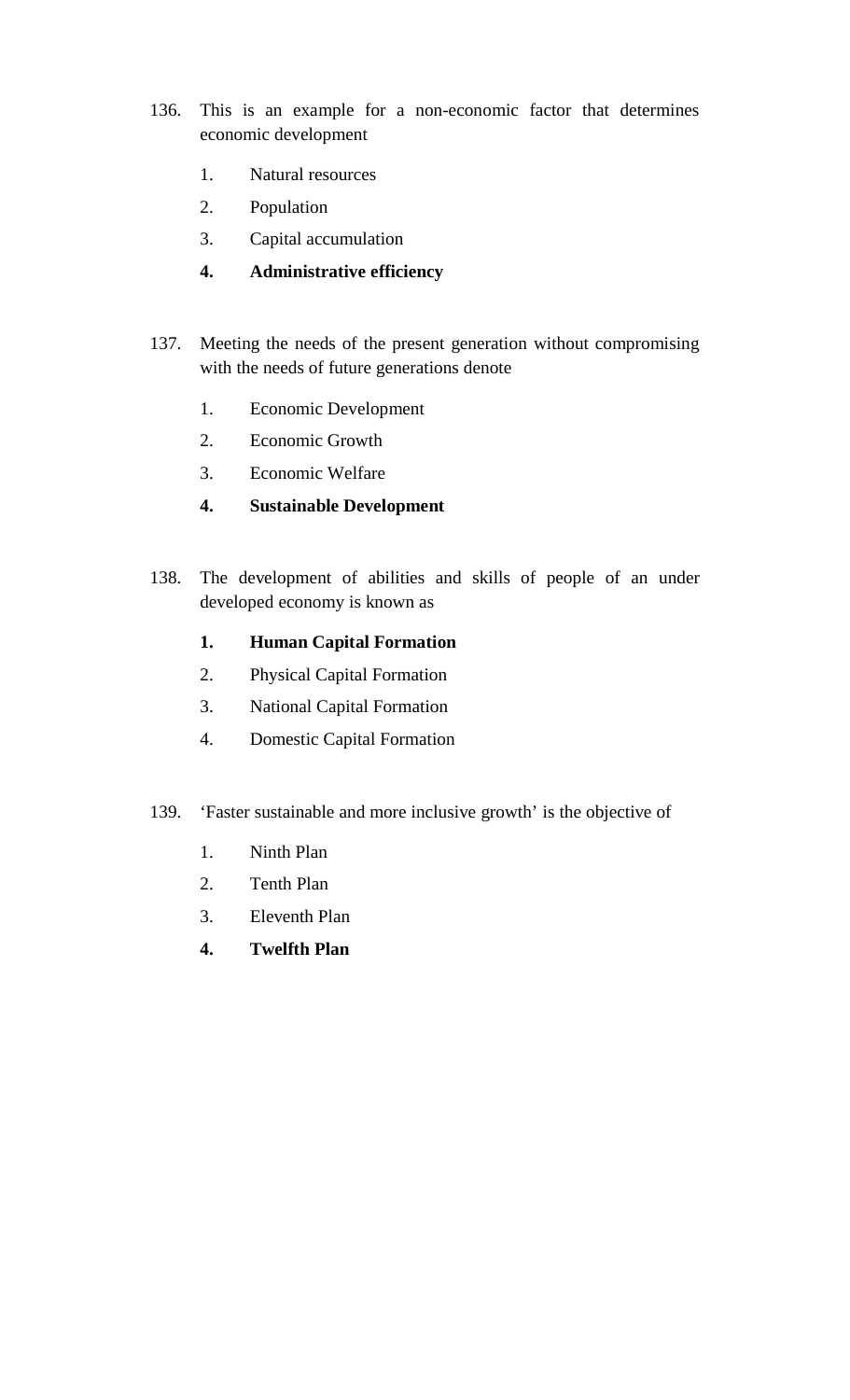- 140. This programme was adopted to bridge the gap between rural and urban areas and for achieving balanced socio-economic development
	- **1. PURA**
	- 2. TRYSEM
	- 3. IRDP
	- 4. DWCRA
- 141. Agricultural Prices Commission was reconstituted as Agricultural Costs and Prices Commission in
	- 1. 1984
	- **2. 1985**
	- 3. 1986
	- 4. 1987
- 142. The co-operative marketing societies in this state specialized in selling tobacco, fruits and vegetables
	- 1. Tamil Nadu
	- 2. Bihar

#### **3. Maharashtra**

- 4. Andhra Pradesh
- 143. Under liberalization, FERA is modified into a new form of
	- **1. F.E.M.A.**
	- 2. F.R.B.M.
	- 3. F.D.I.
	- 4. M.R.T.P.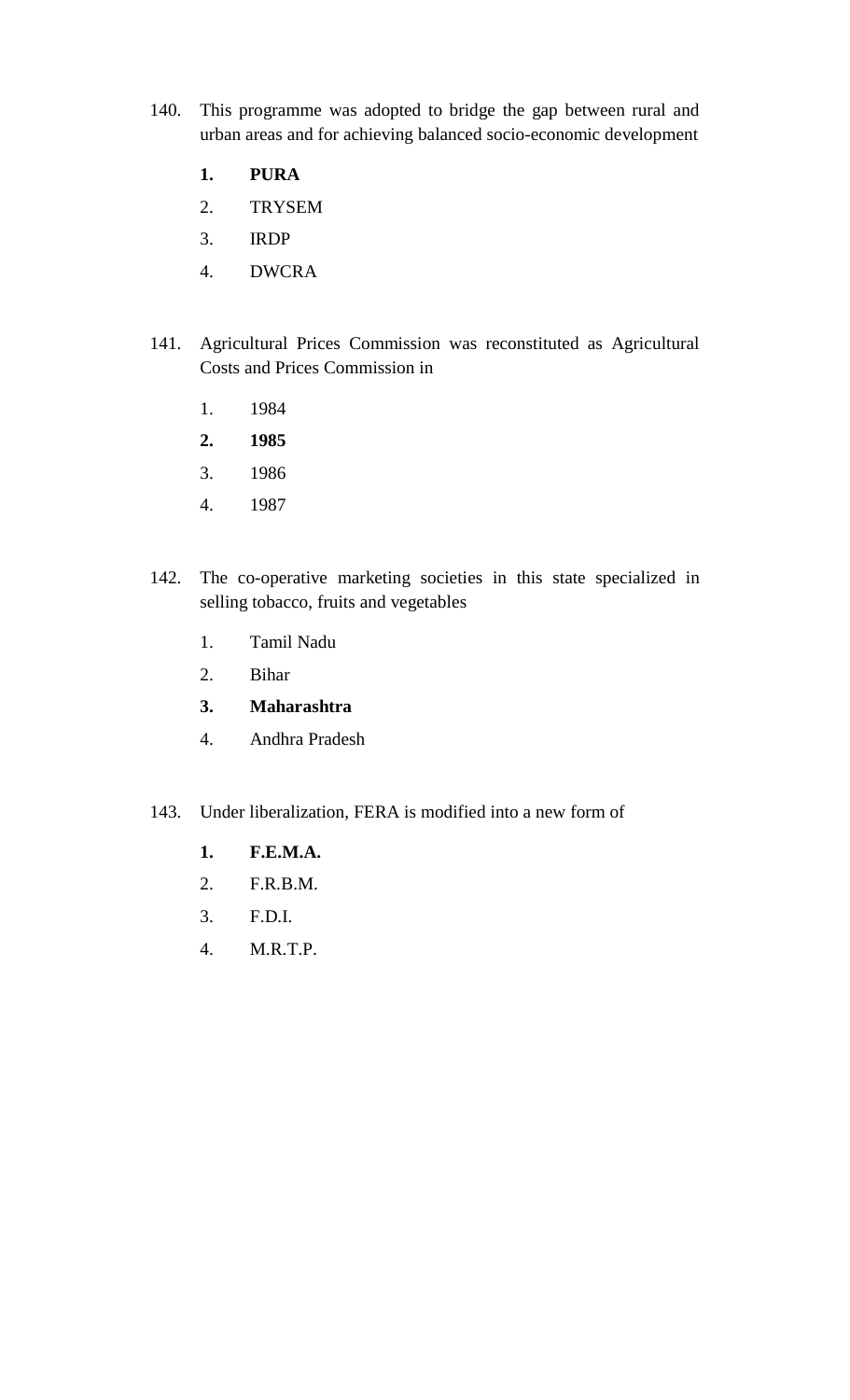- 144. This committee was constituted in 1991 to suggest measures for the enhancement of revenue
	- 1. Prof. C. Ranga Rajan Committee
	- **2. Raja Chellaiah Committee**
	- 3. Prof. S.D. Tendulkar
	- 4. Abid Hussen Committee
- 145. Sampoorna Grameena Rojgar Yojana was introduced in the year 2001 by merging E.A.S.and
	- 1. SJSRY
	- 2. SGRY
	- **3. SJGSY**
	- 4. SITRA
- 146. When the introduction of new technology causes displacement of workers it is called
	- 1. Structural unemployment
	- 2. Frictional unemployment
	- 3. Seasonal unemployment
	- **4. Technological unemployment**
- 147. Pradhan Mantri Fasal Bima Yojana was implemented from the Kharif season of
	- 1. 2015
	- **2. 2016**
	- 3. 2014
	- 4. 2017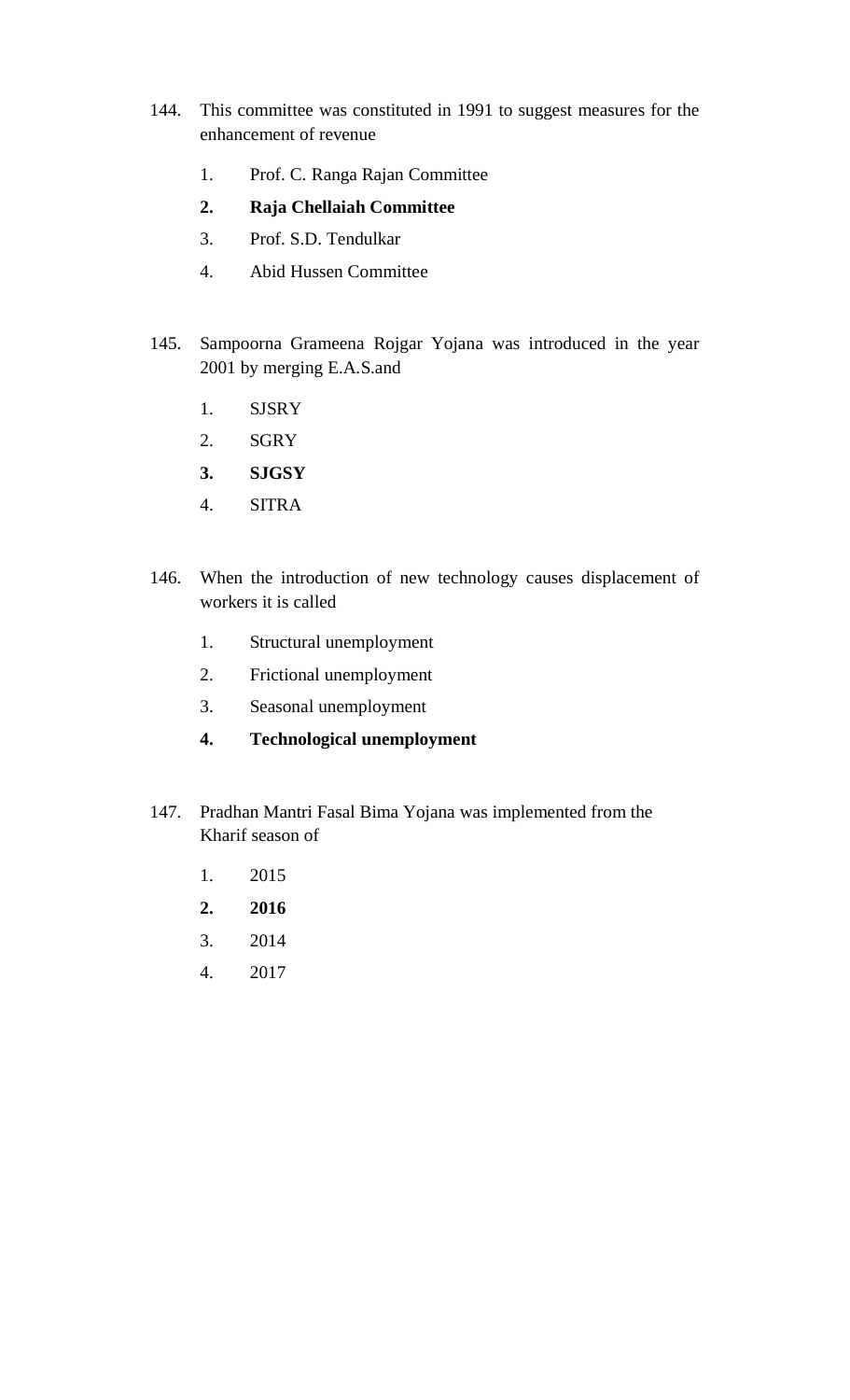- 148. Converting India's demographic surplus into demographic dividend by developing skilled labour in rural areas is the ultimate motto of the
	- **1. Deen Dayal Upadhyaya Grameen Kaushalya Yojana**
	- 2. National Rural Livelihoods Mission
	- 3. Integrated Rural Development Programme
	- 4. M.G.N.R.E.G.A
- 149. Atal Mission for Rejuvenation and Urban Transformation was launched in 2015 with the objective of improving basic
	- 1. Backward area infrastructure
	- 2. Megacity infrastructure
	- **3. Urban infrastructure**
	- 4. Rural infrastructure
- 150. In terms of Agreement on Agriculture under W.T.O., subsidies that do not distort trade are known as
	- 1. Orange box subsidies
	- 2. Yellow box subsidies
	- 3. Blue box subsidies
	- **4. Green box subsidies**
- 151. Series where the items are listed one after the each observation is called
	- **1. Series of individual observation**
	- 2. Discrete frequency distribution
	- 3. Continuous frequency distribution
	- 4. Ungrouped frequency distribution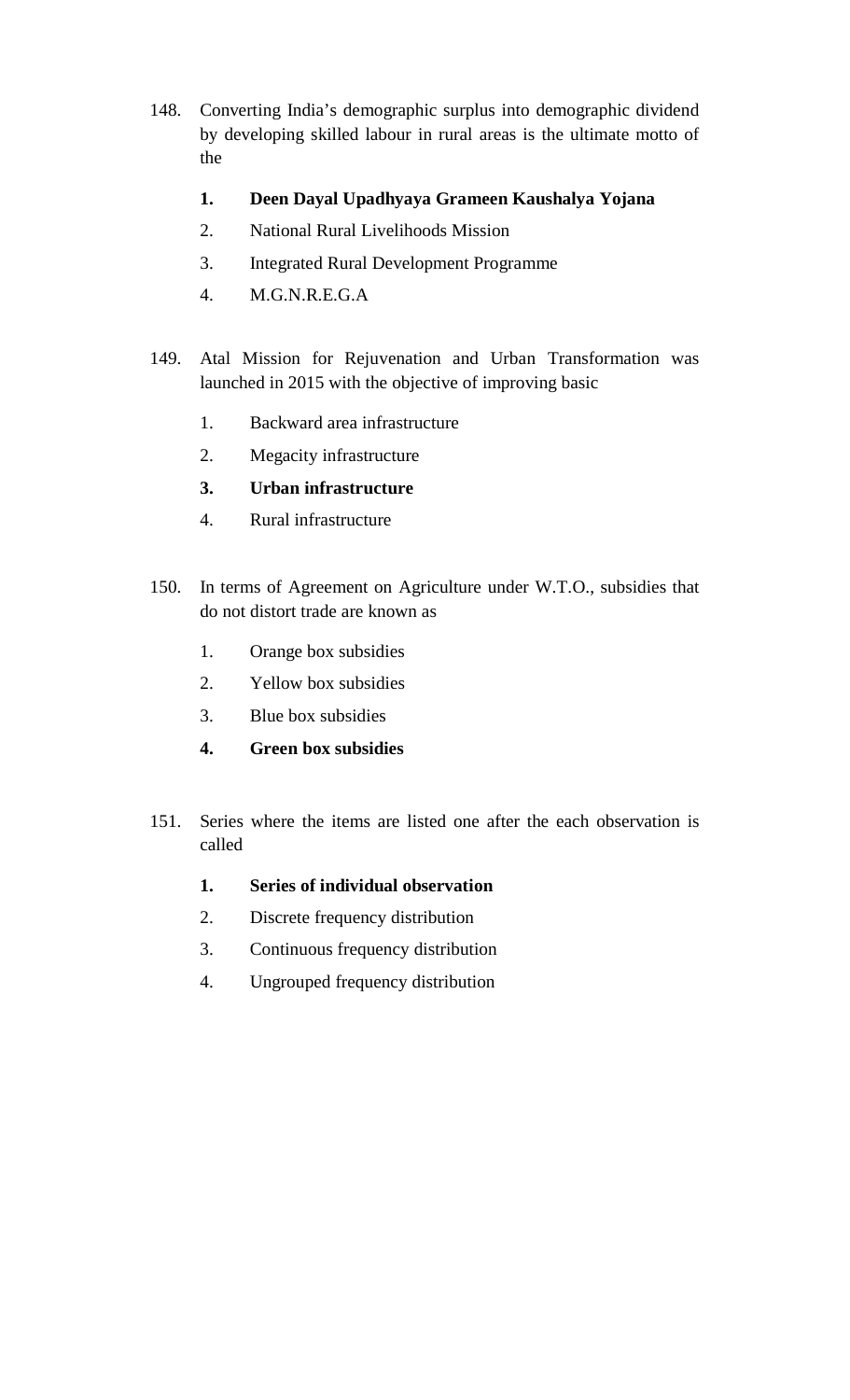- 152. The harmonic mean for the numbers 5, 10, 17, 24, 30 is
	- 1. 9.23
	- **2. 11.53**
	- 3. 8.32
	- 4. 12.53
- 153. Find the median of the following information 5, 19, 40, 11, 55, 32, 21, 0, 58, 38, 30
	- 1. 32
	- 2. 38
	- **3. 30**
	- 4. 40
- 154. Find the mode of the following information

| $\mathbf{r}$<br>Δ | $\mathbf{r}$<br>JU. | $\checkmark$ | ഹ |
|-------------------|---------------------|--------------|---|
| Ħ                 |                     |              |   |
| 60                |                     |              |   |

- 
- 2. 50
- 3. 40
- 4. 90
- 155. The average wage of 200 male and 100 female workers are Rs. 300 and Rs. 250 respectively. Compute the combined mean of the workers
	- 1. Rs. 273.33
	- **2. Rs. 283.33**
	- 3. Rs. 293.33
	- 4. Rs. 263.33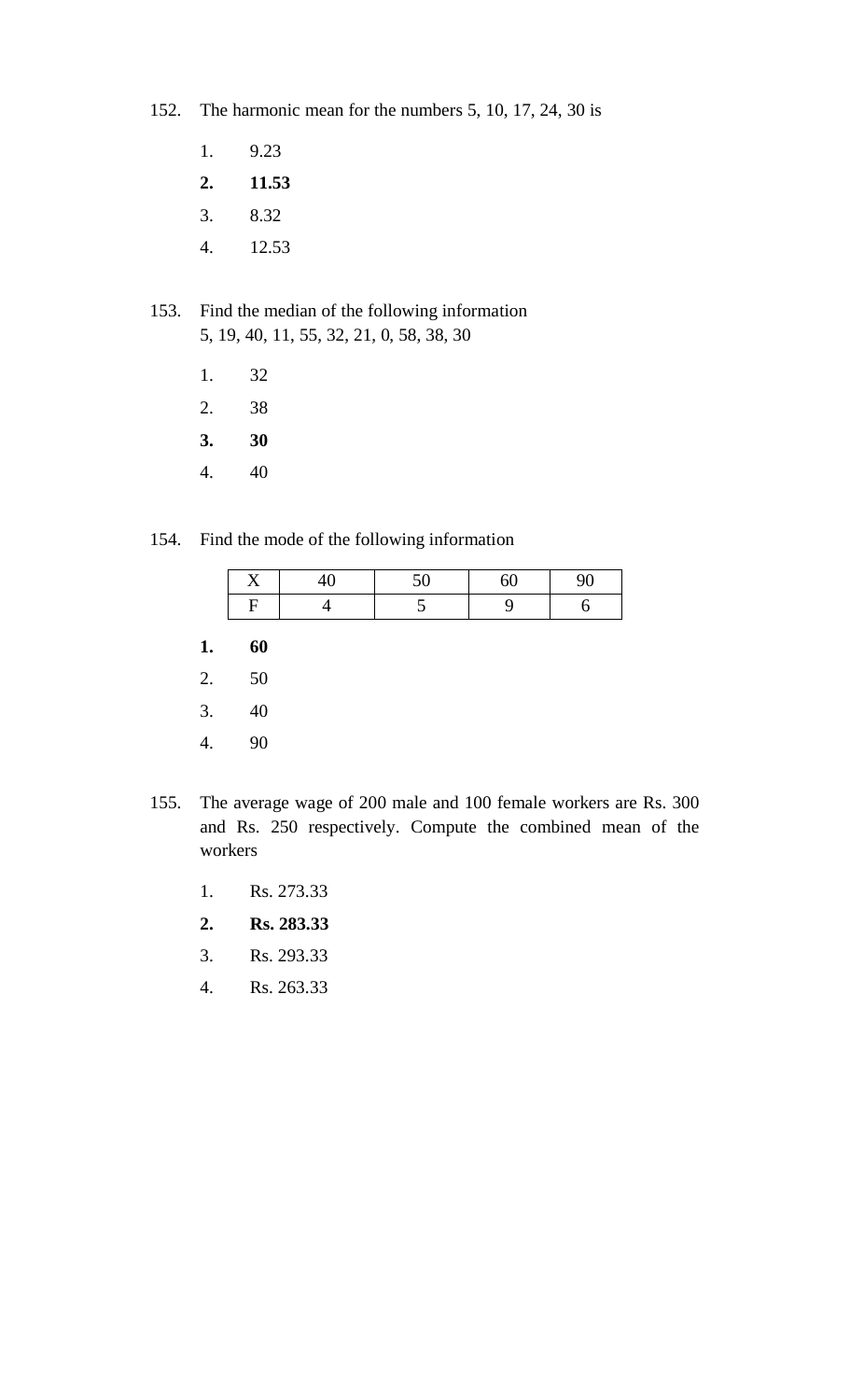156. This divides the frequency between the median and the greatest value into two equal parts

#### **1. Third quartile**

- 2. First quartile
- 3. Second quartile
- 4. Fourth quartile
- 157. The square root of variance is called
	- 1. Mean deviation
	- 2. Average deviation
	- **3. Standard deviation**
	- 4. Correlation

## 158. The formula of weighted arithmetic mean is

1. 
$$
\overline{X} W = \frac{\Sigma W X}{\Sigma W}
$$

2. 
$$
\overline{X}
$$
 W =  $\frac{\Sigma W}{\Sigma W X}$ 

3. 
$$
\overline{X} \frac{1}{2} = \frac{N_1 X_1 + N_2 \overline{X}_2}{N_1 + N_2}
$$

4. 
$$
\overline{X} W = \frac{N_1 + N_2}{N_1 \overline{X}_1 + N_2 \overline{X}_2}
$$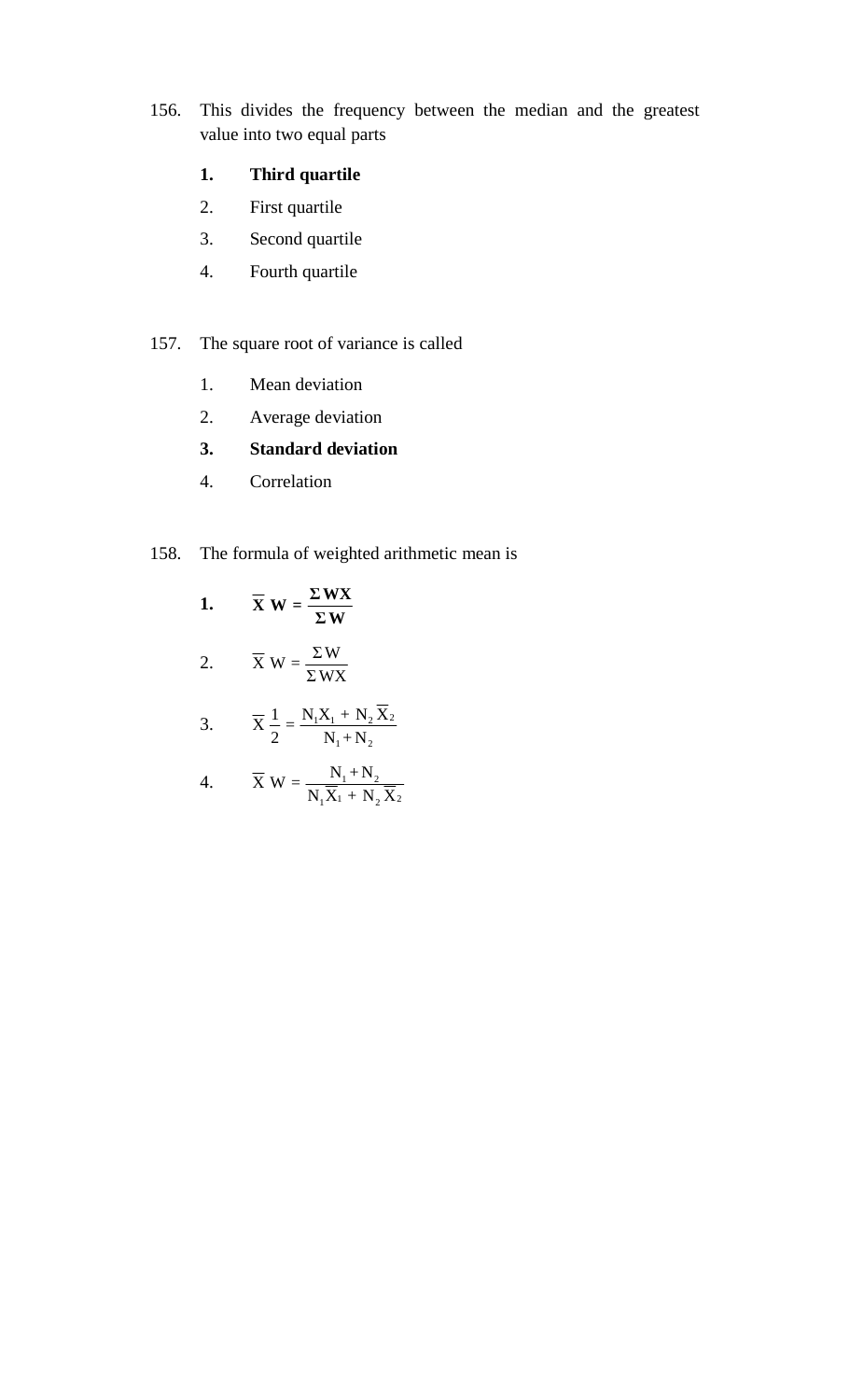#### 159. Anti-log of  $\frac{\Sigma w \log m}{D}$ Σw denotes

- 1. Weighted Arithmetic Mean
- 2. Combined Arithmetic Mean
- **3. Weighted Geometric Mean**
- 4. Harmonic Mean

#### 160. Pearson's Correlation Coefficient is used for finding

- 1. Correlation for any type of relation
- **2. Correlation for linear relation only**
- 3. Correlation for composite relation only
- 4. Correlation for curvilinear relation only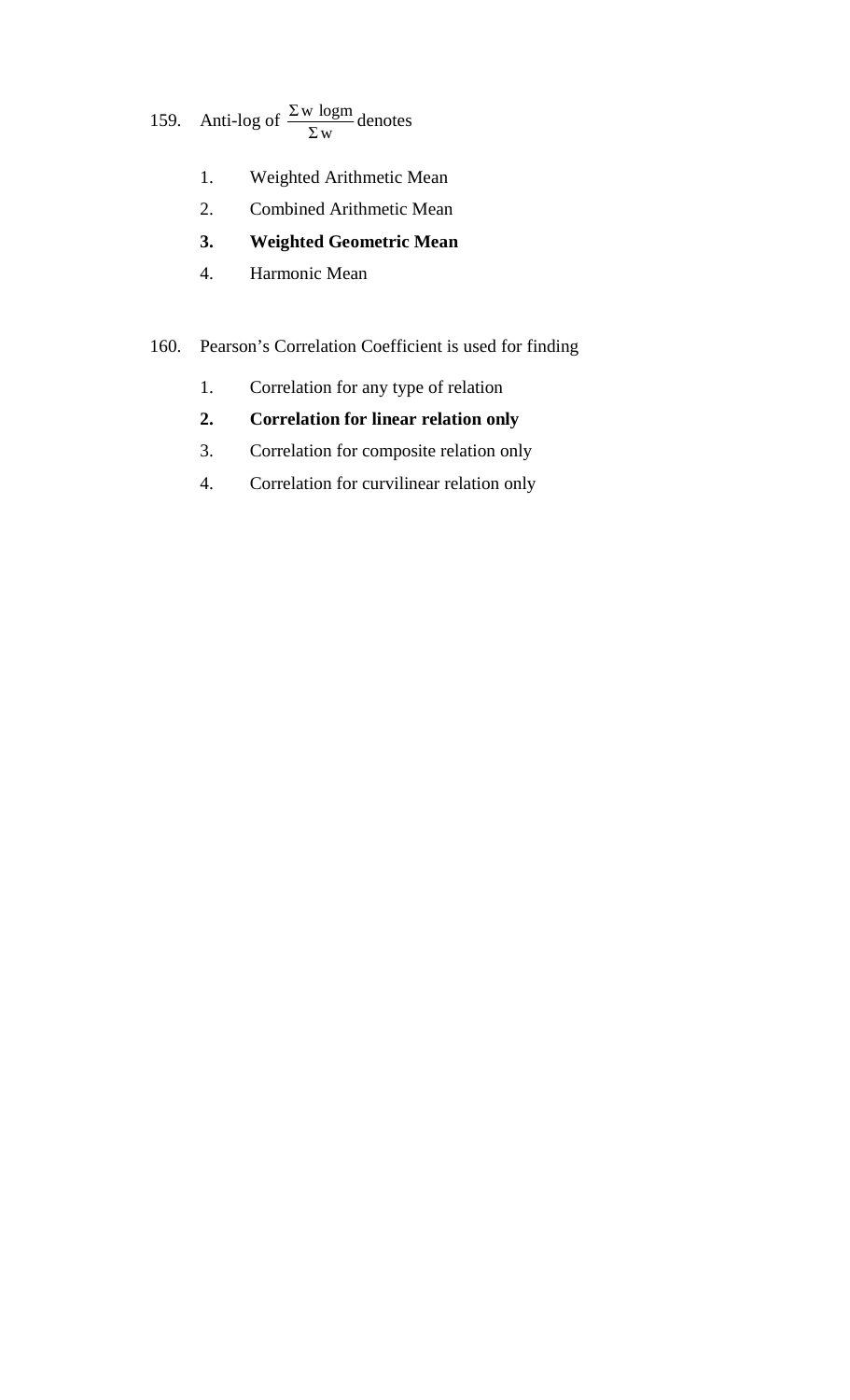### **METHODOLOGY**

- 161. "The main aim of Social Studies is to present social structure and social process to children and then prepare them for social change" – stated by
	- 1. NUEPA
	- 2. NCF
	- **3. NCERT**
	- 4. NCTE
- 162. "Vasudhaika Kutumbam" and 'Patriotism' are the traits related to these types of values respectively.
	- 1. National value, International value
	- **2. International value, National value**
	- 3. Both are National values
	- 4. Both are International values
- 163. A student of class X is able to take proper decisions by considering pros and cons on a particular contemporary issue like, global warming. This ability is the evidence of the development of this value.
	- 1. Disciplinary value
	- **2. Moral value**
	- 3. Democratic value
	- 4. Cultural value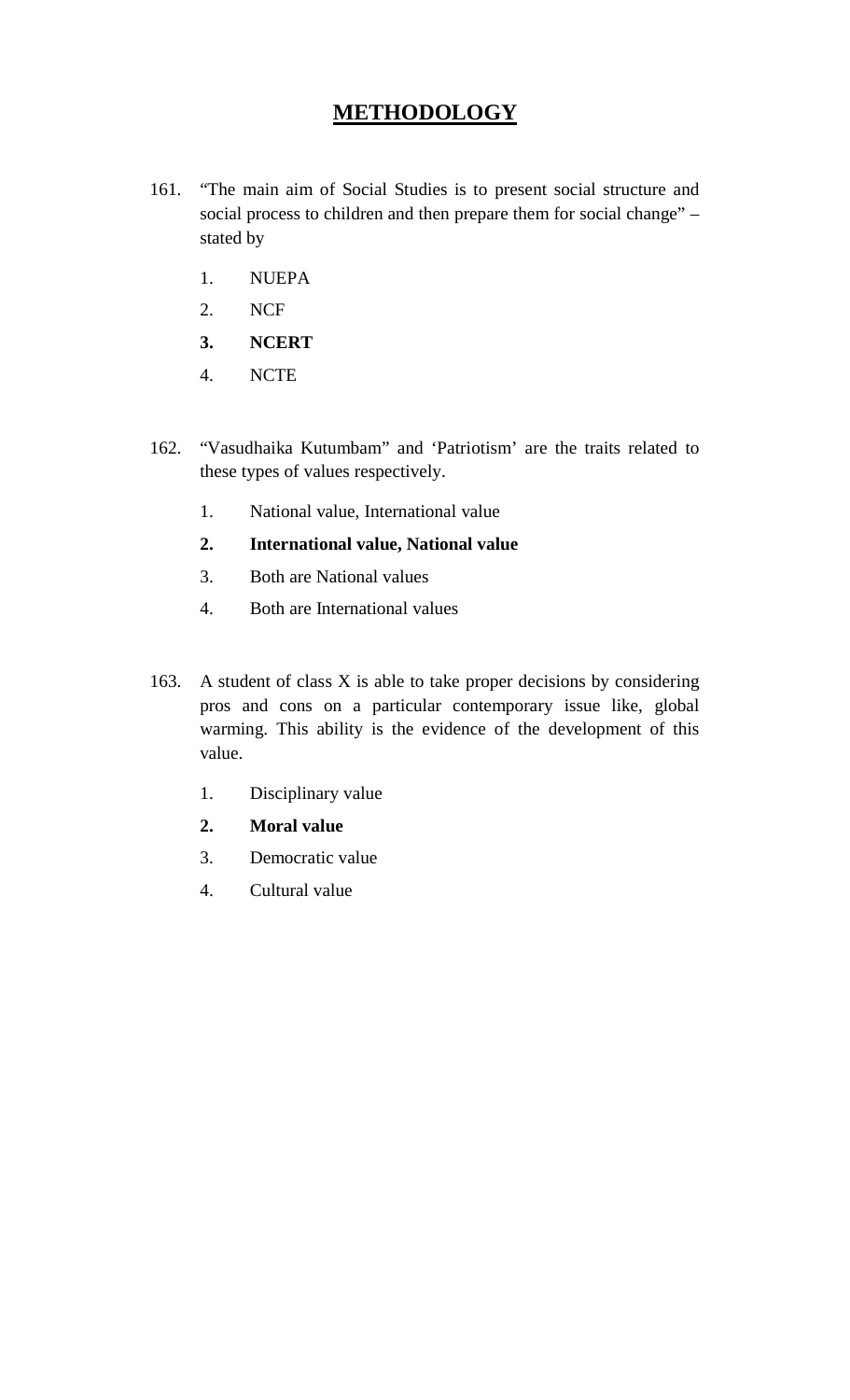164. Name the two educationists respectively who classified Psychomotor domain initially and was later modified by …...

#### **1. Simpson, Harrow**

- 2. Harrow, Krathwhal
- 3. Anderson, Harrow
- 4. Simpson, Anderson
- 165. Learning about the contributions of various social workers, reformers and other great persons of their time develops the following objective among students
	- 1. Knowledge
	- 2. Understanding
	- 3. Application
	- **4. Appreciation**
- 166. After listening to lesson on 'Traffic Rules', a student was able to follow them as and when he travels, is related to this learning objective
	- 1. Analysing
	- **2. Applying**
	- 3. Remembering
	- 4. Understanding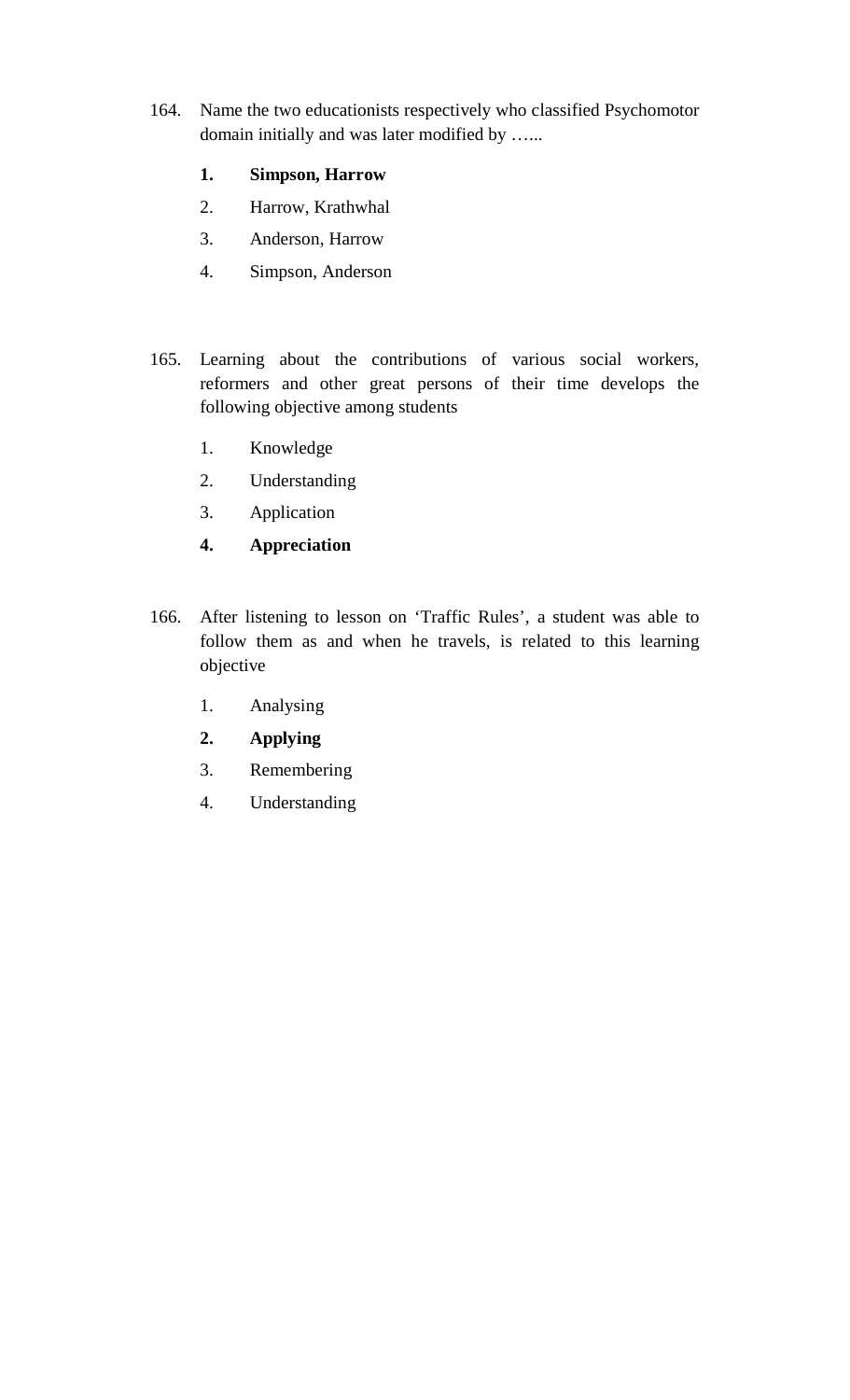- 167. A Social Studies teacher instructed students to collect paper clippings on weather reports from daily newspapers for a week and write a report on them. This task is related to achieve this academic standard.
	- 1. Mapping skills
	- 2. Understanding of concepts
	- **3. Information gathering and processing skills**
	- 4. Appreciation and Sensitivity
- 168. The Academic Authority, while laying down the curriculum shall take into consideration of "all round development of the child" is mentioned in this section of RTE Act-2009.
	- **1. Section 29 (2) (b)**
	- 2. Section 29 (2) (a)
	- 3. Section 29 (2) (c)
	- 4. Section 29 (2) (d)
- 169. In History, India's freedom movement and other aspects of its modern history as well as significant developments in other parts of the world can be studied at this stage
	- 1. Higher Secondary stage
	- **2. Secondary stage**
	- 3. Upper Primary stage
	- 4. University stage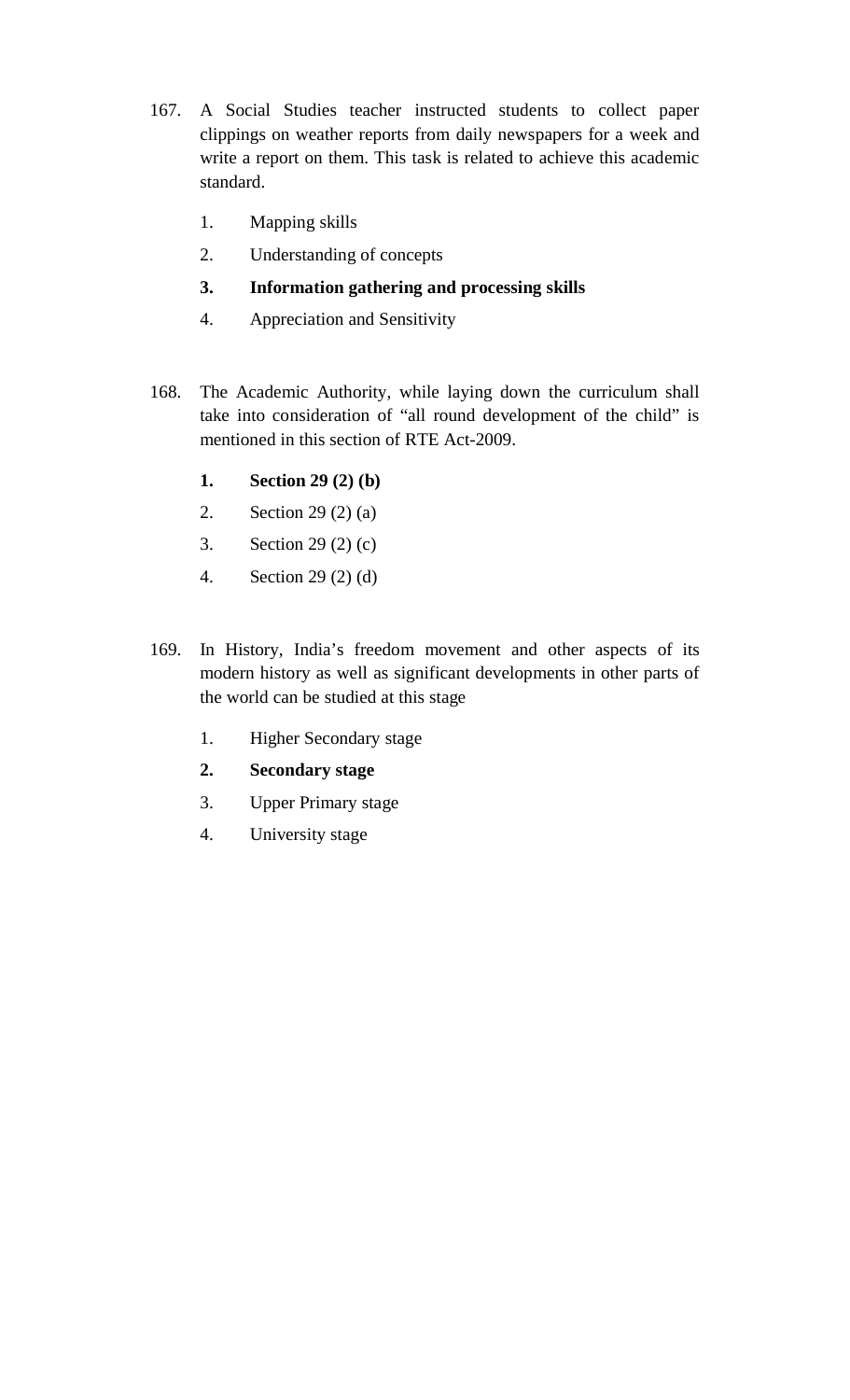- 170. For framing of social studies curriculum this item/aspect is not focused by NCF-2005
	- 1. Content load
	- 2. Normative duties
	- 3. Scientific outlook
	- **4. Independent disciplines**
- 171. This is Not one of the key points suggested by APSCF 2011
	- 1. Focus on child's learning abilities/potentialities
	- **2. Ensuring that learning shall be continued through rote methods**
	- 3. Linking the knowledge learnt in school with the outside world
	- 4. Making examinations more flexible
- 172. The following point shall Not be considered while preparation of New / Revised textbooks
	- 1. Opportunity for self-evaluation
	- **2. Disciplinary approach**
	- 3. Linking with other school subjects
	- 4. Linking content with daily life experiences
- 173. In this approach, topics shall be spread over to different classes by covering easier portions in the lower classes and difficult ones in the higher classes.
	- **1. Concentric approach**
	- 2. Topical approach
	- 3. Integrated approach
	- 4. Unit approach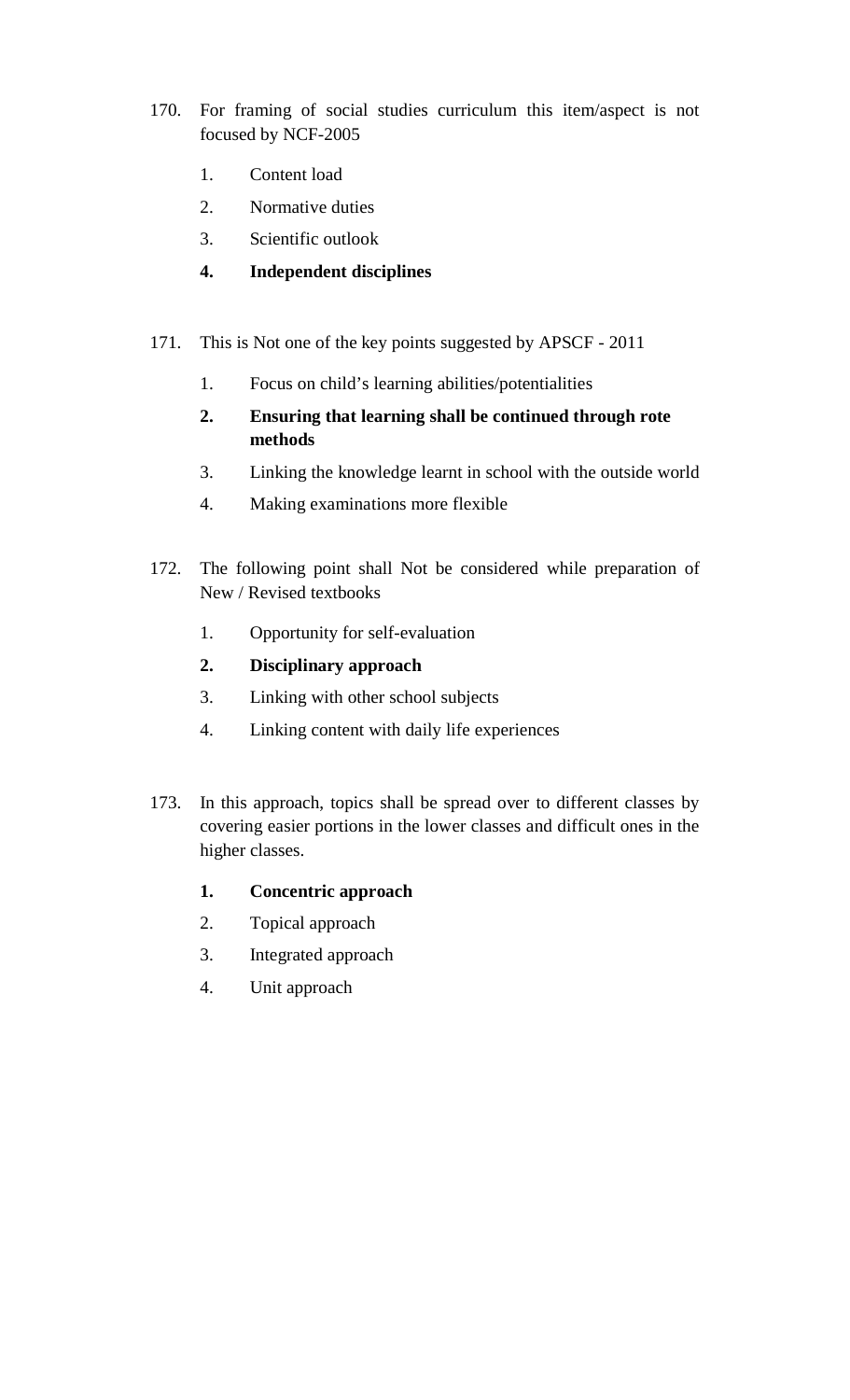- 174. 'Record player' and 'Photographs' are called respectivelyas
	- 1. Both are Hardware
	- 2. Both are Software
	- 3. Software, Hardware
	- **4. Hardware, Software**
- 175. 'Pictures' are
	- **1. Graphical visual aids**
	- 2. Graphical audio aids
	- 3. Three dimensional aids
	- 4. Audio–visual aids
- 176. These globes, provide better information regarding boundaries of the nation and states, location of capital, main cities, industries, projects, high ways, visiting places etc.
	- 1. Physical globes
	- **2. Political globes**
	- 3. Physical-Political globes
	- 4. Special purpose globes
- 177. In this form of dramatisation, participants express themselves through only bodily actions usually to the accompaniment of music
	- 1. Puppet show
	- 2. Tableau
	- 3. Pageant
	- **4. Pantomime**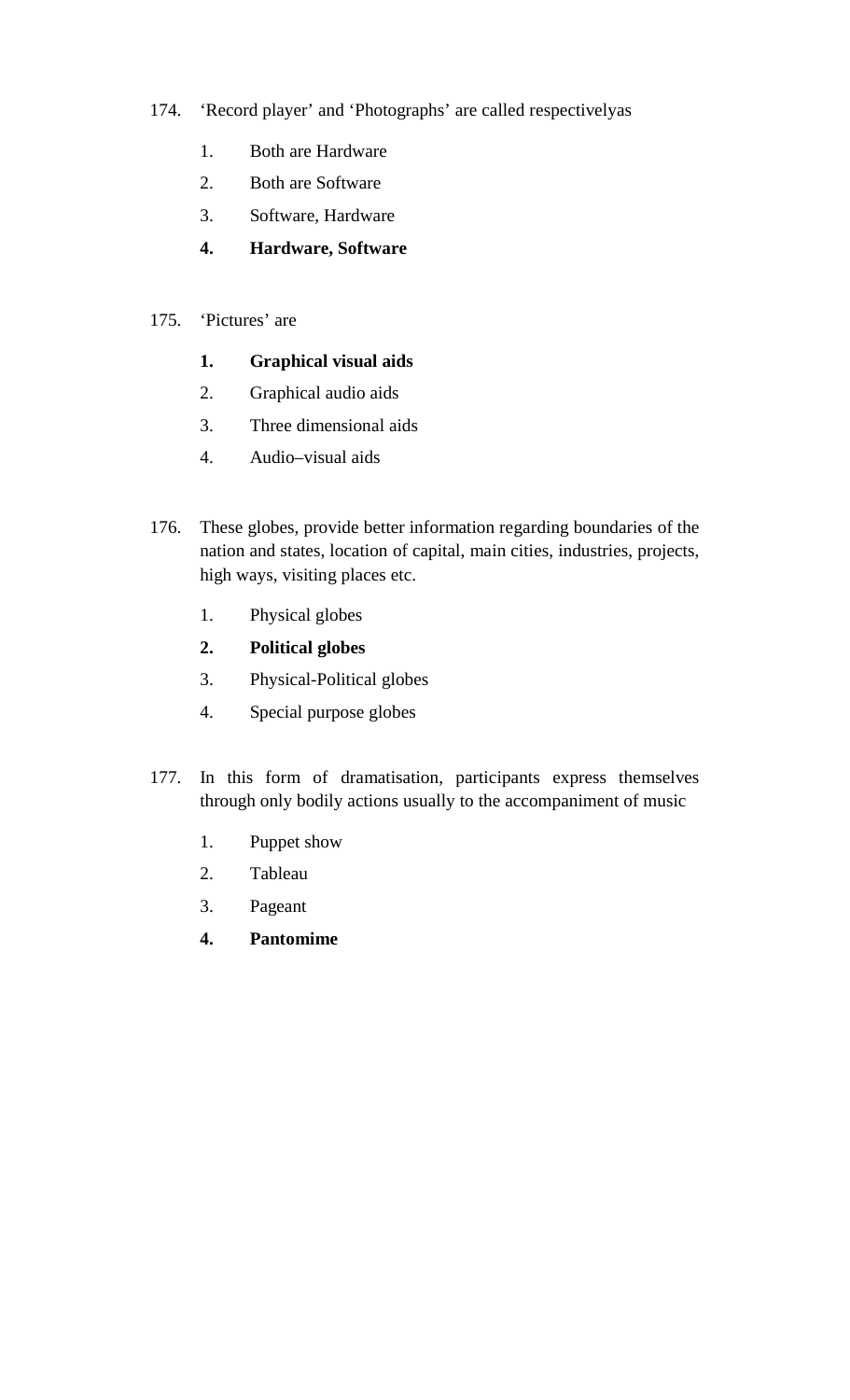178. A Social Studies teacher utilized video lesson on the 'Earth quakes' in teaching learning process. This video lesson can be categorised under

### **1. Audio-Visual aid**

- 2. Activity aid
- 3. Visual aid
- 4. Non-Projected aid
- 179. To teach the topic, "Evolution of the Earth" the following subject relationship is necessary
	- 1. Civics
	- 2. Mathematics
	- **3. Physical science**
	- 4. Commerce
- 180. The author of the book "Economic and Social Justice"
	- **1. Amartya Sen**
	- 2. C. Ranga Rajan
	- 3. D. Subba Rao
	- 4. Manmohan Singh
- 181. To find out new truth about human relationships and to guide adolescents in their learning are the purposes of the following respectively.
	- 1. Social Sciences only
	- 2. Social Studies only
	- 3. Social Studies, Social Sciences
	- **4. Social Sciences, Social Studies**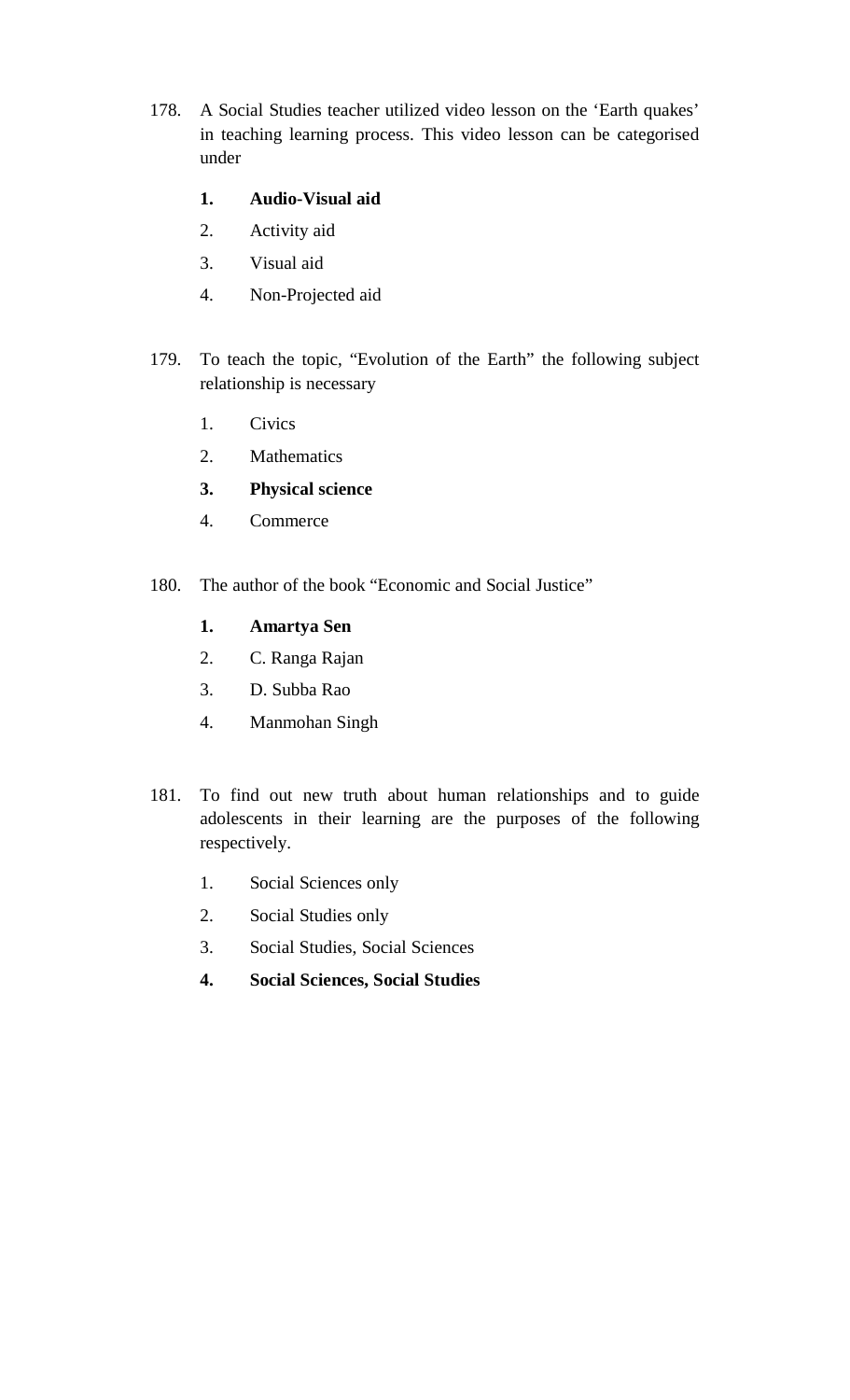182. To make an awareness on Banking system for high school students, the content shall be taken from this subject

#### **1. Economics**

- 2. Geography
- 3. Political science
- 4. Sociology
- 183. "Unit may be described as an organization of various activities, experiences and types of learning around a central problem or purpose developed comparatively by a group of pupils under teacher leadership" was defined by
	- 1. Quillen
	- 2. Hauna
	- **3. Carter V. good**
	- 4. H.C. Morrison
- 184. Which of following statement is Not correct related to features of Concept map
	- 1. A Concept map visually illustrates the relationship between concepts and ideas
	- **2. In Concept map each word or phrase do not connect to another**
	- 3. Concept map is a way to develop logical thinking and study skills by revealing connections.
	- 4. Concepts and ideas are often represented in circles or boxes and these are linked by words and phrases that explain the connection between the ideas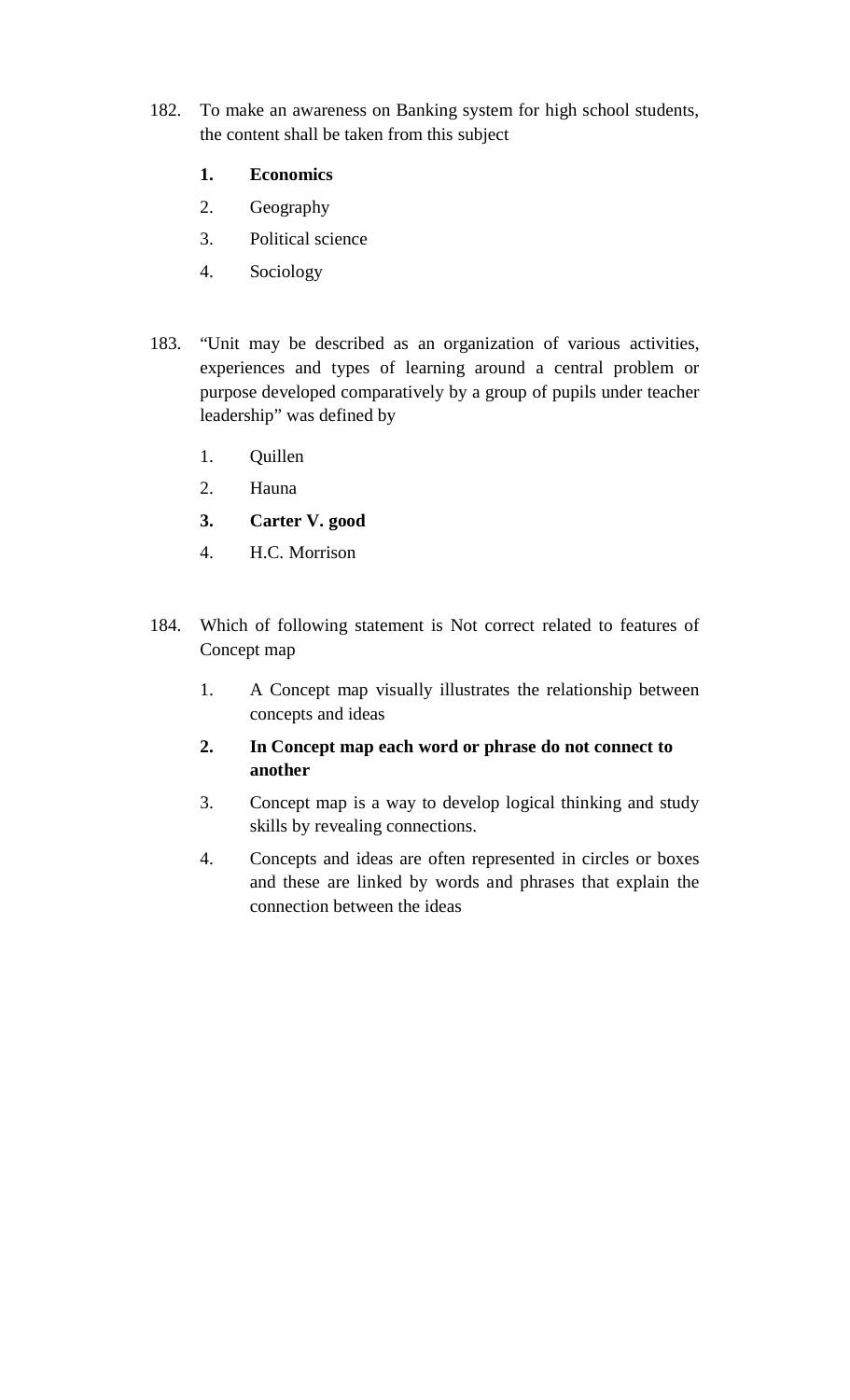- 185. This presentation refers to the presentation of information, facts and contents related to a topic of the subject by the subject teacher on a screen through the help of computer devices and LCD projective devices
	- 1. Project proposal presentation
	- 2. Position paper presentation
	- **3. PowerPoint presentation**
	- 4. Pupil's performance presentation
- 186. The last step in problem solving method
	- 1. Formulation of hypothesis or tentative solution
	- **2. Application of the accepted hypothesis or conclusion**
	- 3. Selection and testing of a proper hypothesis
	- 4. Analysis of the collected data or information
- 187. This is Not a feature of collaborative learning
	- 1. Collaborative learning is a participatory learning
	- 2. Collaborative learning is a kind of social process
	- **3. Collaborative learning is not contextual**
	- 4. In collaborative learning students learn through interaction and discussion
- 188. 'Utilisation of TLM' and 'Giving Assignment' are the activities related to these phases of teaching respectively
	- 1. Pre-active phase, inter-active phase
	- **2. Inter-active phase, post-active phase**
	- 3. Post-active phase, pre-active phase
	- 4. Pre-active phase, post-active phase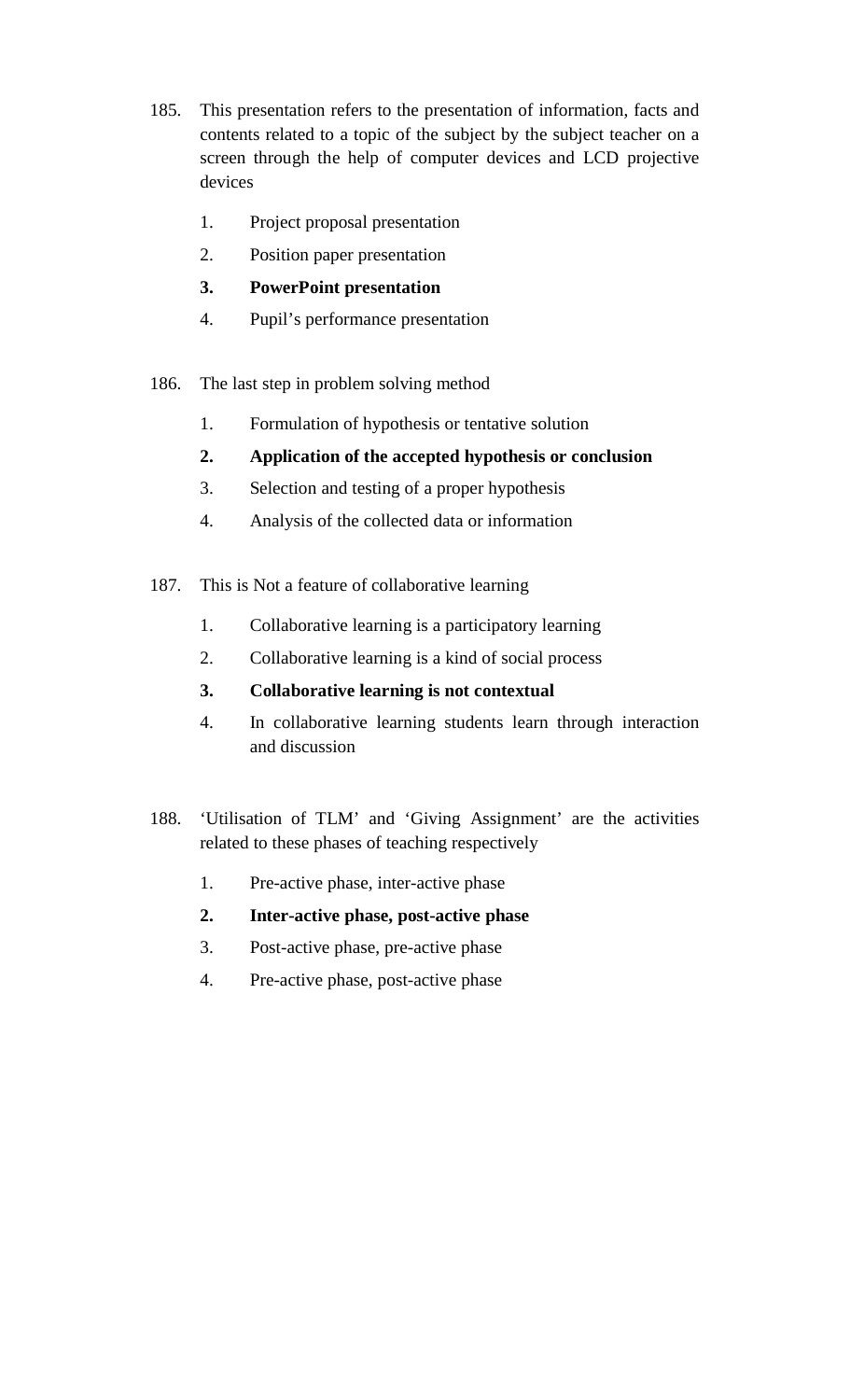- 189. A student is able to note the directions according to the scale and compute distances and also reads the symbols on a map. This can be termed as
	- 1. Language literacy
	- 2. Economic literacy
	- 3. Computer literacy
	- **4. Map literacy**
- 190. 'Coastal area' and 'Monuments' are respectively
	- **1. Sources of Geographical interest, sources of Historical interest**
	- 2. Sources of Historical interest; sources of Geographical interest
	- 3. Sources of Economic interest; sources of Cultural interest
	- 4. Sources of Historical interest, sources of Economic interest
- 191. "The community is child's laboratory for first hand learning about ways of living. In community a child develops concepts of geography, history, transportation, communication, government and other aspects of living" was stated by
	- 1. E.B. Wesley
	- 2. Carter V. Good
	- 3. Muffatt
	- **4. J.U. Michaelis**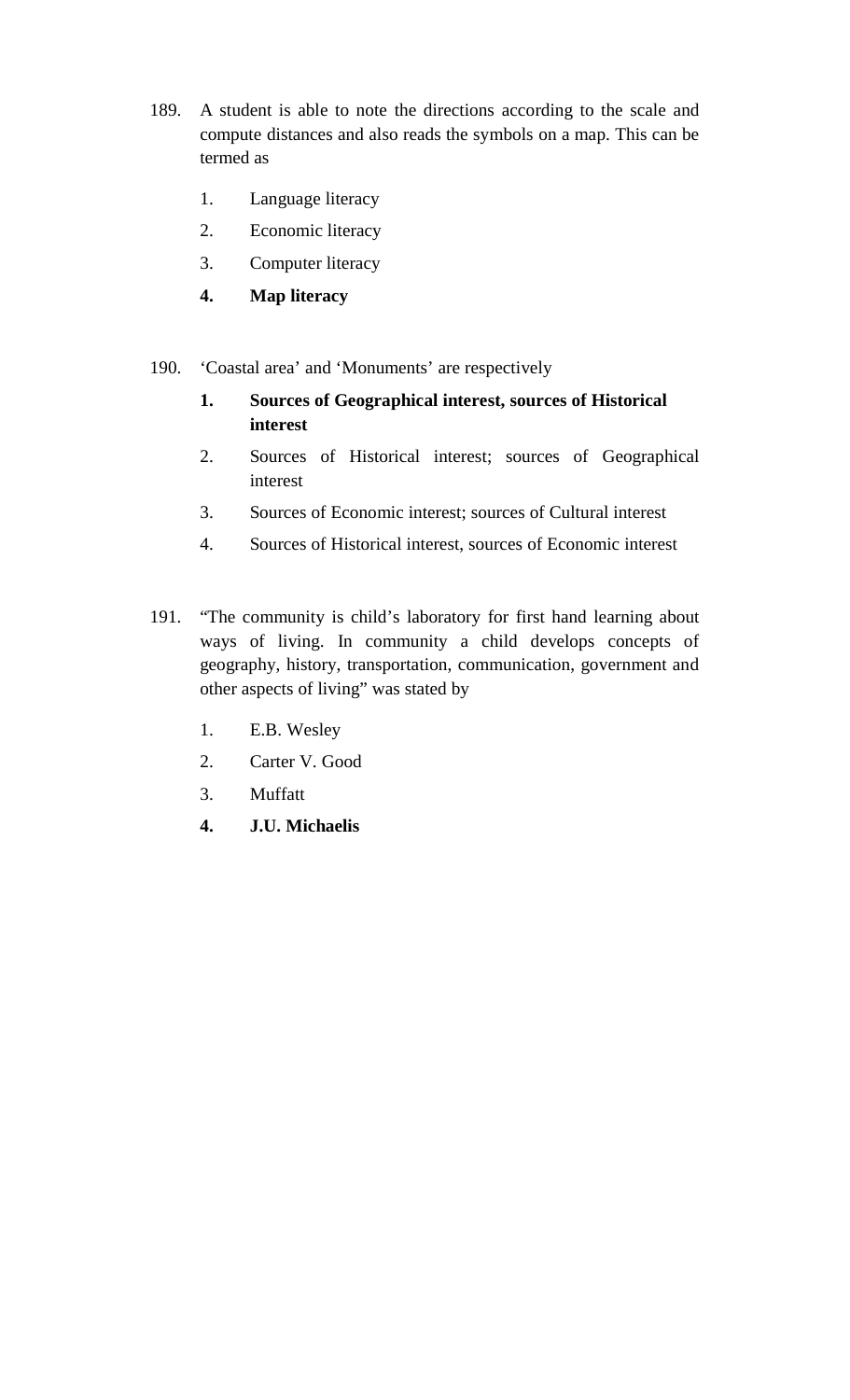- 192. A Social Studies tacher organized door-to-door campaign with school students on 'Clean and Green' programme in a village. This task can be stated as
	- 1. Implementation of orders of higher authorities
	- 2. Interest of the teacher
	- **3. Taking School to the Community**
	- 4. Bringing the Community to School
- 193. "Analyse the given table on 'Exports and Imports for the year 2017- 18 in Andhra Pradesh', and write comments on it". This question is intended to achieve this academic standard
	- 1. Understanding of concepts
	- **2. Information gathering and processing skills**
	- 3. Mapping skills
	- 4. Appreciation and Sensitivity
- 194. This is Not one of the reason for establishment of Social Studies Laboratory
	- 1. Social Studies Laboratory provides, 'teachers a home'
	- 2. Makes Social Studies teaching more effective
	- 3. Provides a quick and ready functional environment
	- **4. Consumes more teaching time**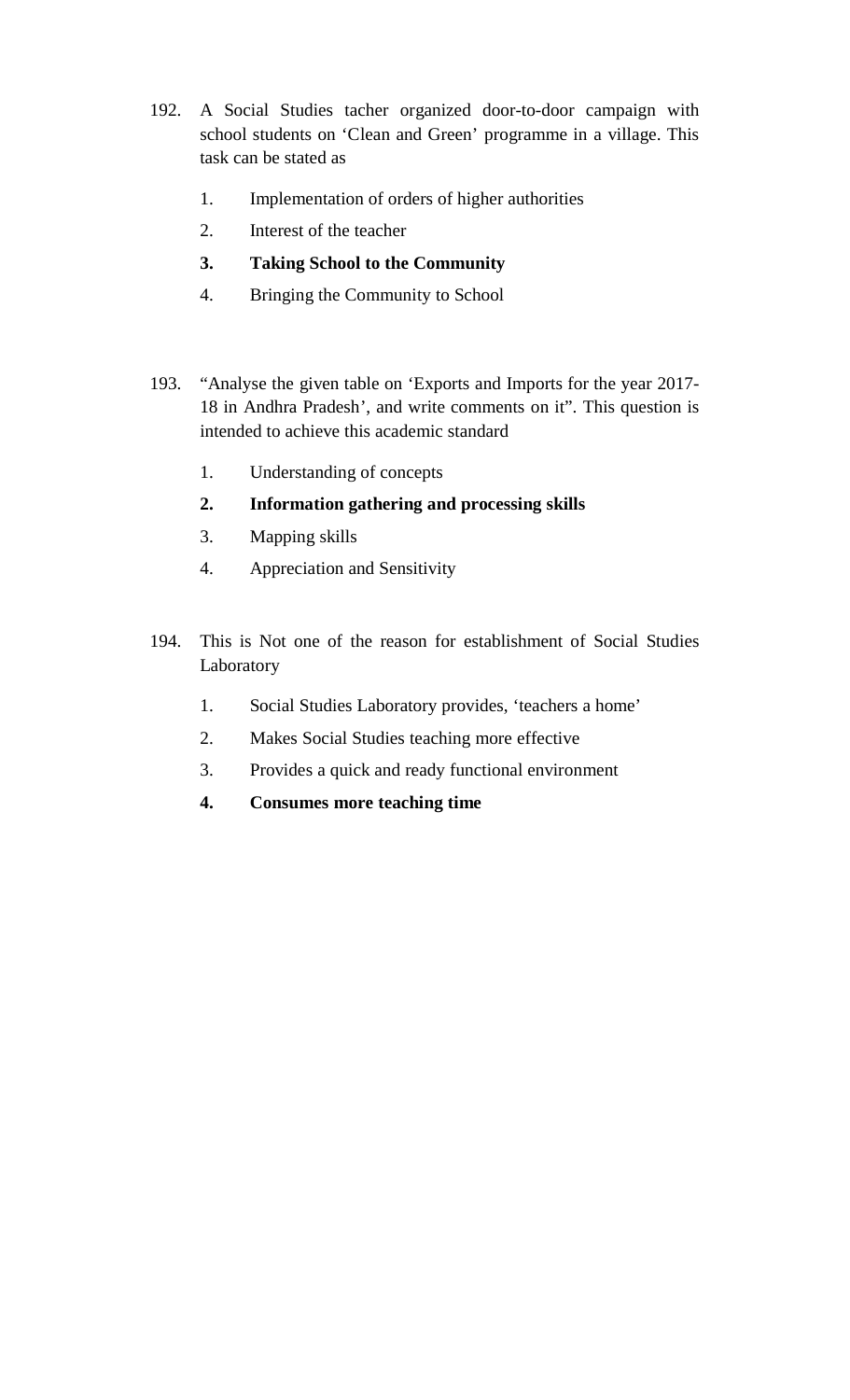- 195. One of the following statements is not correct in the context of purpose of evaluation
	- 1. Evaluation data may help in making serious administrative decisions
	- **2. Evaluation may not help in the formulation of the set of objectives in Social Studies for carrying out the teaching**
	- 3. Evaluation may provide efficient feedback to the teachers
	- 4. Evaluation results may also help in fixing responsibilities and accountability for the poor performance of students with regard to their need development in a particular subject.
- 196. "Write the differences between Fundamental Rights and Duties". This question is intended to achieve this objective
	- 1. Skill
	- 2. Knowledge
	- 3. Application
	- **4. Understanding**
- 197. This is the most crucial step in the construction of an Achievement Test.
	- 1. Setting objectives
	- **2. Preparation of Blue Print**
	- 3. Decision about types of questions
	- 4. Coverage of syllabus